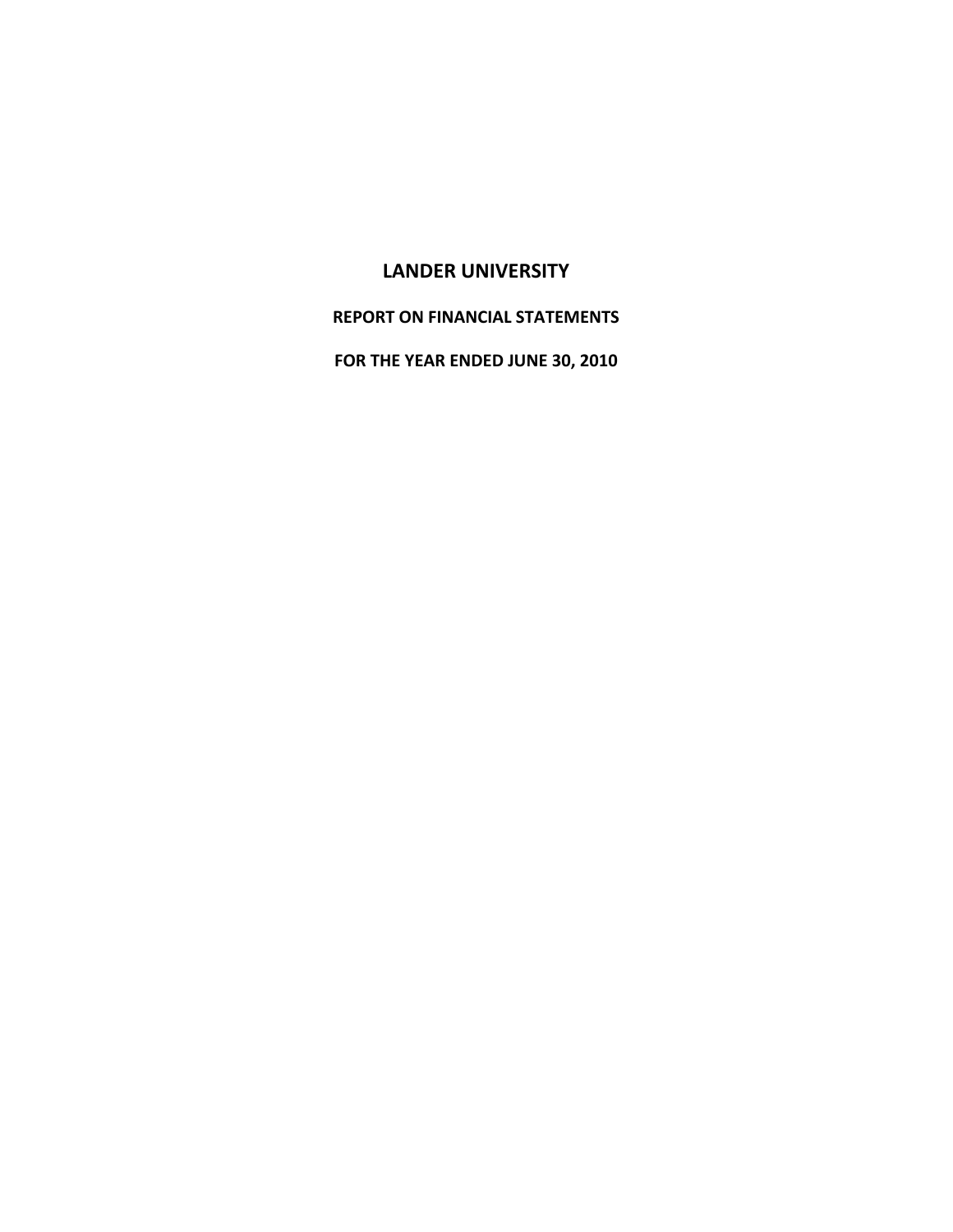



Office of the State Auditor

<sup>1401</sup> MAIN STREET, SUITE <sup>1200</sup> COLUMBIA, S.C. 29201

RICHARD H. GILBERT, JR., CPA (803) 253-4160<br>DEPUTY STATE AUDITOR FAX (803) 343-0723 DEPUTY STATE AUDITOR

September 30, 2010

The Honorable Mark Sanford, Governor and Members of the Board of Trustees Lander University Greenwood, South Carolina

This report on the audit of the basic financial statements of Lander University and the accompanying schedule of expenditures of federal awards as required by U.S. Office of Management and Budget Circular A-133, Audits of States, Local Governments, and Non-Profit Organizations, for the fiscal year ended June 30, 2010, was issued by Elliott Davis, LLC, Certified Public Accountants, under contract with the South Carolina Office of the State Auditor.

If you have any questions regarding this report, please let us know.

Respectfully submitted,

Jelbert f

Richard H. Gilbert, Jr., CPA Deputy State Auditor

RHGjr/trb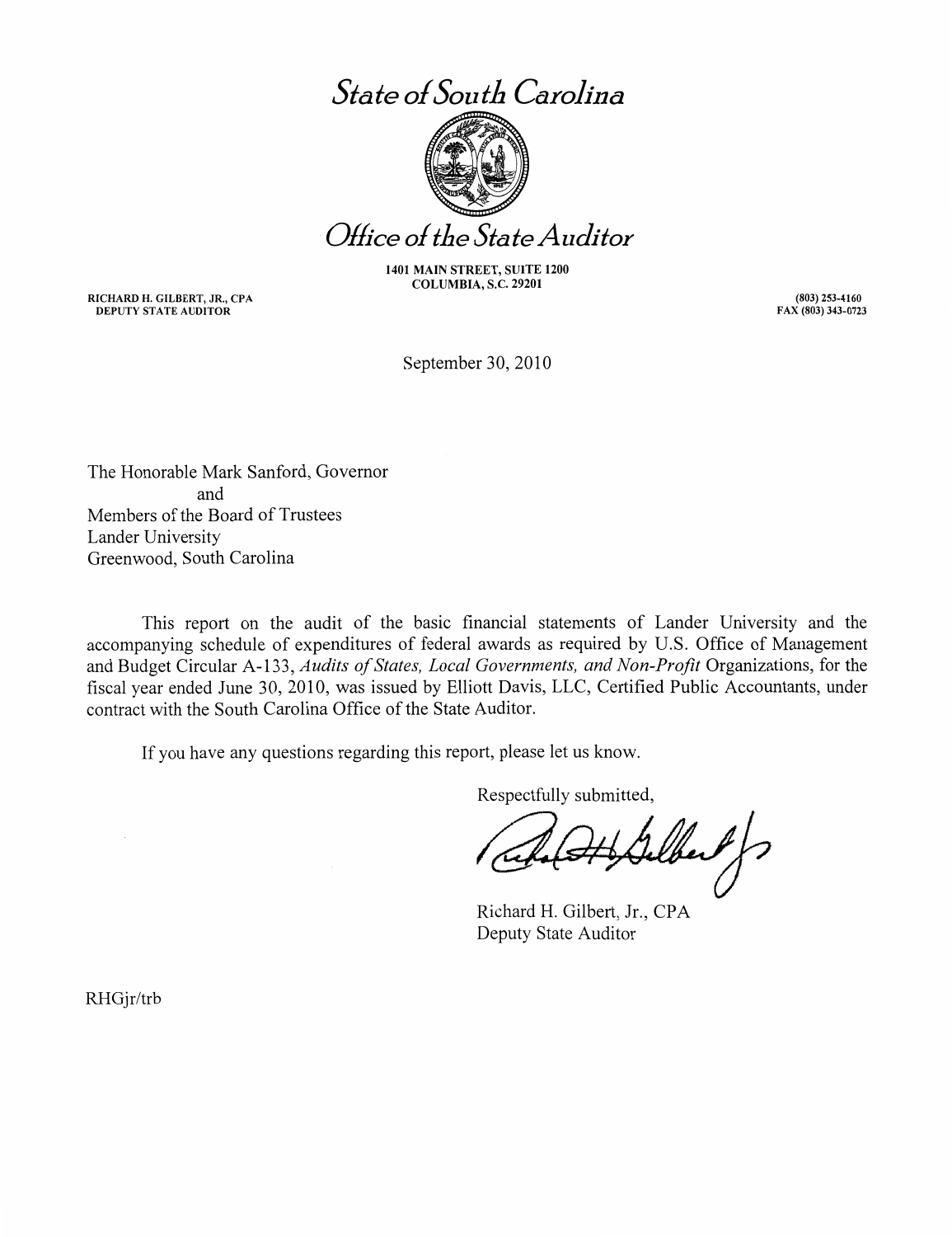## *LANDER UNIVERSITY GREENWOOD, SOUTH CAROLINA*

## *CONTENTS*

|                                                                                                                                                                                                                                                     | Page      |
|-----------------------------------------------------------------------------------------------------------------------------------------------------------------------------------------------------------------------------------------------------|-----------|
| <b>REPORT OF INDEPENDENT CERTIFIED PUBLIC ACCOUNTANTS</b>                                                                                                                                                                                           | $1 - 2$   |
| <b>MANAGEMENT'S DISCUSSION AND ANALYSIS</b>                                                                                                                                                                                                         | $3 - 8$   |
| <b>BASIC FINANCIAL STATEMENTS</b>                                                                                                                                                                                                                   |           |
| Statement of net assets                                                                                                                                                                                                                             | 9         |
| Statement of revenues, expenses and changes in net assets                                                                                                                                                                                           | 10        |
| Statement of cash flows                                                                                                                                                                                                                             | $11 - 12$ |
| Consolidated statement of financial position - The Lander Foundation                                                                                                                                                                                | 13        |
| Consolidated statement of activities - The Lander Foundation                                                                                                                                                                                        | 14        |
| Notes to financial statements                                                                                                                                                                                                                       | $15 - 30$ |
| <b>INDEPENDENT AUDITOR'S REPORT ON INTERNAL CONTROL</b><br><b>OVER FINANCIAL REPORTING AND ON COMPLIANCE AND</b><br>OTHER MATTERS BASED ON AN AUDIT OF FINANCIAL<br>STATEMENTS PERFORMED IN ACCORDANCE WITH<br><b>GOVERNMENT AUDITING STANDARDS</b> | $31 - 32$ |
| <b>INDEPENDENT AUDITOR'S REPORT ON COMPLIANCE</b>                                                                                                                                                                                                   |           |
| WITH REQUIREMENTS THAT COULD HAVE A DIRECT                                                                                                                                                                                                          |           |
| AND MATERIAL EFFECT ON EACH MAJOR PROGRAM                                                                                                                                                                                                           |           |
| AND ON INTERNAL CONTROL OVER COMPLIANCE IN                                                                                                                                                                                                          |           |
| <b>ACCORDANCE WITH OMB CIRCULAR A-133</b>                                                                                                                                                                                                           | $33 - 34$ |
| SCHEDULE OF EXPENDITURES OF FEDERAL AWARDS                                                                                                                                                                                                          | 35        |
| SCHEDULE OF FINDINGS AND QUESTIONED COSTS                                                                                                                                                                                                           | 36        |
| SUMMARY SCHEDULE OF PRIOR AUDIT FINDINGS                                                                                                                                                                                                            | 37        |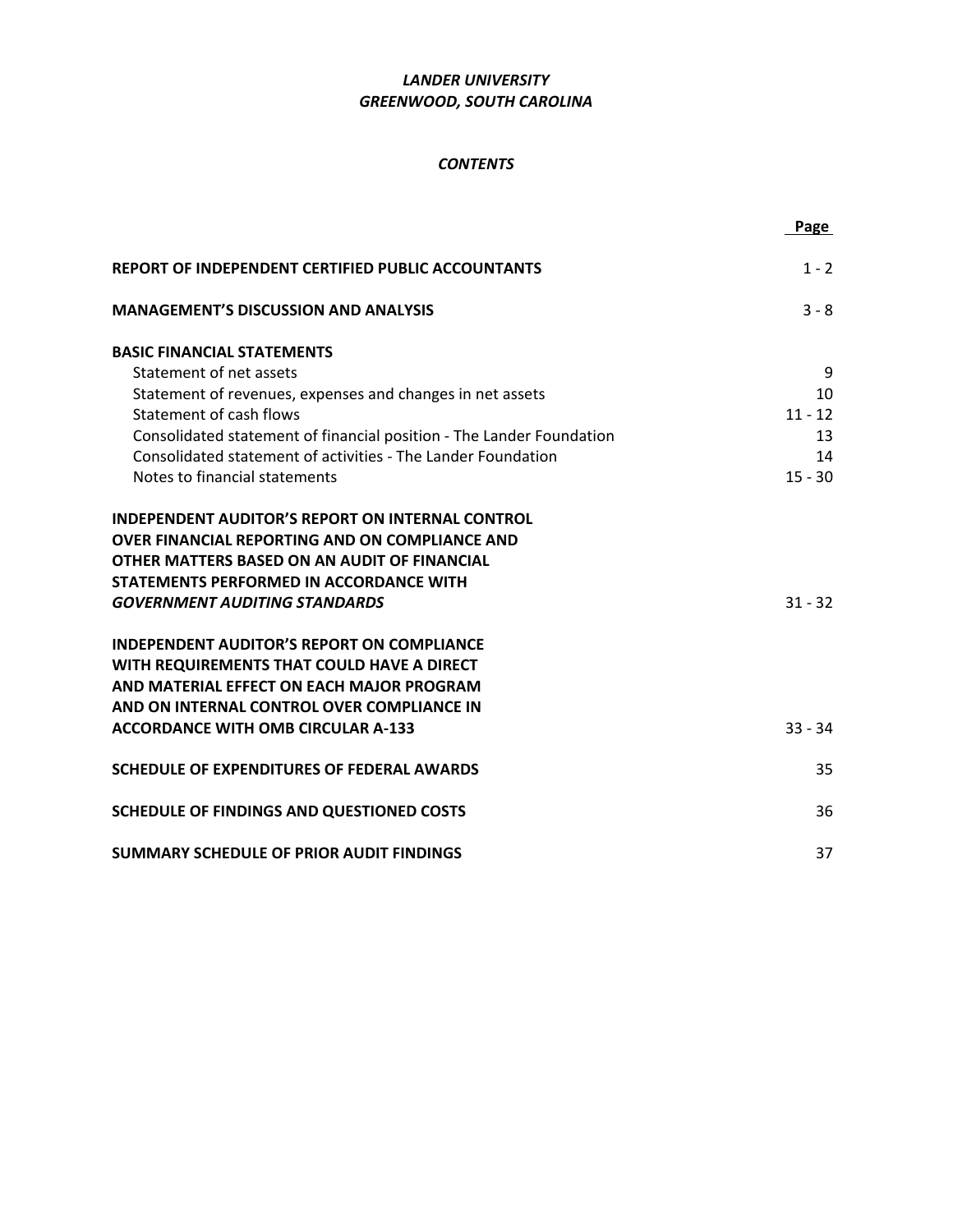

#### **REPORT OF INDEPENDENT CERTIFIED PUBLIC ACCOUNTANTS**

Mr. Richard H. Gilbert, Jr., CPA, Interim State Auditor State of South Carolina Columbia, South Carolina

We have audited the accompanying financial statements of the business-type activities and the discretely presented component unit of Lander University (the University), a department of the State of South Carolina, as of and for the year ended June 30, 2010, as listed in the table of contents. These financial statements are the responsibility of the University's management. Our responsibility is to express an opinion on these financial statements based on our audit.

We conducted our audit in accordance with auditing standards generally accepted in the United States of America and the standards applicable to financial audits contained in *Government Auditing Standards*, issued by the Comptroller General of the United States. Those standards require that we plan and perform the audit to obtain reasonable assurance about whether the financial statements are free of material misstatement. An audit includes examining, on a test basis, evidence supporting the amounts and disclosures in the basic financial statements. An audit also includes assessing the accounting principles used and significant estimates made by management, as well as evaluating the overall financial statement presentation. We believe that our audit provides a reasonable basis for our opinion.

As discussed in Note 1, the financial statements of the University are intended to present the financial position, and the changes in financial position and cash flows, of only that portion of the business‐type activities of the State of South Carolina that is attributable to the transactions of the University. They do not purport to, and do not, present fairly the financial position of the State of South Carolina as of June 30, 2010, and the changes in its financial position and its cash flows, where applicable, for the year then ended in conformity with accounting principles generally accepted in the United States of America.

In our opinion, the financial statements referred to above present fairly, in all material respects, the financial position of the business‐type activities and the discretely presented component unit of the University as of June 30, 2010, and the changes in financial position and cash flows thereof for the year then ended in conformity with accounting principles generally accepted in the United States of America.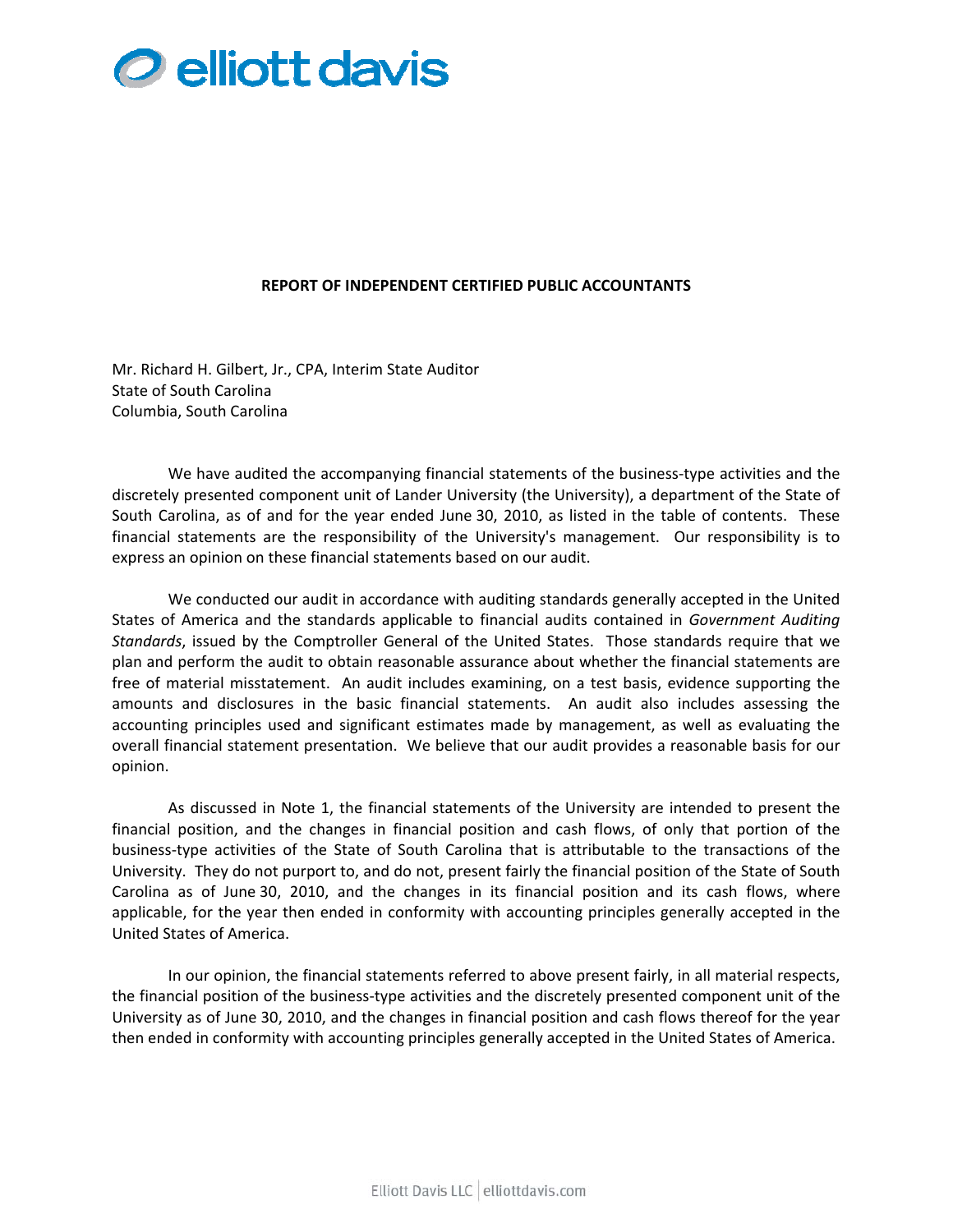In accordance with *Government Auditing Standards*, we have also issued our report dated September 28, 2010 on our consideration of the University's internal control over financial reporting and our tests of its compliance with certain provisions of laws, regulations, contracts and grant agreements and other matters. The purpose of that report is to describe the scope of our testing of internal control over financial reporting and compliance and the results of that testing, and not to provide an opinion on internal control over financial reporting or on compliance. That report is an integral part of an audit performed in accordance with *Government Auditing Standards* and should be read in conjunction with this report in considering the results of our audit.

Management's discussion and analysis on pages 3 ‐ 8 is not a required part of the basic financial statements, but is supplementary information required by the accounting principles generally accepted in the United States of America. We have applied certain limited procedures, which consisted principally of inquiries of management regarding the methods of measurement and presentation of the supplementary information. However, we did not audit the information and express no opinion on it.

Our audit was conducted for the purpose of forming opinions on the financial statements that collectively comprise the University's financial statements. The accompanying schedule of expenditures of federal awards is presented for purposes of additional analysis as required by U.S. Office of Management and Budget Circular A‐133, *Audits of States, Local Governments, and Non‐Profit Organizations,* and is not a required part of the basic financial statements. Such information has been subjected to the auditing procedures applied in the audit of the basic financial statements and, in our opinion, is fairly stated in all material respects, in relation to the basic financial statements taken as a whole.

Elliatt Davis, LLC

Greenwood, South Carolina September 28, 2010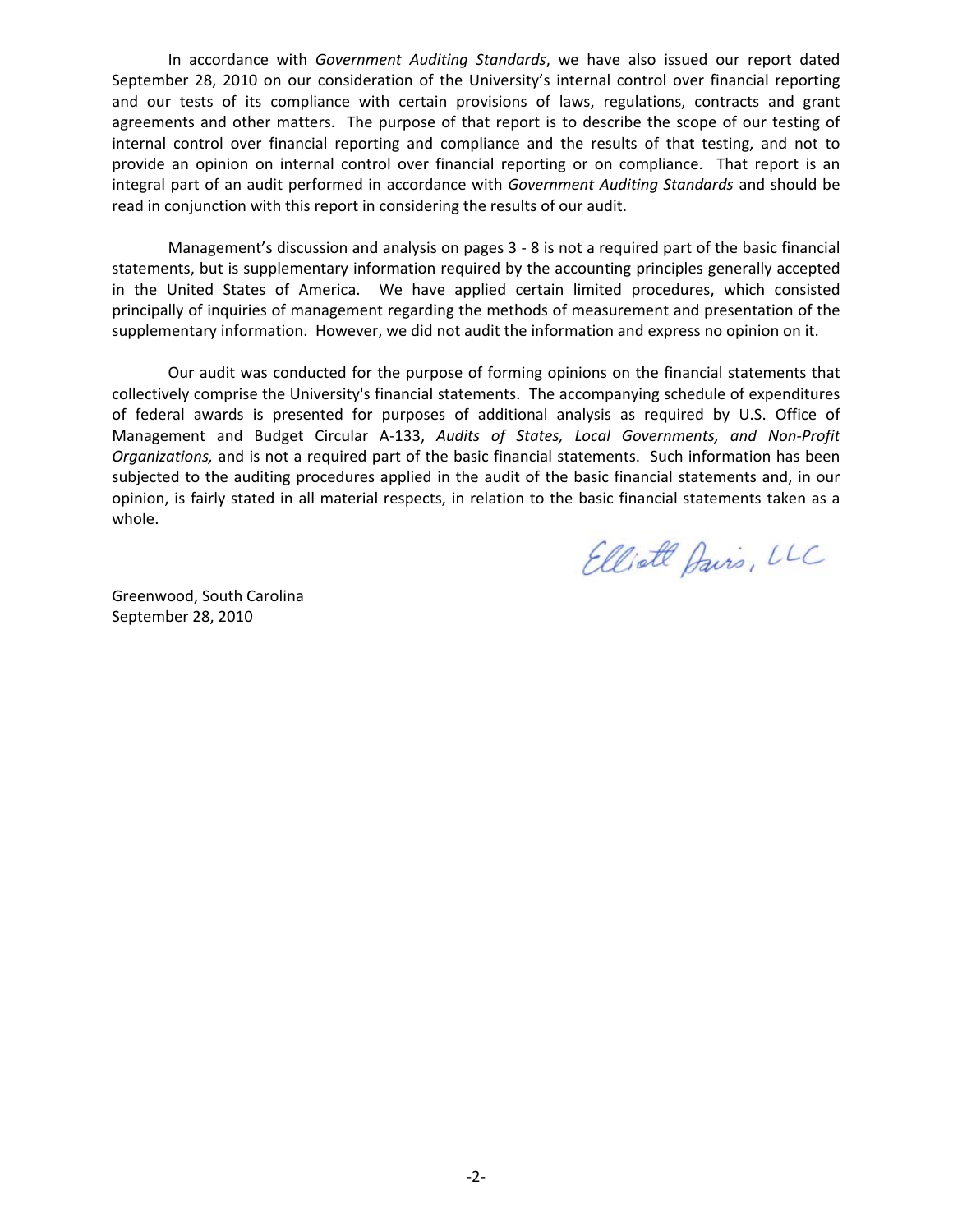### *LANDER UNIVERSITY Management's Discussion and Analysis*

### *Overview of the Financial Statements and Financial Analysis*

Lander University is pleased to present its financial statements for fiscal year 2010. Condensed statements for fiscal years 2009 and 2010 will be presented in this section for comparative purposes. However, the emphasis of discussions about these statements will be on current year data. While maintaining financial health is crucial to the long-term viability of the University, the primary mission of a public institution of higher education is to provide education, research, and public service. Therefore, net assets are accumulated only as required to ensure that there are sufficient reserve funds for future operations.

This report consists of a series of financial statements, prepared in accordance with the Governmental Accounting Standards Board (GASB) Statement No. 34, *Basic Financial Statements and Management's Discussion and Analysis for State and Local Governments* and Statement No. 35, *Basic Financial Statements ‐ and Management's Discussion and Analysis ‐ for Public Colleges and Universities.* These statements focus on the financial condition of the University, the results of operations, and cash flows of the University as a whole.

There are three financial statements presented: the Statement of Net Assets; the Statement of Revenues, Expenses and Changes in Net Assets; and the Statement of Cash Flows. These statements present financial information in a format similar to that used by private corporations. The University's net assets (the difference between assets and liabilities) are one indicator of the improvement or erosion of the University's overall finances when considered with non-financial facts such as enrollment levels and the condition of the facilities.

In addition, the financial statements contain a statement of net assets and statement of activities for The Lander Foundation, a discretely presented component unit. The Foundation's separately issued financial statements are audited by independent auditors retained by the Foundation.

This discussion and analysis of the University's financial statements provides an overview of its financial activities for the year.

### *Statement of Net Assets*

The Statement of Net Assets presents the assets, liabilities, and net assets of the University as of the end of the fiscal year. The purpose of the Statement of Net Assets is to present a fiscal snapshot of Lander University. The Statement of Net Assets presents end‐of‐year data concerning assets (property owned by the University and debts owed by others to the University), liabilities (debts owed to others and funds collected from others prior to the University providing service/goods), and net assets (assets minus liabilities). It is prepared under the accrual basis of accounting, whereby revenues and assets are recognized when the service is provided and expenses and liabilities are recognized when others provide the service to the University, regardless of when cash is exchanged.

The Statement of Net Assets provides data that identifies the assets available to continue the operations of the University as well as how much the University owes vendors, investors, and lending institutions. Finally, the Statement of Net Assets provides a picture of the net assets (assets minus liabilities) and their availability for expenditure by the institution.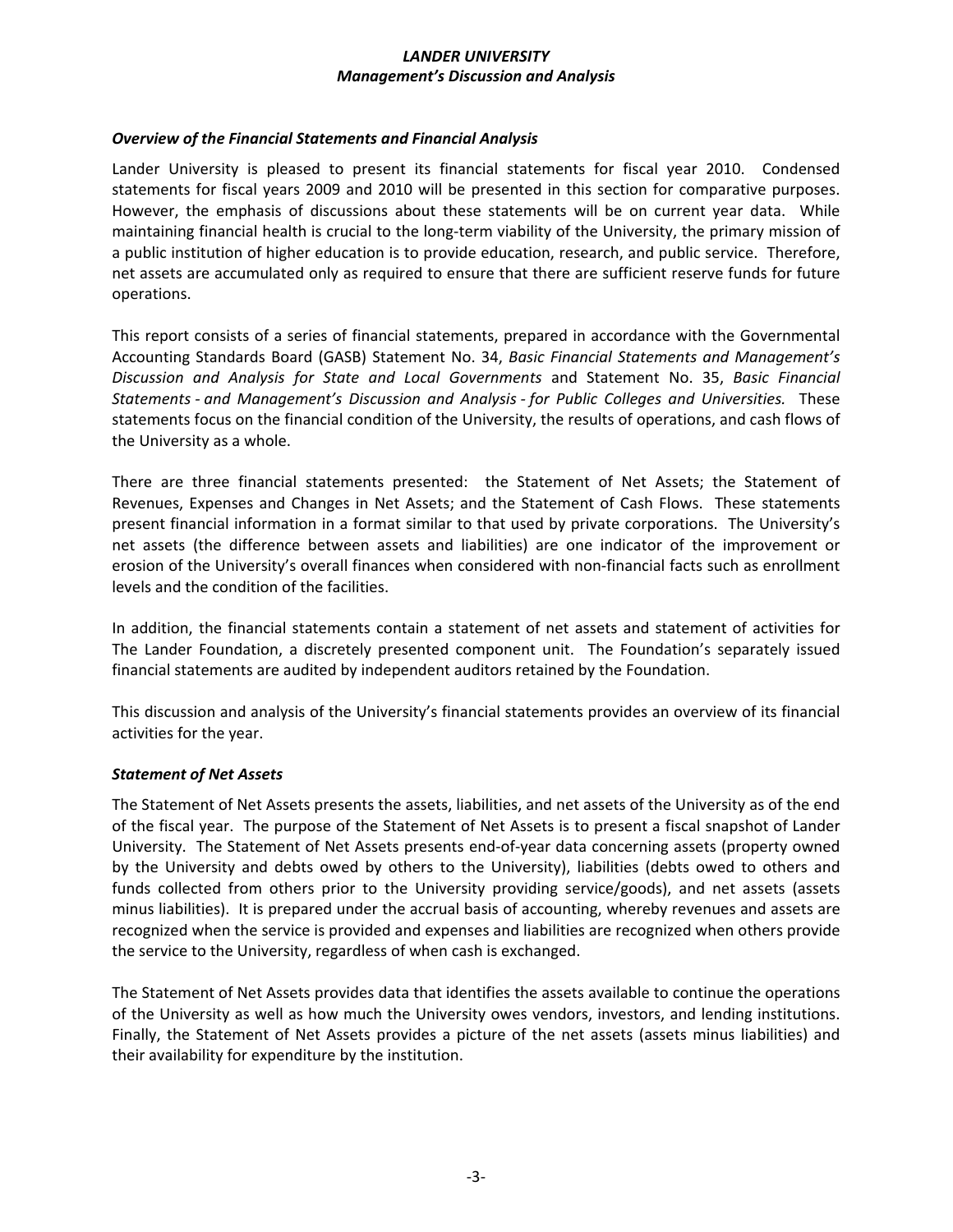Net assets are divided into three major categories. The first category, invested in capital assets, net of related debt, provides the institution's equity in property, plant, and equipment owned by the institution. The next asset category is expendable restricted net assets. Expendable restricted net assets are available for expenditure by the institution but must be spent for purposes as determined by donors and/or external entities that have placed time or purpose restrictions on the use of the assets. The final category is unrestricted net assets. Unrestricted assets are available to the institution for any lawful purpose of the institution. Although unrestricted net assets are not subject to externally imposed stipulations, substantially all of the University's unrestricted net assets have been designated for various academic programs and initiatives.

#### **Condensed Summary of Net Assets**

|                                    |              |                  | Increase/       | Percent   |
|------------------------------------|--------------|------------------|-----------------|-----------|
| Assets:                            | 2010         | 2009             | <b>Decrease</b> | Change    |
| Current assets                     | \$21,224,996 | \$<br>16,463,392 | \$<br>4,761,604 | 28.92%    |
| Capital assets, net                | 52,334,105   | 53,949,364       | (1,615,259)     | $-2.99%$  |
| Other assets                       | 1,811,595    | 1,773,423        | 38,172          | 2.15%     |
| <b>Total Assets</b>                | 75,370,696   | 72,186,179       | 3,184,517       | 4.41%     |
| Liabilities:                       |              |                  |                 |           |
| <b>Current Liabilities</b>         | 4,076,130    | 3,613,781        | 462,349         | 12.79%    |
| <b>Noncurrent Liabilities</b>      | 16,469,440   | 17,306,044       | (836,604)       | -4.83%    |
| <b>Total Liabilities</b>           | 20,545,570   | 20,919,825       | (374,255)       | $-1.79%$  |
| Net Assets:                        |              |                  |                 |           |
| Invested in capital assets, net of |              |                  |                 |           |
| related debt                       | 37,905,934   | 38,835,743       | (929,809)       | $-2.39%$  |
| Restricted-expendable              | 530,259      | 808,111          | (277,852)       | $-34.38%$ |
| Unrestricted                       | 16,388,933   | 11,622,500       | 4,766,433       | 41.01%    |
| <b>Total Net Assets</b>            | \$54,825,126 | Ś<br>51,266,354  | 3,558,772       | 6.94%     |

### **LANDER UNIVERSITY ANALYSIS OF ASSETS**



As of June 30, 2010, the University's assets were \$75,370,696 million. The total assets of the University increased over last fiscal year by 4.41%. A review of the Statement of Net Assets reveals the increase in auxiliary and unrestricted cash was the result of an influx of students over the past two years. However, there was a decrease in capital projects due to the reduction in state appropriations. During the 2010 fiscal year, most projects fell below the capitalization level. The University also made a prepayment of \$421,000 to the May RWS Complex leases in fiscal year 2010.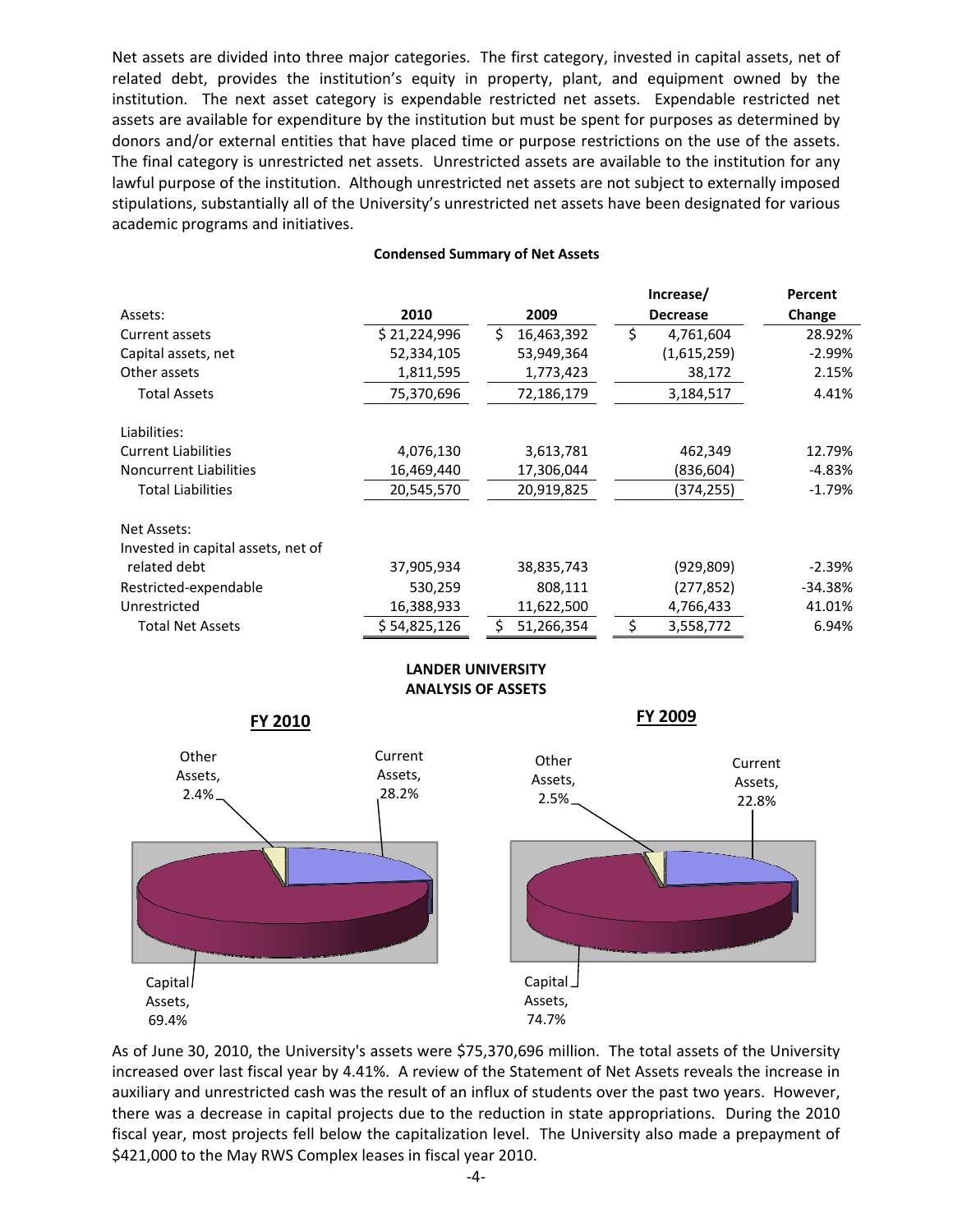Current liabilities increased 12.79% over the prior year. This increase is primarily due to accounts payable from departmental credit cards and construction in progress invoices for work completed at the end of June 2010. Other liabilities, including accrued compensated absences and campus specific debt, decreased by 4.83% primarily due to debt repayment and increased usage of vacation leave balances.

The combination of the elements described above yields an increase in Net Assets of 6.94% or \$3,558,772.

### *Statement of Revenues, Expenses and Changes in Net Assets*

The Statement of Revenues, Expenses and Changes in Net Assets presents the revenues earned and expenses incurred during the year as either operating or non-operating activities. All things being equal, a public University's dependency on state aid and gifts will result in operating deficits. The GASB requires state appropriations and gifts to be classified as non-operating revenues. The utilization of long-lived assets, referred to as capital assets, is reflected in the financial statements as depreciation, which amortizes the cost of an asset over its expected useful life.

Changes in total net assets as presented on the Statement of Net Assets are based on the activity presented in the Statement of Revenues, Expenses, and Changes in Net Assets. The purpose of the statement is to present the revenues received by the institution, both operating and non‐operating, and the expenses paid by the institution, operating and non‐operating, and any other revenues, expenses, gains and losses recognized by the institution.

Generally speaking, operating revenues are received for providing goods and services to the various customers and constituencies of the institution. Operating expenses are those expenses paid to acquire or produce the goods and services provided in return for the operating revenues, and to carry out the mission of the institution. Non‐operating revenues are revenues received for which goods and services are not provided.

|                                        | 2010 |              |    | 2009         | Increase/<br>(Decrease) | Percent     |
|----------------------------------------|------|--------------|----|--------------|-------------------------|-------------|
| Operating revenues:                    |      |              |    |              |                         | Change      |
| Student tuition and fees               | Ś    | 13,456,667   | Ś. | 12,682,576   | \$<br>774,091           | 6.10%       |
| Sales and services                     |      | 10,401,385   |    | 8,845,222    | 1,556,163               | 17.59%      |
| Grants and contracts                   |      | 6,863,619    |    | 5,931,029    | 932,590                 | 15.72%      |
| Other operating revenues               |      | 231,461      |    | 221,907      | 9,554                   | 4.31%       |
| Total operating revenues               |      | 30,953,132   |    | 27,680,734   | 3,272,398               | 11.82%      |
| Operating expenses:                    |      |              |    |              |                         |             |
| Compensation and benefits              |      | 23,469,862   |    | 23,528,995   | (59, 133)               | $-0.25%$    |
| Supplies and services                  |      | 13,677,247   |    | 11,594,045   | 2,083,202               | 17.97%      |
| Scholarships and fellowships           |      | 3,104,449    |    | 2,582,389    | 522,060                 | 20.22%      |
| Depreciation                           |      | 2,487,454    |    | 2,479,539    | 7,915                   | 0.32%       |
| Total operating expenses               |      | 42,739,012   |    | 40,184,968   | 2,554,044               | 6.36%       |
| Operating loss                         |      | (11,785,880) |    | (12,504,234) | 718,354                 | $-5.74%$    |
| Nonoperating revenues (expenses):      |      |              |    |              |                         |             |
| State appropriations                   |      | 7,767,665    |    | 8,756,048    | (988, 383)              | $-11.29%$   |
| Federal grants and contracts           |      | 7,299,574    |    | 3,395,524    | 3,904,050               | 114.98%     |
| State grants and contracts             |      | 5,852        |    | 6,508        | (656)                   | $-10.08%$   |
| Gifts                                  |      | 708,148      |    | 1,043,253    | (335, 105)              | $-32.12%$   |
| Investment income                      |      | 268,079      |    | 480,065      | (211, 986)              | $-44.16%$   |
| Loss on disposal of assets             |      | (10, 405)    |    | (14, 404)    | 3,999                   | $-27.76%$   |
| Other nonoperating expenses            |      |              |    | (63, 540)    | 63,540                  | $-100.00\%$ |
| Interest expense                       |      | (694,261)    |    | (676,091)    | (18, 170)               | 2.69%       |
| Total nonoperating revenues (expenses) |      | 15,344,652   |    | 12,927,363   | 2,417,289               | 18.70%      |
| Change in net assets                   |      | 3,558,772    |    | 423,129      | 3,135,643               | 741.06%     |
| Net Assets, Beginning of Year          |      | 51,266,354   |    | 50,843,225   | 423,129                 | 0.83%       |
| Net Assets, End of Year                | \$   | 54,825,126   | \$ | 51,266,354   | \$<br>3,558,772         | 6.94%       |

#### **Condensed Summary of Revenues, Expenses and Changes in Net Assets**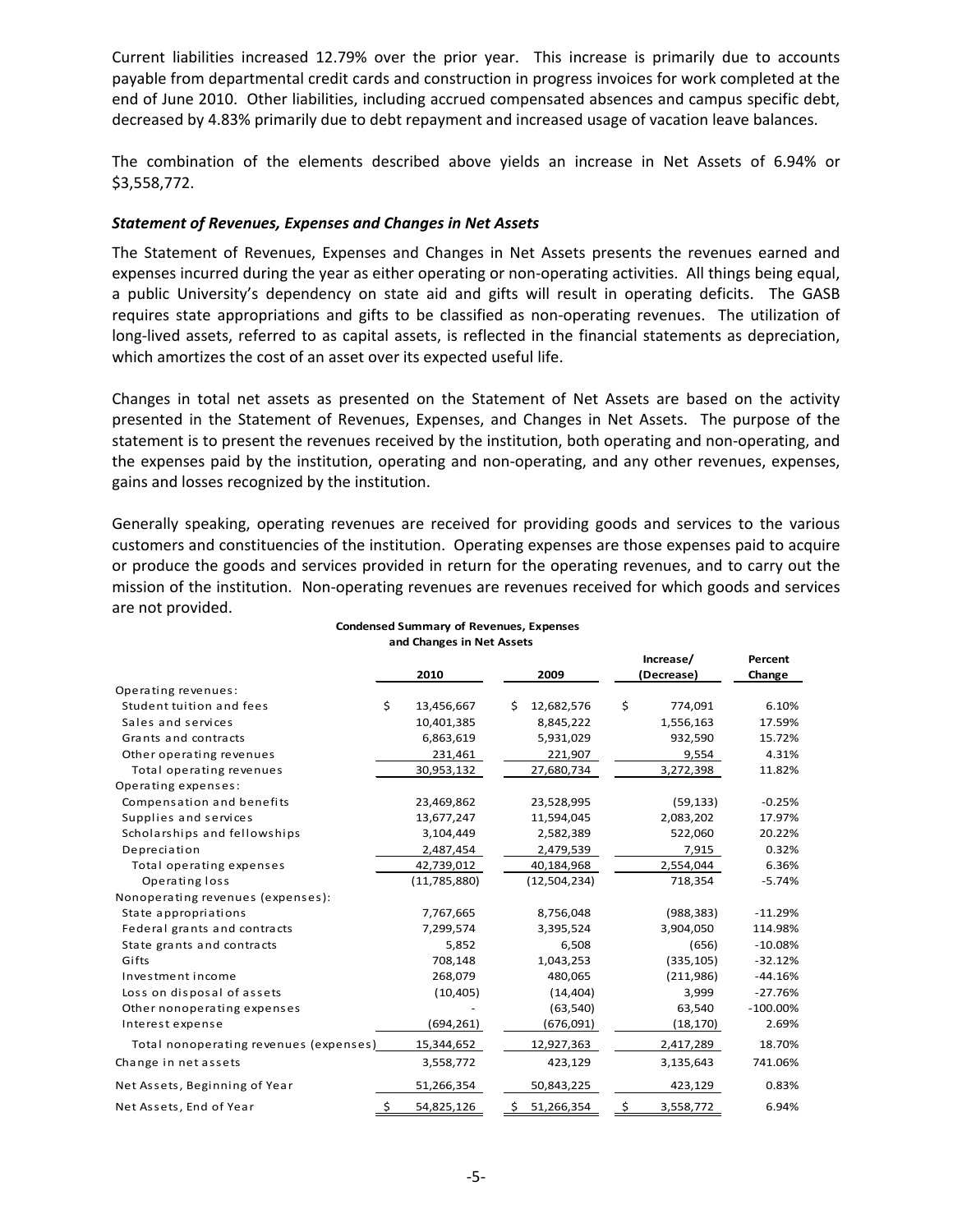## **LANDER UNIVERSITY REVENUE ANALYSIS**



 The Condensed Summary of Revenues, Expenses and Changes in Net Assets reflect <sup>a</sup> positive year with an increase in Net Assets at the end of the year. Some highlights of the information presented in this summary follow.

Tuition and fees increased in fiscal year 2010 by 6.10% as the result of an effort to offset declining state appropriations. The University continues to rely more heavily on tuition and fees and other revenues to cover operational costs. Over the past decade, state appropriations have continually declined, shrinking from about 43% of Lander's annual budget in fiscal year 2000 to less than 15% in fiscal year 2010, leaving tuition and auxiliary revenue sources to fill the financial gap.

Lander University continued working on two capital projects despite the cut in state appropriations. The current projects are the Learning Center roofing and Chipley Hall renovation.

The Learning Center roofing project received approval allowing assessments of the roof. Phase II, the construction phase, has been approved by the Budget and Control Board allowing the project to begin. The roofing project consists of design, preparation, materials and labor to install a new roof on the Learning Center building. The estimated completion date for this project is Spring 2011.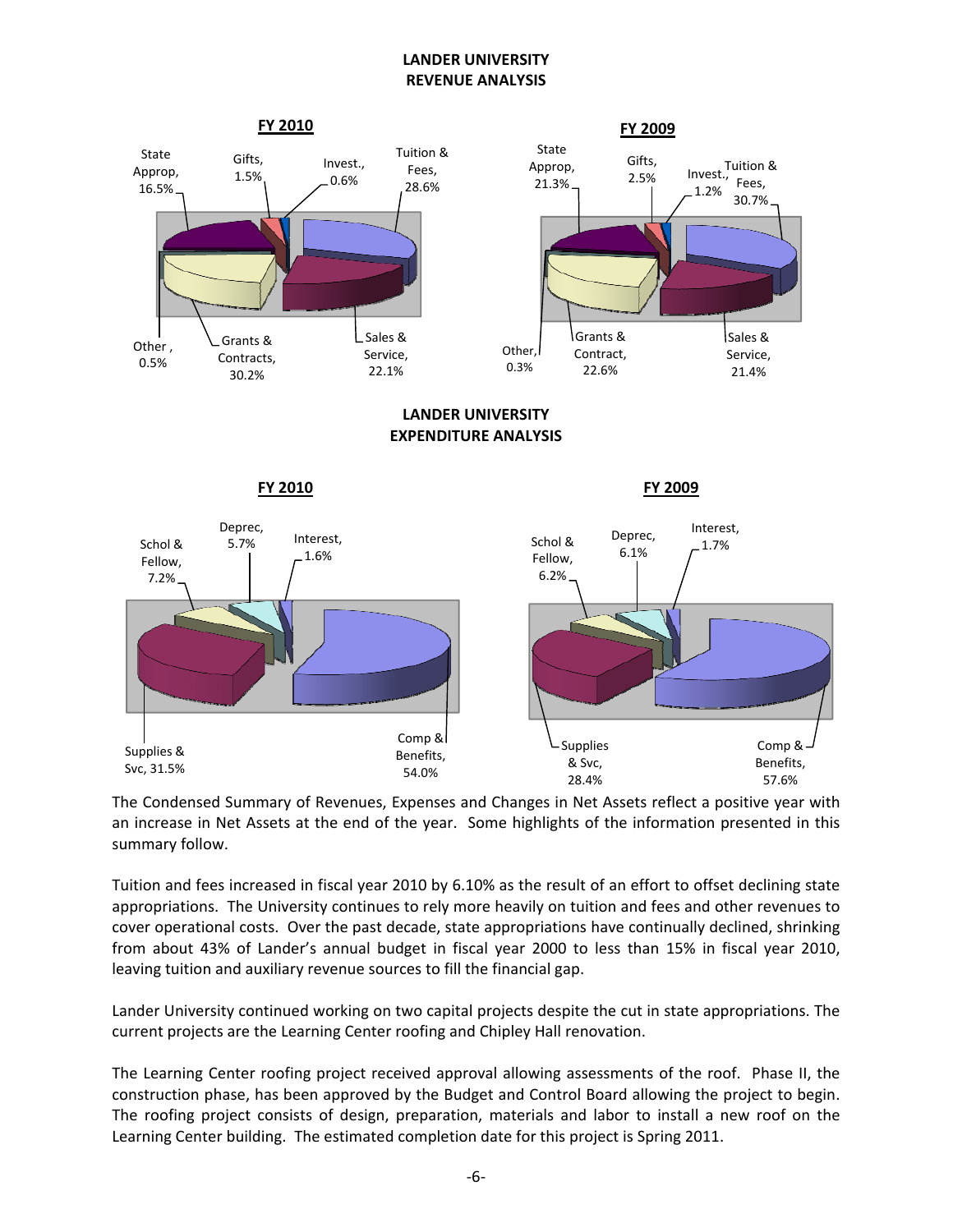The Chipley Hall housing project design phase has been approved, and the construction phase has also been approved by the Budget and Control Board; however, this project has been put on hold due to the need for student housing. Funding for this project is from the Institutional Housing Renovation Fund. This renovation includes ADA compliance, a new roof, updated fire alarm system, reworking of the suites, corridors and restrooms, and the addition of a sprinkler system. With several new housing leases, this project should resume in Summer 2011.

The Information Technology (IT) Center relocation project has been completed. The IT Center was relocated to the lower level of the Jackson Library. While this area provides a more secure space for the campus technology infrastructure, this move has brought all the IT employees together in one central location, rather than in three different areas of campus. The renovation included redesign of the library's lower level, design of a new security entrance for the IT area, new offices, and a secure server room. These improvements were made in phases over the last two years with funding coming from the institutional capital reserve fund. The project work was divided between in‐house efforts and outside contractors. This project was completed in the Spring of 2010.

## *Statement of Cash Flows*

The final statement presented is the Statement of Cash Flows which presents detailed information about the cash activity of the institution during the year. The statement is divided into five parts. The first part deals with operating cash flows and shows the net cash used for the operating activities of the institution. The second section reflects cash flows from non-capital financing activities. This section reflects the cash received and spent for non-operating, non-investing, and non-capital financing purposes. The third section deals with cash flows from capital and related financing activities and with the cash used for the acquisition and construction of capital and related items. The fourth section reflects the cash flows from investing activities and shows the purchases, proceeds, and interest received from investing activities. The fifth section reconciles the net cash used to the operating income or loss reflected on the Statement of Revenues, Expenses, and Changes in Net Assets.

### *Economic Outlook*

The University is cognizant of a potential cut in state appropriations of up to 15% in fiscal year 2011. Lander's contingency plan to absorb this reduction includes budgeted contingencies, continued restrictions on non‐critical purchases and travel, continuous review of open and non‐critical positions to include post‐TERI employees and finally a potential furlough.

On a brighter note, Lander University is excited to report for the Fall 2010, FTE enrollment is projected to be up by more than 7%, an enrollment high for the second consecutive year. In addition, housing needs top 1,100 with Lander's existing capacity, leaving a shortfall of more than 320 beds. To cover the shortfall in housing, Lander University renewed a lease, with the option to buy, with The Inn on the Square, an upscale hotel in the heart of Uptown Greenwood. The hotel, which was days from closing in 2009, will house 96 students. Lander University also created another lease with The Cokesbury Garden Apartments, located behind the May RWS Complex. Cokesbury will house 200 students. The apartments were renovated to be compliant for student housing. Lander students will have bus transportation to and from the campus. In addition, McGhee Court Apartments was leased through The Lander Foundation and its single member corporation, Lander Foundation Properties, LLC. This complex, located adjacent to the May RWS Complex, will house 32 students. A housing master plan is scheduled to begin in September.

The University is anxiously awaiting the completion of the current projects that are underway.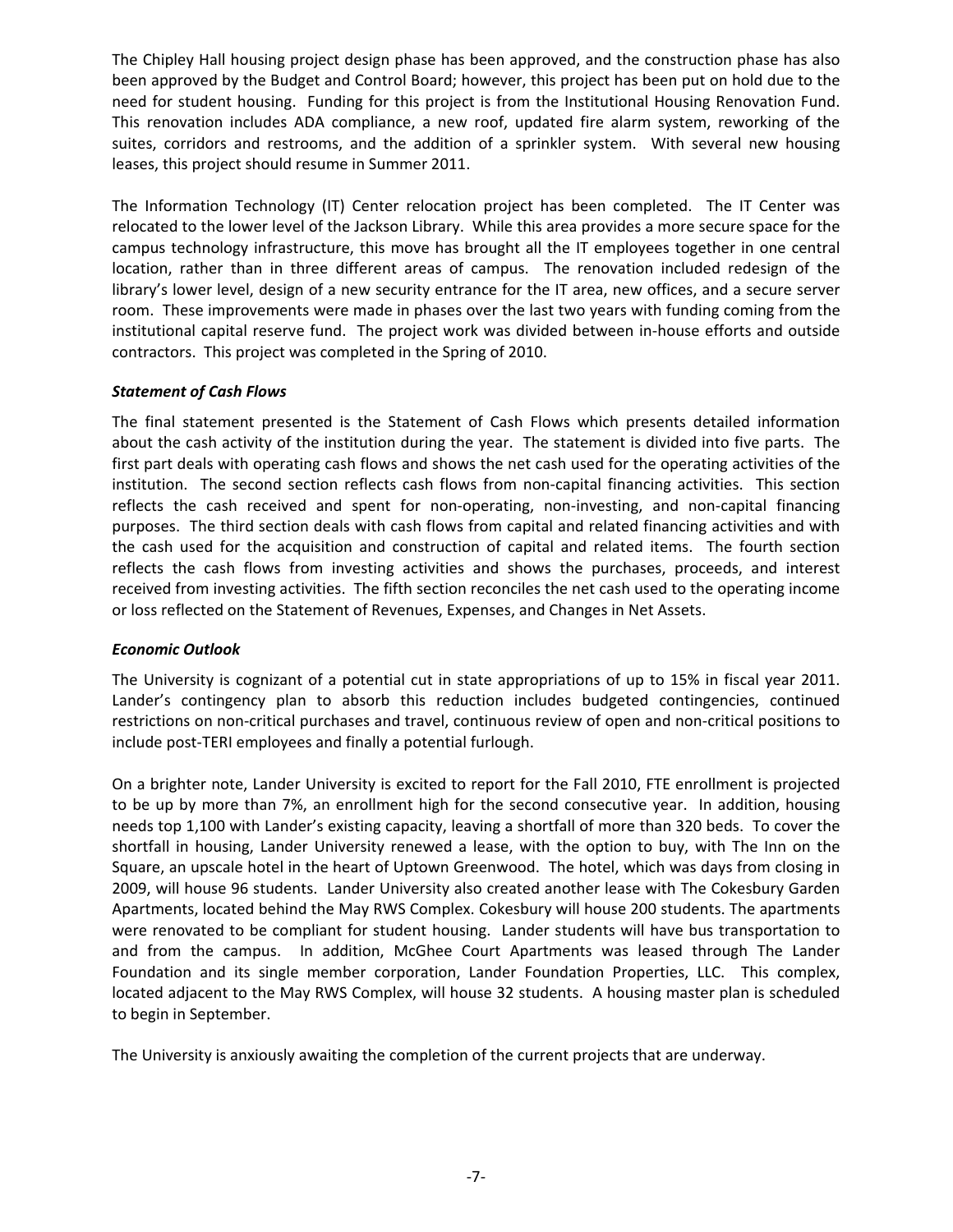In fiscal year 2009, Lander University began a new Equestrian Program. A bold partnership between Lander University, The Lander Foundation and the Burton Center has brought the benefits of a unique form of therapy to the Greenwood area. Construction on the center began in August and will be divided into phases. Phase I has been completed and includes an arena, pasture and team barn. The design was completed by Heaner Engineering partnering with Morton Builders. In addition to being home to the University's equestrian team, the 37‐acre center will house facilities for HIPPO therapy and therapeutic riding programs for Burton Center consumers and others with disabilities and special needs in the community.

The Equestrian Team was established, along with academic classes and therapeutic riding programs in the Spring of 2010. By the end of fiscal year 2010, ten horses have been donated to the program, with approximately 7 more to be added in 2011. The center's buildings, stables and riding trails will also serve as a dynamic learning environment for equine-related academic opportunities. Later phases will include a therapeutic riding complex, covered arena, a second team barn, classroom space and additional pastures. Funding for the project was rolled into the funding package for Lander's May Recreation, Wellness and Sports Complex.

Construction began in September 2009, on another long awaited project, the May Recreation, Wellness and Sports Complex, named after Jeff May, Athletic Director. The Lander Foundation purchased, on behalf of the University, Greenwood Shopping Plaza located on Montague Avenue, a mere one-tenth of a mile from the core campus. The Foundation contracted with Neal Prince Architects partnering with PC Construction of Greenwood to deliver the new May Complex. The complex will consist of new baseball and softball stadiums, a soccer field, two intramural fields, twelve tennis courts, a perimeter walking trail, an athletic fieldhouse, and an existing wellness facility. In November 2009, a small pocket of asbestos was found in the location of the new softball field. With DHEC guidance, a resolution is currently underway. The cost to remove the asbestos to date has been over one million dollars and has set the project back three to six months. Greenwood County has given the Foundation credit on the asbestos landfill fees which has helped with the removal cost. Partnerships have been developed with city, county and corporate entities, thus allowing the May Complex to be available to the Greenwood community.

Even with devastating cuts to state appropriations (11.29% or \$988,383 in 2010 and 26.0% or \$3,076,891 in 2009), the University was able to generate an increase in Net Assets. The University anticipates fiscal year 2011 will see additional cuts and has prepared accordingly. With the significant increase in enrollment over the past 2 years, coupled with the board approved tuition increase of 4.5% for fiscal year 2011, Lander is well positioned to make smart choices and maintain its ability to react to unknown internal and external issues.

### *More Information*

This financial report is designed to provide a general overview of Lander University's finances and demonstrate the institution's accountability for the money it receives. Any questions about this report or requests for information may be addressed to the Controller, Lander University, 320 Stanley Avenue, Greenwood, South Carolina 29649.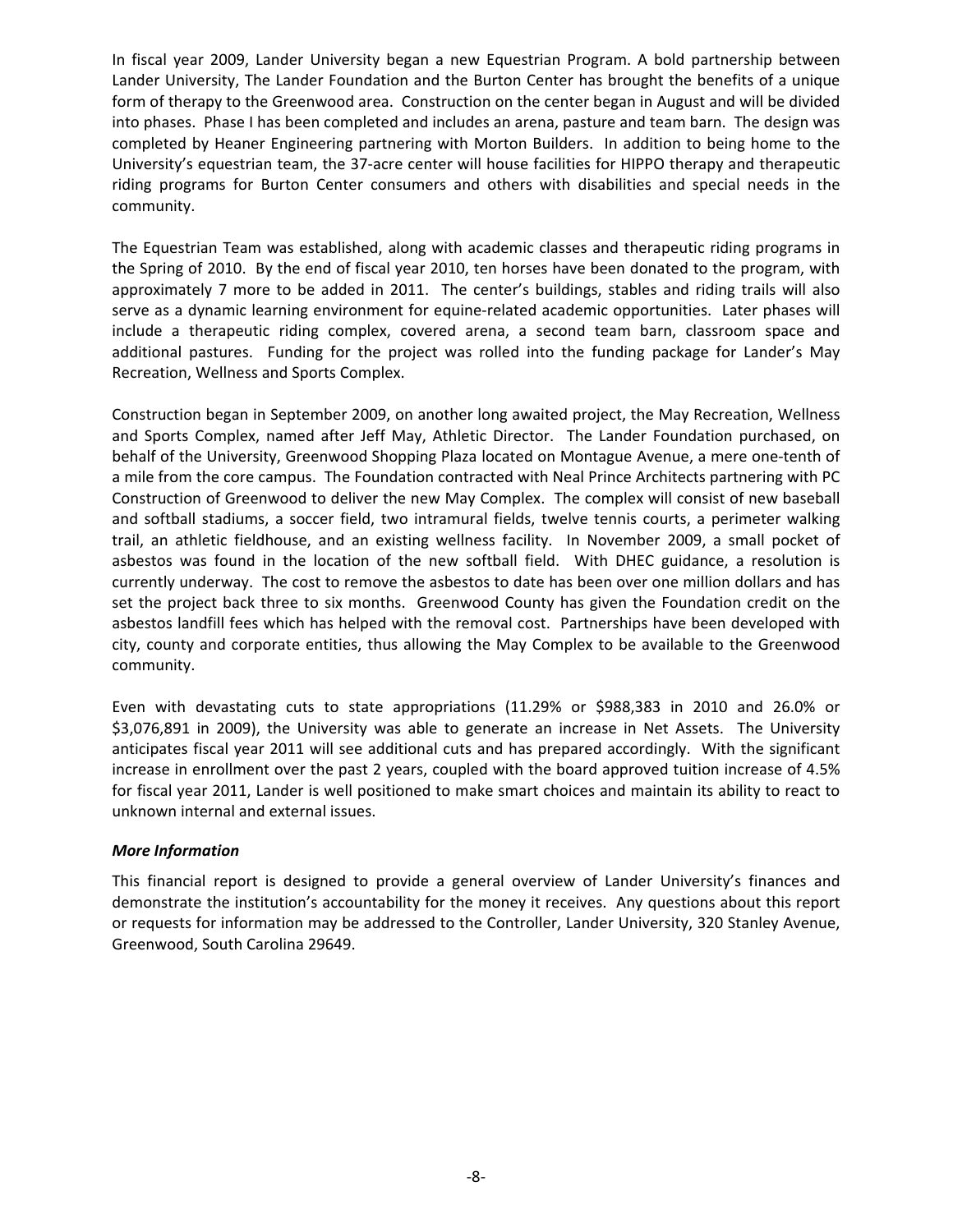# *LANDER UNIVERSITY STATEMENT OF NET ASSETS JUNE 30, 2010*

#### *ASSETS*

| <b>CURRENT ASSETS</b>                                                     |                  |
|---------------------------------------------------------------------------|------------------|
| Cash and cash equivalents                                                 | \$<br>17,870,174 |
| Restricted cash and cash equivalents                                      | 622,050          |
| Accounts receivable - net of allowance for doubtful accounts of \$100,952 | 1,157,532        |
| Interest receivable                                                       | 357,523          |
| Inventories                                                               | 281,525          |
| Prepaid items                                                             | 936,192          |
| Total current assets                                                      | 21,224,996       |
| <b>NONCURRENT ASSETS</b>                                                  |                  |
| <b>Restricted assets</b>                                                  |                  |
| Cash and cash equivalents                                                 | 236,976          |
| Student loans receivable                                                  | 1,574,619        |
| Capital assets not being depreciated                                      | 3,037,474        |
| Capital assets - net of accumulated depreciation                          | 49,296,631       |
| <b>Total noncurrent assets</b>                                            | 54,145,700       |
| Total assets                                                              | \$<br>75,370,696 |
| <b>LIABILITIES</b>                                                        |                  |
| <b>CURRENT LIABILITIES</b>                                                |                  |
| Accounts and retainages payable                                           | \$<br>530,402    |
| Accrued payroll and related liabilities                                   | 627,638          |
| Accrued interest payable                                                  | 57,529           |
| Long-term liabilities - current                                           | 1,730,320        |
| Other deposits                                                            | 44,265           |
| Deferred revenues                                                         | 1,085,976        |
| <b>Total current liabilities</b>                                          | 4,076,130        |
| <b>NONCURRENT LIABILITIES</b>                                             |                  |
| General obligation bonds                                                  | 13,875,000       |
| Premium on bonds                                                          | 28,973           |
| Revenue bonds                                                             | 255,000          |
| Accrued compensated absences                                              | 648,007          |
| Perkins Loan Program - Federal liability                                  | 1,506,108        |
| Deferred revenues                                                         | 156,352          |
| <b>Total noncurrent liabilities</b>                                       | 16,469,440       |
| <b>Total liabilities</b>                                                  | 20,545,570       |
| <b>NET ASSETS</b>                                                         |                  |
| Invested in capital assets, net of related debt                           | \$<br>37,905,934 |
| Restricted for:                                                           |                  |
| Expendable:                                                               |                  |
| Grants and contracts                                                      | 267,857          |
| Loans                                                                     | 262,147          |
| Debt service                                                              | 255              |
| Unrestricted                                                              | 16,388,933       |
|                                                                           |                  |
| Total net assets                                                          | \$<br>54,825,126 |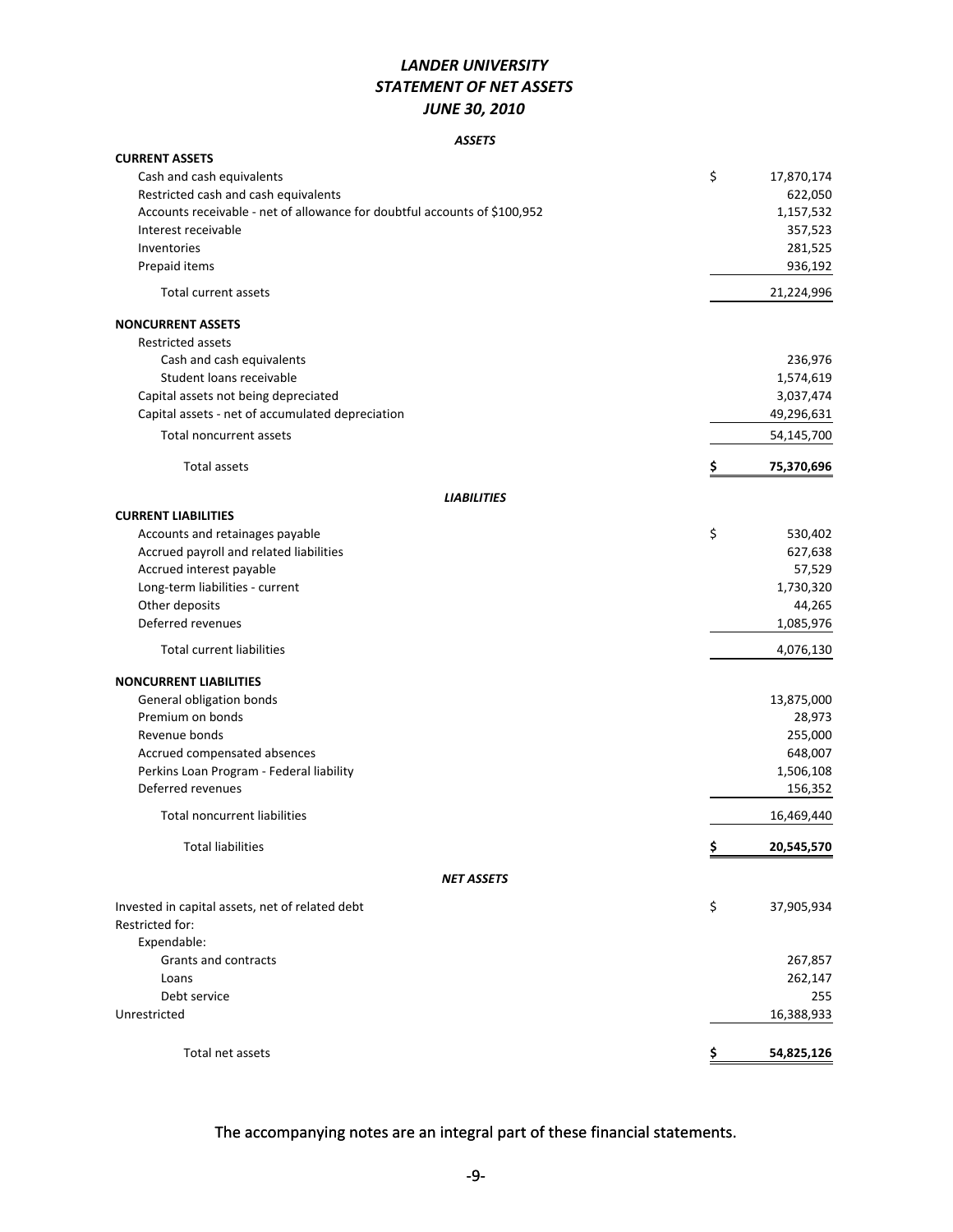## *LANDER UNIVERSITY STATEMENT OF REVENUES, EXPENSES AND CHANGES IN NET ASSETS For the year ended June 30, 2010*

| <b>REVENUES</b> |  |
|-----------------|--|
|-----------------|--|

|                                                                                                | 51,266,354       |
|------------------------------------------------------------------------------------------------|------------------|
| <b>NET ASSETS, BEGINNING OF YEAR</b>                                                           |                  |
| Increase in net assets                                                                         | 3,558,772        |
| Net nonoperating revenues                                                                      | 15,344,652       |
| Interest on capital assets-related debt                                                        | (694, 261)       |
| Net loss on disposal of assets                                                                 | (10, 405)        |
| Investment income                                                                              | 268,079          |
| Private gifts                                                                                  | 708,148          |
| State grants and contracts                                                                     | 5,852            |
| Federal grants and contracts                                                                   | 7,299,574        |
| <b>NONOPERATING REVENUES (EXPENSES)</b><br>State appropriations                                | 7,767,665        |
|                                                                                                |                  |
| <b>Operating loss</b>                                                                          | (11, 785, 880)   |
| Total operating expenses                                                                       | 42,739,012       |
| Depreciation and amortization                                                                  | 2,487,454        |
| Scholarships and fellowships                                                                   | 3,104,449        |
| Supplies and services                                                                          | 13,677,247       |
| Employee benefits                                                                              | 5,233,044        |
| Operating expenses<br>Compensation                                                             | 18,236,818       |
| <b>EXPENSES</b>                                                                                |                  |
| Total operating revenues                                                                       | 30,953,132       |
| Other fees                                                                                     | 231,461          |
| Sales and services of auxiliary enterprises (pledged for debt service)                         | 10,136,549       |
| Sales and services of educational and other activities                                         | 264,836          |
| Non-governmental grants and contracts                                                          | 113,063          |
| State grants and contracts                                                                     | 5,852,855        |
| Federal grants and contracts                                                                   | 897,701          |
| Operating revenues<br>Student tuition and fees (net of scholarship allowances of \$12,739,201) | \$<br>13,456,667 |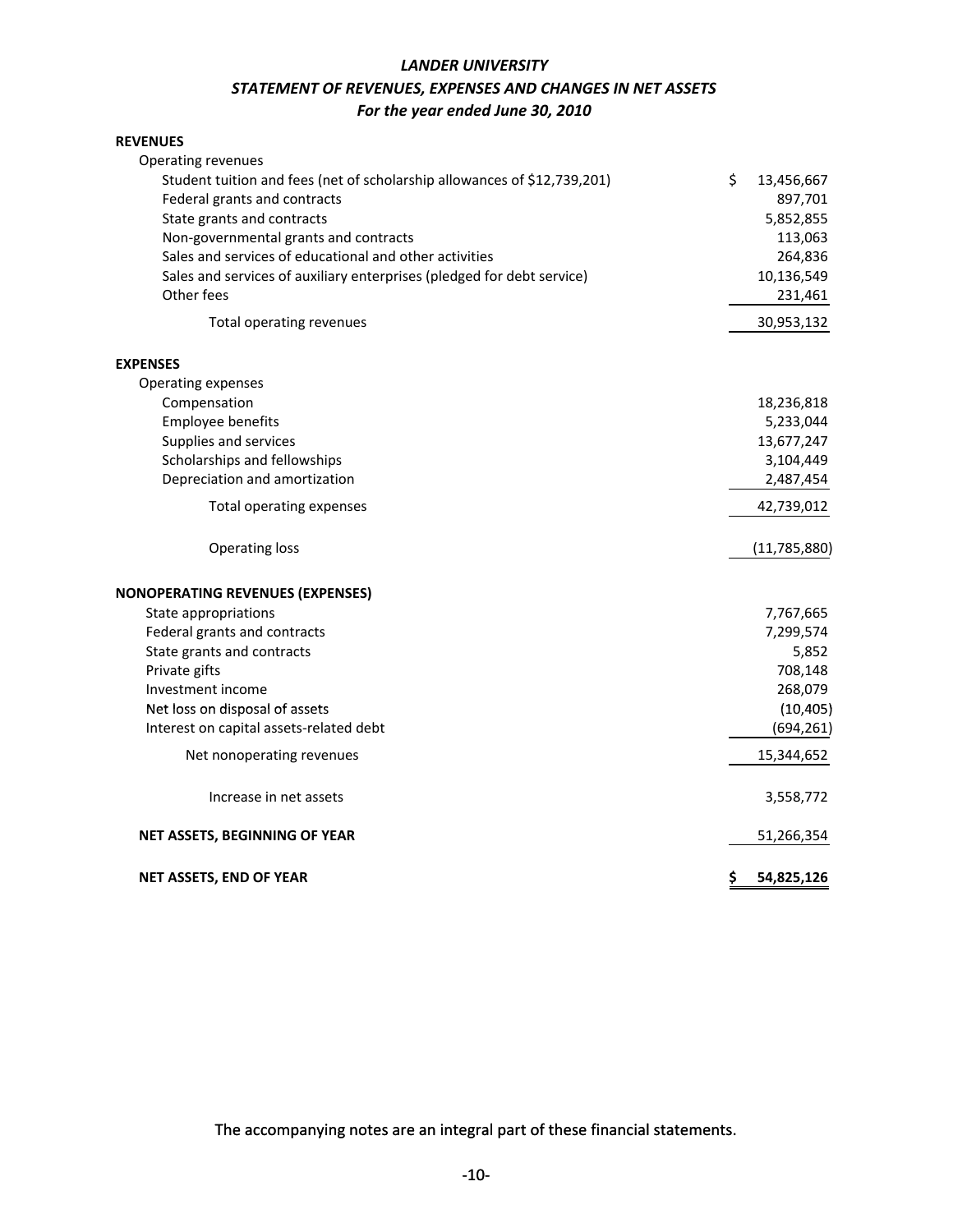# *LANDER UNIVERSITY STATEMENT OF CASH FLOWS For the year ended June 30, 2010*

| <b>CASH FLOWS FROM OPERATING ACTIVITIES</b>                                                                        |                     |
|--------------------------------------------------------------------------------------------------------------------|---------------------|
| Student tuition and fees                                                                                           | \$<br>13,427,215    |
| Federal grants and contracts                                                                                       | 423,773             |
| State grants and contracts                                                                                         | 5,813,686           |
| Non-governmental grants and contracts                                                                              | 113,063             |
| Sales and services of educational and other activities                                                             | 264,836             |
| Sales and services of auxiliary enterprises                                                                        | 10,153,545          |
| Other fees                                                                                                         | 231,461             |
| Payments to suppliers                                                                                              | (17,001,159)        |
| Payments to employees                                                                                              | (23, 330, 079)      |
| New loans to students                                                                                              | (198,092)           |
| <b>Collection of loans</b>                                                                                         | 170,432             |
| Net cash used for operating activities                                                                             | (9,931,319)         |
| CASH FLOWS FROM NONCAPITAL FINANCING ACTIVITIES                                                                    |                     |
| State appropriations                                                                                               | 7,767,665           |
| Federal grants and contracts                                                                                       | 7,299,574           |
| State grants and contracts                                                                                         | 5,852               |
| Private gifts                                                                                                      | 1,201,953           |
| Net cash provided by noncapital financing activities                                                               | 16,275,044          |
| <b>CASH FLOWS FROM CAPITAL AND RELATED FINANCING ACTIVITIES</b>                                                    |                     |
| Premium on bonds                                                                                                   | (2, 243)            |
| Purchases of capital assets                                                                                        | (882, 601)          |
| Principal paid on debt obligations                                                                                 | (915,000)           |
| Interest paid                                                                                                      | (698, 403)          |
| Net cash used for capital and related financing                                                                    | (2,498,247)         |
| <b>CASH FLOWS FROM INVESTING ACTIVITIES</b>                                                                        |                     |
| Interest on investments                                                                                            | 253,265             |
| Net cash provided by investing activities                                                                          | 253,265             |
| Net change in cash and cash equivalents                                                                            | 4,098,743           |
| CASH AND CASH EQUIVALENTS, BEGINNING OF YEAR                                                                       | 14,630,457          |
| CASH AND CASH EQUIVALENTS, END OF YEAR (including \$236,976                                                        |                     |
| restricted cash and cash equivalents)                                                                              | \$<br>18,729,200    |
| <b>RECONCILIATION</b>                                                                                              |                     |
| <b>Operating loss</b>                                                                                              | \$<br>(11,785,880)  |
| Adjustments to reconcile operating loss to net cash used for operating activities<br>Depreciation and amortization |                     |
| Allowance for uncollectible accounts                                                                               | 2,487,454<br>20,145 |
|                                                                                                                    |                     |
|                                                                                                                    | (Continued)         |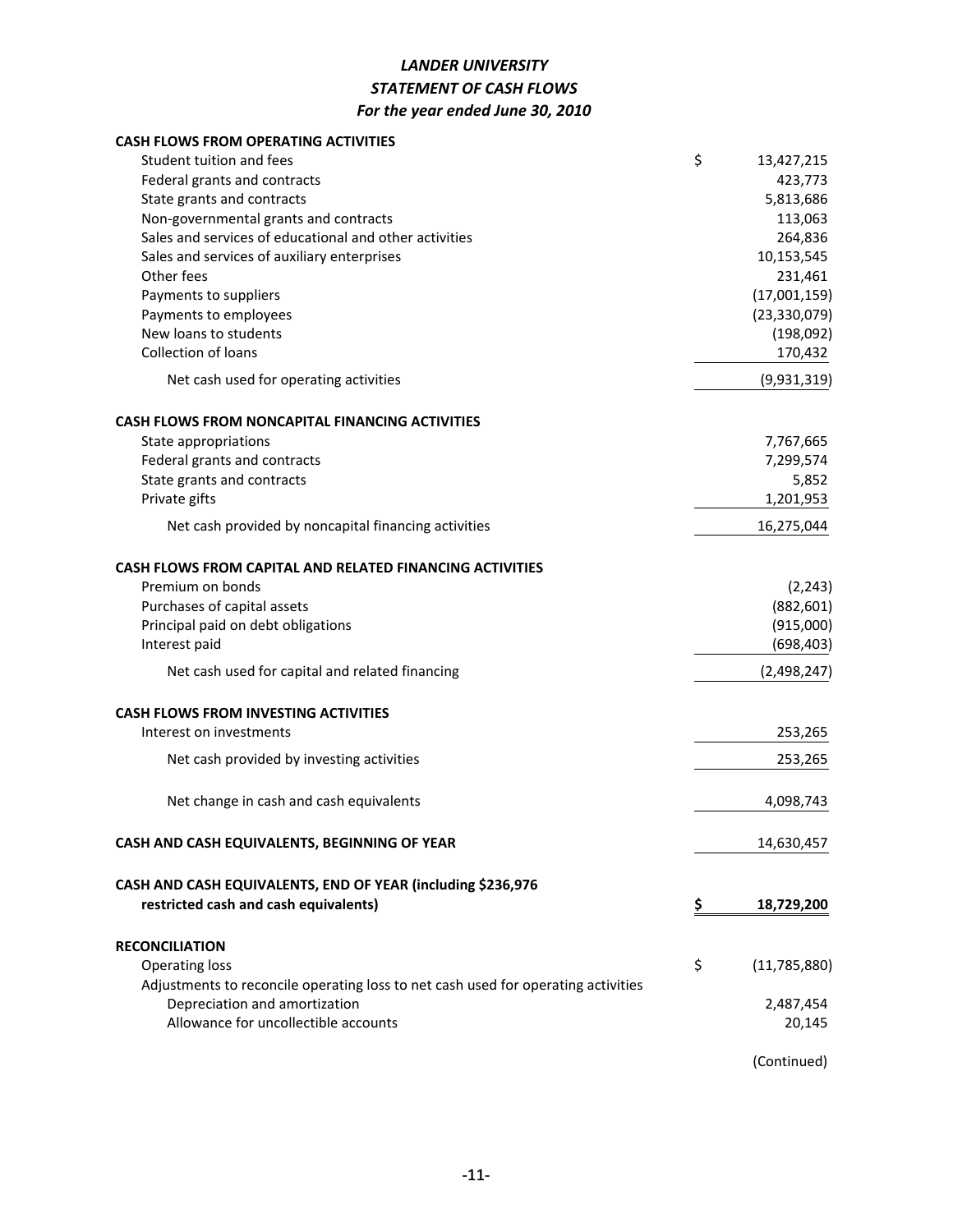## *LANDER UNIVERSITY STATEMENT OF CASH FLOWS For the year ended June 30, 2010*

### **RECONCILIATION, Continued**

| Changes in assets and liabilities:       |             |
|------------------------------------------|-------------|
| Accounts receivable                      | (523, 524)  |
| Inventories                              | 27,231      |
| Prepaid items                            | (622, 769)  |
| Student loans receivable                 | (27, 661)   |
| Accounts payable and other liabilities   | 362,016     |
| Deferred revenues                        | (39, 169)   |
| <b>Deposits</b>                          | 16,996      |
| Compensated absences                     | 153,842     |
| Cash flows used for operating activities | (9,931,319) |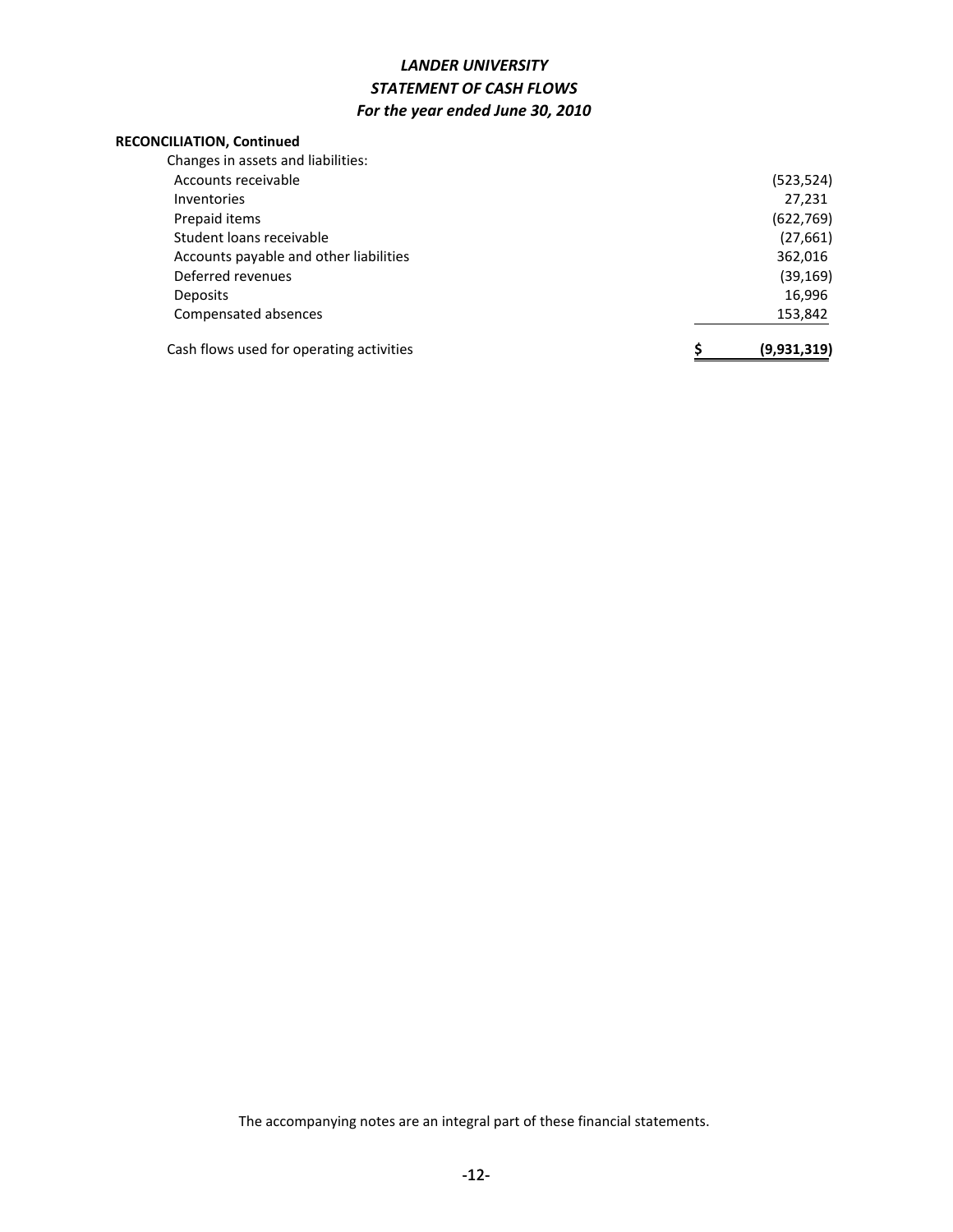## *THE LANDER FOUNDATION CONSOLIDATED STATEMENT OF FINANCIAL POSITION JUNE 30, 2010*

#### *ASSETS*

| <b>ASSETS</b>                                      |    |            |
|----------------------------------------------------|----|------------|
| Cash and cash equivalents                          | \$ | 8,228,190  |
| Net unconditional promises to give                 |    | 1,104,894  |
| Investments                                        |    | 9,197,575  |
| Investments related to split - interest agreements |    | 653,774    |
| Investments held for others                        |    | 9,090      |
| Investments in real estate                         |    | 679,970    |
| Other investments                                  |    | 2,000      |
| Bond issuance costs, net                           |    | 244,652    |
| Land, buildings and equipment - net                |    | 13,998,236 |
| <b>Total assets</b>                                | \$ | 34,118,381 |
| <b>LIABILITIES AND NET ASSETS</b>                  |    |            |
| <b>LIABILITIES</b>                                 |    |            |
| Revolving line-of-credit                           | \$ | 1,120,486  |
| Accounts payable - Related parties                 |    | 2,109      |
| Accounts payable - Other                           |    | 403,194    |
| Deferred revenue                                   |    | 424,901    |
| Funds held for others                              |    | 9,090      |
| Note payable                                       |    | 431,699    |
| Bonds payable                                      |    | 15,500,000 |
| Interest rate swap liability                       |    | 442,070    |
| Actuarial liability of annuities payable           |    | 276,101    |
| <b>Total liabilities</b>                           |    | 18,609,650 |
| <b>NET ASSETS</b>                                  |    |            |
| Unrestricted                                       |    | 4,056,894  |
| Temporarily restricted                             |    | 7,325,292  |
| Permanently restricted                             |    | 4,126,545  |
| Total net assets                                   |    | 15,508,731 |
| Total liabilities and net assets                   | S  | 34,118,381 |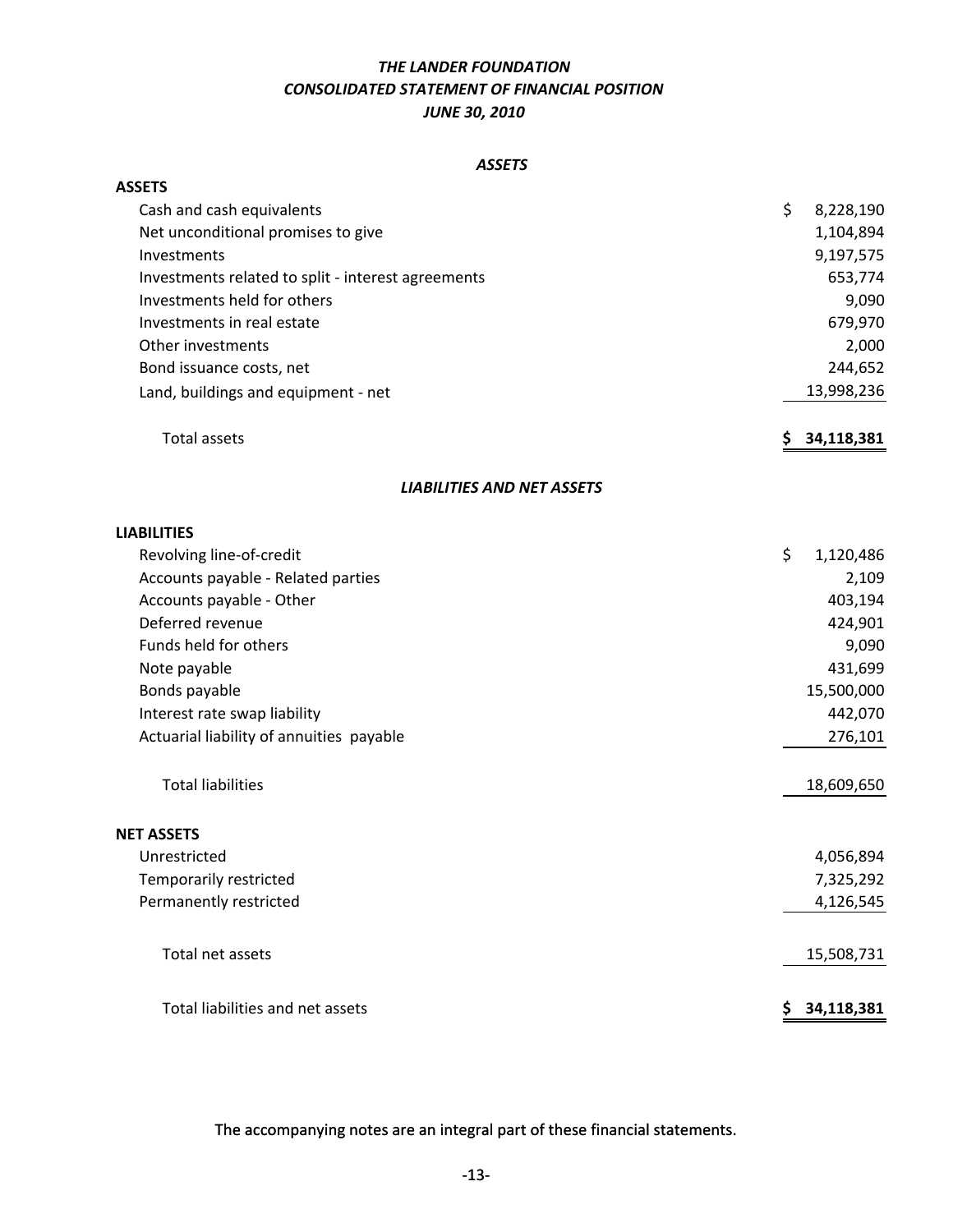#### *THE LANDER FOUNDATION CONSOLIDATED STATEMENT OF ACTIVITIES For the year ended June 30, 2010*

|                                               |    |                     | <b>Temporarily</b> | Permanently       |                  |
|-----------------------------------------------|----|---------------------|--------------------|-------------------|------------------|
|                                               |    | <b>Unrestricted</b> | restricted         | <b>Restricted</b> | Total            |
| <b>REVENUE AND SUPPORT</b>                    |    |                     |                    |                   |                  |
| Contributions                                 | \$ | 476,366             | \$<br>517,979      | \$<br>165,438     | \$<br>1,159,783  |
| Rental income - related party                 |    | 721,000             |                    |                   | 721,000          |
| Rental income - other                         |    | 304,470             |                    |                   | 304,470          |
| Investment income - Net                       |    | 30,233              | 187,114            |                   | 217,347          |
| Realized and unrealized losses on investments |    | 142,194             | 716,404            |                   | 858,598          |
| Change in fair value of split -               |    |                     |                    |                   |                  |
| interest agreements                           |    |                     | 29,146             |                   | 29,146           |
|                                               |    | 1,674,263           | 1,450,643          | 165,438           | 3,290,344        |
| Net assets released from restrictions         |    |                     |                    |                   |                  |
| Satisfaction of donor restrictions            |    | 1,356,758           | (1, 356, 758)      |                   |                  |
| Total revenue, support and                    |    |                     |                    |                   |                  |
| reclassifications                             |    | 3,031,021           | 93,885             | 165,438           | 3,290,344        |
| <b>PROGRAM EXPENSES</b>                       |    |                     |                    |                   |                  |
| Scholarships                                  |    | 522,382             |                    |                   | 522,382          |
| Grants and other approved programs            |    | 1,025,981           |                    |                   | 1,025,981        |
| Total program expenses                        |    | 1,548,363           |                    |                   | 1,548,363        |
| <b>SUPPORTING SERVICES</b>                    |    |                     |                    |                   |                  |
| Fund-raising                                  |    | 22,556              |                    |                   | 22,556           |
| Administrative and general                    |    | 28,807              |                    |                   | 28,807           |
| Total supporting services                     |    | 51,363              |                    |                   | 51,363           |
| Total program and supporting                  |    |                     |                    |                   |                  |
| services expenses                             |    | 1,599,726           |                    |                   | 1,599,726        |
| Unrealized loss on interest rate swap         |    | 442,070             |                    |                   | 442,070          |
|                                               |    |                     |                    |                   |                  |
| Increase in net assets                        |    | 989,225             | 93,885             | 165,438           | 1,248,548        |
| NET ASSETS, BEGINNING OF YEAR,                |    | 3,067,669           | 7,231,407          | 3,961,107         | 14,260,183       |
| NET ASSETS, END OF YEAR                       | S  | 4,056,894           | \$<br>7,325,292    | \$<br>4,126,545   | \$<br>15,508,731 |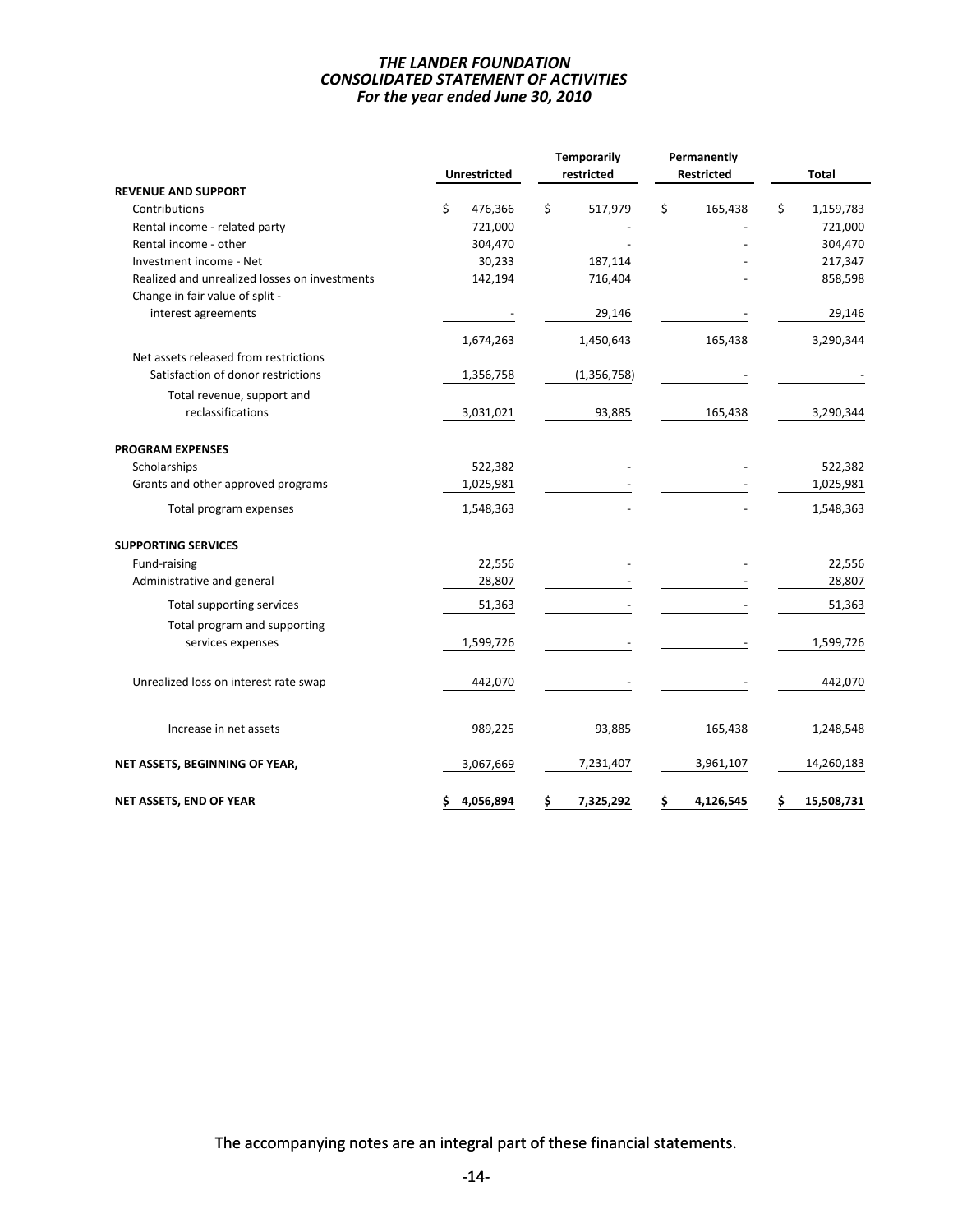### *LANDER UNIVERSITY NOTES TO FINANCIAL STATEMENTS*

#### *NOTE 1 ‐ SUMMARY OF SIGNIFICANT ACCOUNTING POLICIES*

#### *Nature of Operations*

The University is a state‐supported, coeducational institution of higher education. The University's commitment to extending educational opportunities to an array of varying constituencies reflects its belief that citizens of a free society have a right to the enriching benefits of a higher education.

#### *Reporting entity*

The University is part of the primary government of the State of South Carolina. The University's funds are reported in the higher education enterprise funds in the Comprehensive Annual Financial Report of the State of South Carolina.

The financial reporting entity consists of the primary government and its component unit. Component units are legally separate organizations for which the nature and significance of their relationship with the primary government are such that exclusion would cause the financial statements to be misleading or incomplete.

The Lander Foundation (the Foundation) is a legally separate, tax‐exempt component unit of Lander University. The Foundation acts primarily as a fund‐raising organization to supplement the resources that are available to the University in support of its programs. The board of the Foundation is self‐ perpetuating and consists of graduates and friends of the University. Although the University does not control the timing or amount of receipts from the Foundation, the majority of resources, or incomes thereon, that the Foundation holds and invests, are restricted to the activities of the University by the donors. Because these restricted resources held by the Foundation can only be used by, or for the benefit of, the University, the Foundation is considered a non-governmental component unit of the University and is discretely presented in the University'sfinancial statements.

During the year ending June 30, 2009, the Foundation's Board formed Lander RWS Properties, LLC for the purpose of owning and managing all activities relating to the May Recreation, Wellness and Sports (RWS) Complex and the Lander Equestrian Center. During the year ending June 30, 2010, the Foundation's Board formed Lander Foundation Properties, LLC for the purpose of acquiring and managing real estate properties (other than the RWS Complex and Equestrian Center). The consolidated financial statements of the Foundation include the accounts of the Foundation and its wholly owned subsidiaries. All significant intercompany accounts and transactions have been eliminated in consolidation.

Complete financial statements for the Foundation can be obtained from the Foundation Office at 320 Stanley Avenue, Greenwood, SC 29649.

#### *Financial Statements*

The financial statement presentation for the University meets requirements of *Governmental Accounting Standards Board (GASB)*, Statement No. 34, *Basic Financial Statements and Management's Discussion and Analysis for State and Local Governments*, and GASB Statement No. 35, *Basic Financial Statements and Management's Discussion and Analysis for Public Colleges and Universities.* The financial statement presentation provides a comprehensive, entity‐wide perspective of the University's net assets, revenues, expenses and changes in net assets and cash flows.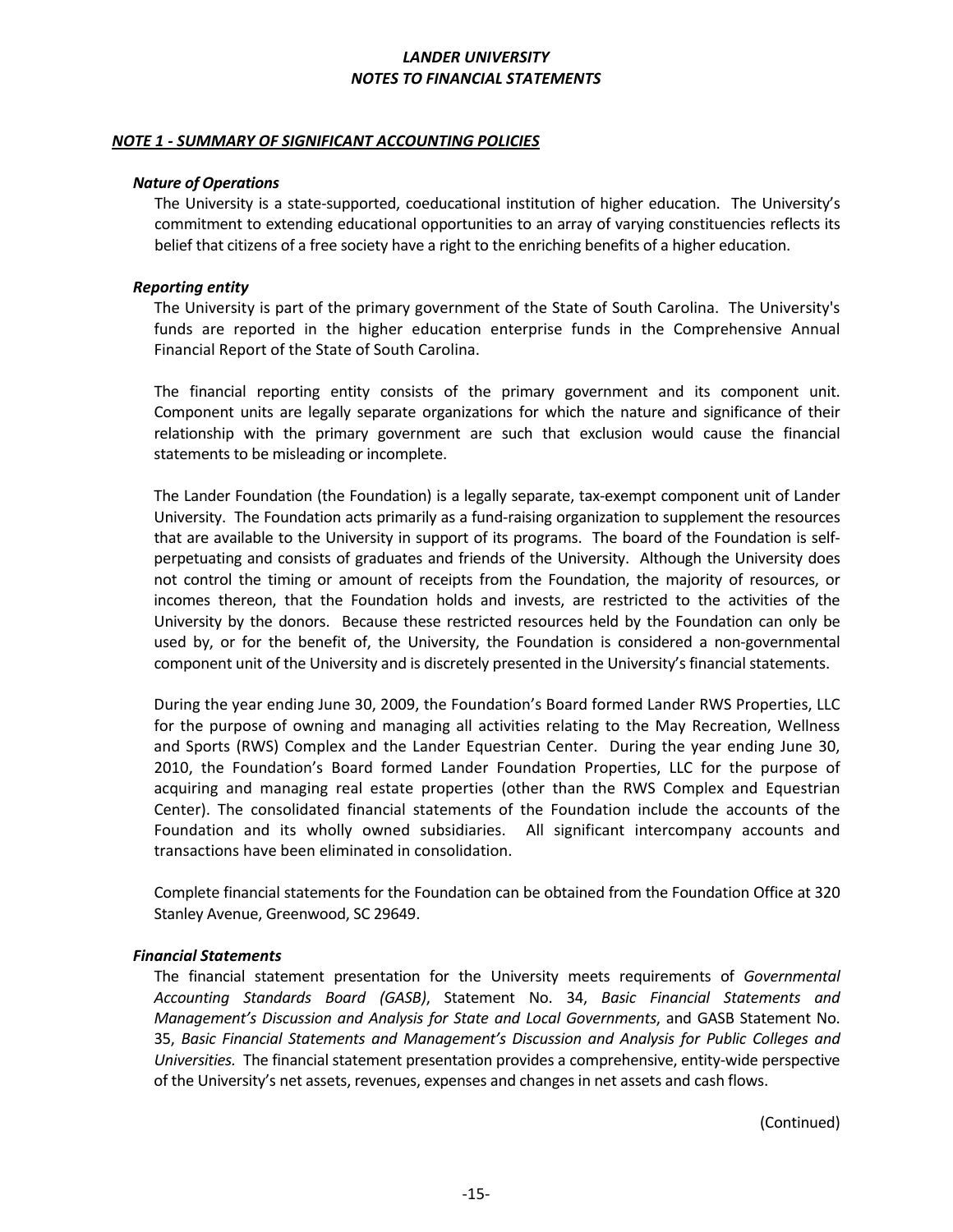#### *Basis of accounting*

For financial reporting purposes, the University is considered a special‐purpose government engaged only in business-type activities. Accordingly, the University's financial statements have been presented using the economic resources measurement focus and the accrual basis of accounting. Under the accrual basis, revenues are recognized when earned, and expenses are recorded when an obligation has been incurred. Student tuition and auxiliary enterprise fees are presented net of scholarships and fellowships applied to student accounts, while stipends and other payments made directly are presented as scholarship and fellowship expenses. All significant intra‐agency transactions have been eliminated.

The University has elected not to apply Financial Accounting Standards Board (FASB) pronouncements issued after November 30, 1989.

The Foundation is a private nonprofit organization that reports under FASB's *Accounting Standards Codification*. As such, certain revenue recognition criteria and presentation features are different from GASB revenue recognition criteria and presentation features. No modifications have been made to the Foundation's financial information in the University's financial reporting entity for these differences.

#### *Cash and cash equivalents*

For purposes of the statement of cash flows, the University, as well as the Foundation, considers all highly liquid investments with an original maturity of three months or less to be cash equivalents. Funds invested through the State of South Carolina State Treasurer's Office are considered cash equivalents.

#### *Investments*

Investments of the Foundation are carried at fair value. Gains or losses that result from market fluctuation are reported in the current period.

#### *Accounts receivable*

Accounts receivable consists of tuition and fee charges to students and auxiliary enterprise services provided to students, faculty and staff. Accounts receivable also includes amounts due from the federal government, state and local governments or private sources, in connection with reimbursement of allowable expenditures made pursuant to the University's grants and contracts. Accounts receivable are recorded net of estimated uncollectible amounts.

#### *Inventories*

Inventories, which consist of bookstore inventories for resale, are carried at the lower of cost or market. The cost of textbooks is reported on a weighted average basis while the cost of merchandise is reported on a first‐in, first‐out basis.

#### *Prepaid items*

Expenditures for insurance and similar services paid for in the current or prior fiscal years and benefiting more than one accounting period are allocated among accounting periods. For the University, amounts reported in this asset account consist primarily of equipment maintenance contracts, leases and deposits on goods not yet received.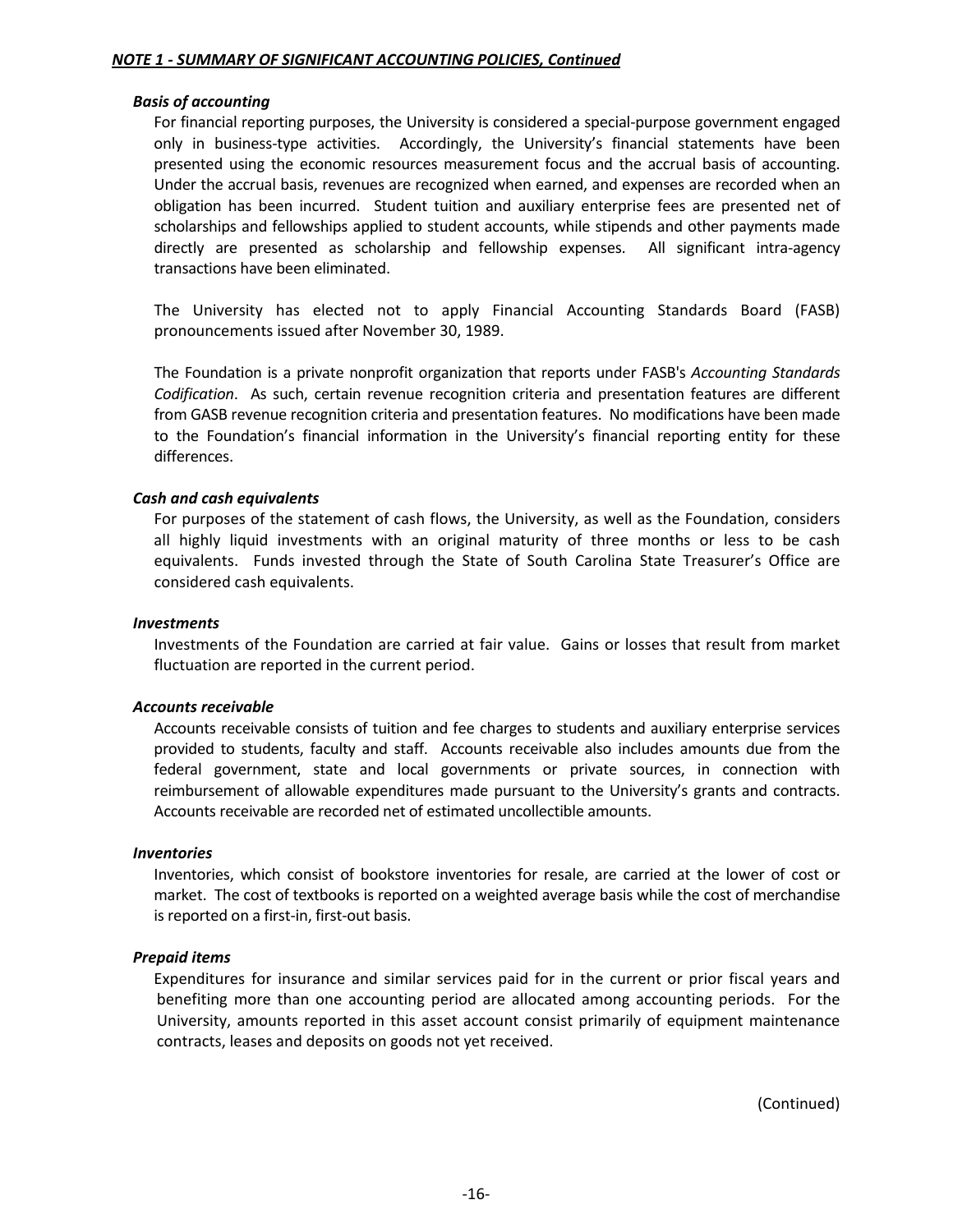### *Capital assets*

Capital assets are recorded at cost at the date of acquisition or fair market value at the date of donation in the case of gifts. The University follows capitalization guidelines established by the State of South Carolina. All land is capitalized, regardless of cost. Qualifying improvements that rest in or on the land itself are recorded as depreciable land improvements. Major additions and renovations and other improvements costing \$100,000 or more that add to the usable space, prepare existing buildings for new uses, or extend the useful life of an existing building are capitalized. The University capitalizes movable personal property with a unit value in excess of \$5,000 and a useful life in excess of one year. Routine repairs and maintenance and library materials, except individual items costing in excess of \$5,000, are charged to operating expenses in the year in which the expense was incurred. In addition, interest related to debt incurred for capital assets is capitalized during the construction period.

Depreciation is computed using the straight‐line method over the estimated useful lives of the assets, generally 15 to 50 years for buildings and improvements and land improvements and 2 to 25 years for machinery, equipment, and vehicles. A full year of depreciation is taken the year the asset is placed in service and no depreciation is taken in the year of disposition.

### *Deferred revenues and deposits*

Deferred revenues include amounts received for tuition and fees and certain auxiliary activities prior to the end of the fiscal year but relate to the subsequent accounting period. Deferred revenues also include amounts received from grant and contract sponsors that have not yet been earned.

Deposits represent dormitory room deposits, security deposits for possible room damage, student fee refunds, and other miscellaneous deposits. Student deposits are recognized as revenue during the semester for which the fee is applicable and earned when the deposit is nonrefundable to the student under the forfeit terms of the agreement.

### *Compensated absences*

Employee vacation pay expense is accrued at year-end for financial statement purposes. The liability and expense incurred are recorded at year‐end as accrued compensated absences in the statement of net assets, and as a component of compensation and benefit expense in the statement of revenues, expenses, and changes in net assets. Generally all permanent full-time State employees and certain part-time employees scheduled to work at least one-half of the University's workweek are entitled to accrue and carry forward at calendar year-end maximums of 180 days sick leave and of 45 days annual vacation leave, except that faculty members do not accrue annual leave. Upon termination of employment, employees are entitled to be paid for accumulated unused annual vacation leave up to the maximum, but are not entitled to any payment for unused sick leave. The compensated absences liability includes accrued annual leave and salary-related employee benefits.

#### *Net assets*

The University's net assets are classified as follows:

*Invested in capital assets, net of related debt* represents the University's total investment in capital assets, net of outstanding debt obligations related to those capital assets. To the extent debt has been incurred but not yet expended for capital assets, such amounts are not included as a component of invested in capital assets, net of related debt.

*Restricted net assets ‐ expendable* include resources in which the University is legally or contractually obligated to spend resources in accordance with restrictions imposed by external third parties.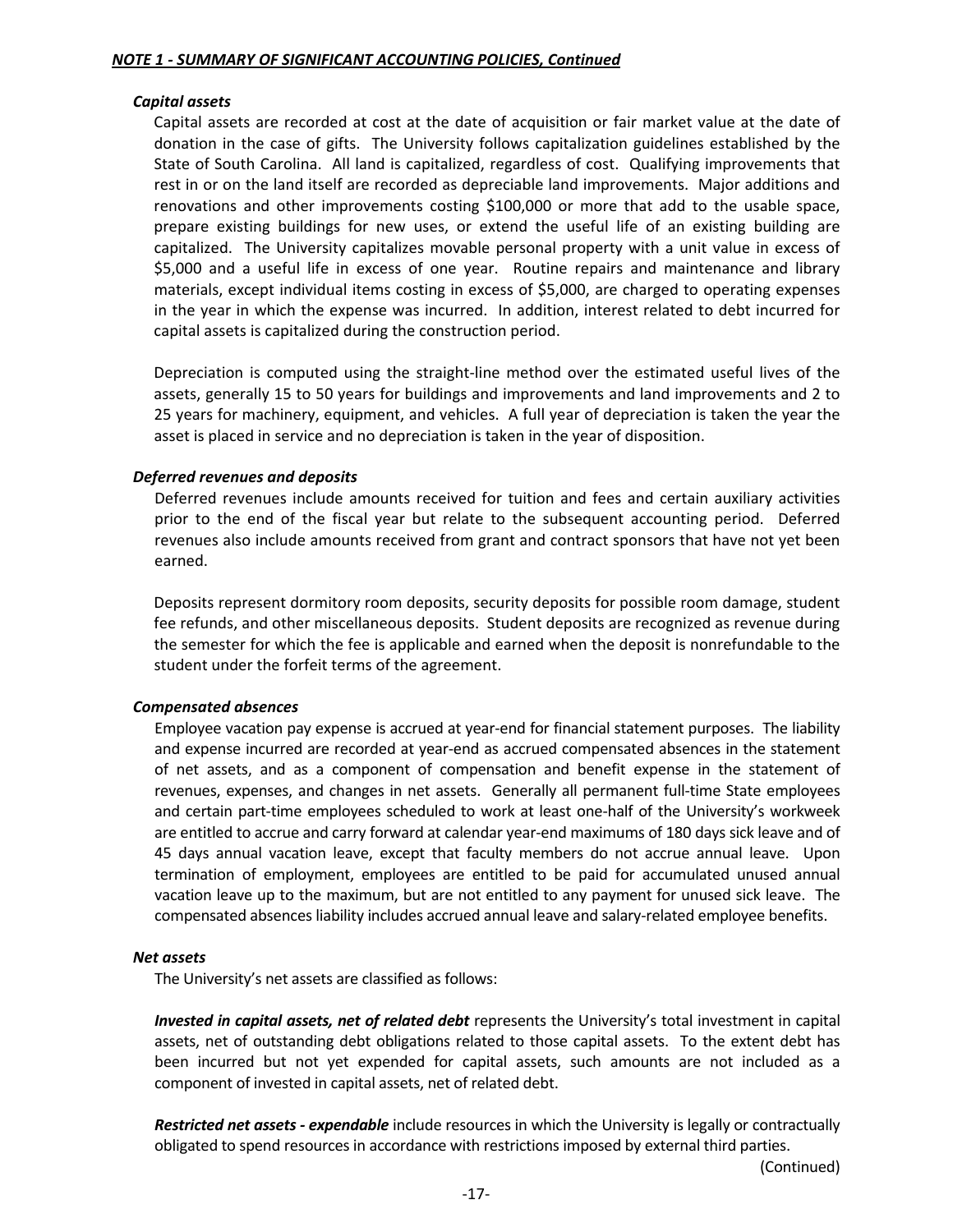### *NOTE 1 ‐ SUMMARY OF SIGNIFICANT ACCOUNTING POLICIES, Continued*

*Unrestricted net asset***s** represent resources derived from student tuition and fees, appropriations, and sales and services of educational departments and auxiliary enterprises. These resources are used for transactions relating to the educational and general operations of the University, and may be used at the discretion of the governing board to meet current expenses for any purpose. These resources also include auxiliary enterprises, which are substantially self‐supporting activities that provide services for students, faculty and staff.

The University's policy is to first apply restricted resources when an expense is incurred for purposes for which both restricted and unrestricted net assets are available.

The net assets of the Foundation are classified as follows:

*Permanently restricted net assets ‐* Net assets consist of endowment assets to be held in perpetuity.

*Temporarily restricted net assets ‐* Net assets subject to donor‐imposed stipulations that will be met by actions of the Foundation and/or the passage of time.

*Unrestricted net asset***s ‐** Net assets not subject to donor‐imposed restrictions.

#### *Income taxes*

The University, as a political subdivision of the State of South Carolina, is excluded from Federal income taxes under Section 115(1) of the Internal Revenue Code, as amended.

The Foundation is exempt from federal income tax under section  $501(c)(3)$  of the Internal Revenue Code, as amended. Unrelated business income can be subject to taxation.

### *Classification of revenues*

The University has classified its revenues as either operating or nonoperating revenues according to the following criteria:

*Operating revenues* generally result from exchange transactions to provide goods or services related to the University's principal ongoing operations. These revenues include (1) student tuition and fees received in exchange for providing educational services, housing, and other related services to students; (2) fees received from organizations and individuals in exchange for miscellaneous goods and services provided by the University; (3) receipts for scholarships; and (4) grants and contracts that are essentially the same as contracts for services that finance programs the University would not otherwise undertake.

*Nonoperating revenues* include activities that have the characteristics of nonexchange transactions. These revenues include gifts and contributions, appropriations, investment income, and any grants and contracts that are not classified as operating revenue or restricted by the grantor to be used exclusively for capital purposes.

### *Sales and services of educational and other activities*

Revenues from sales and services of educational and other activities generally consist of amounts received from instructional, laboratory, research, and public service activities that incidentally create goods and services which may be sold to students, faculty, staff, and the general public. The University receives such revenues primarily from tournaments, student-related activities and workshops.

### *Sales and services of auxiliary enterprises and internal service activities*

Auxiliary enterprise revenues primarily represent revenues generated by housing, food service and bookstore. Revenues of internal service and auxiliary enterprise activities and the related expenditures of University departments have been eliminated.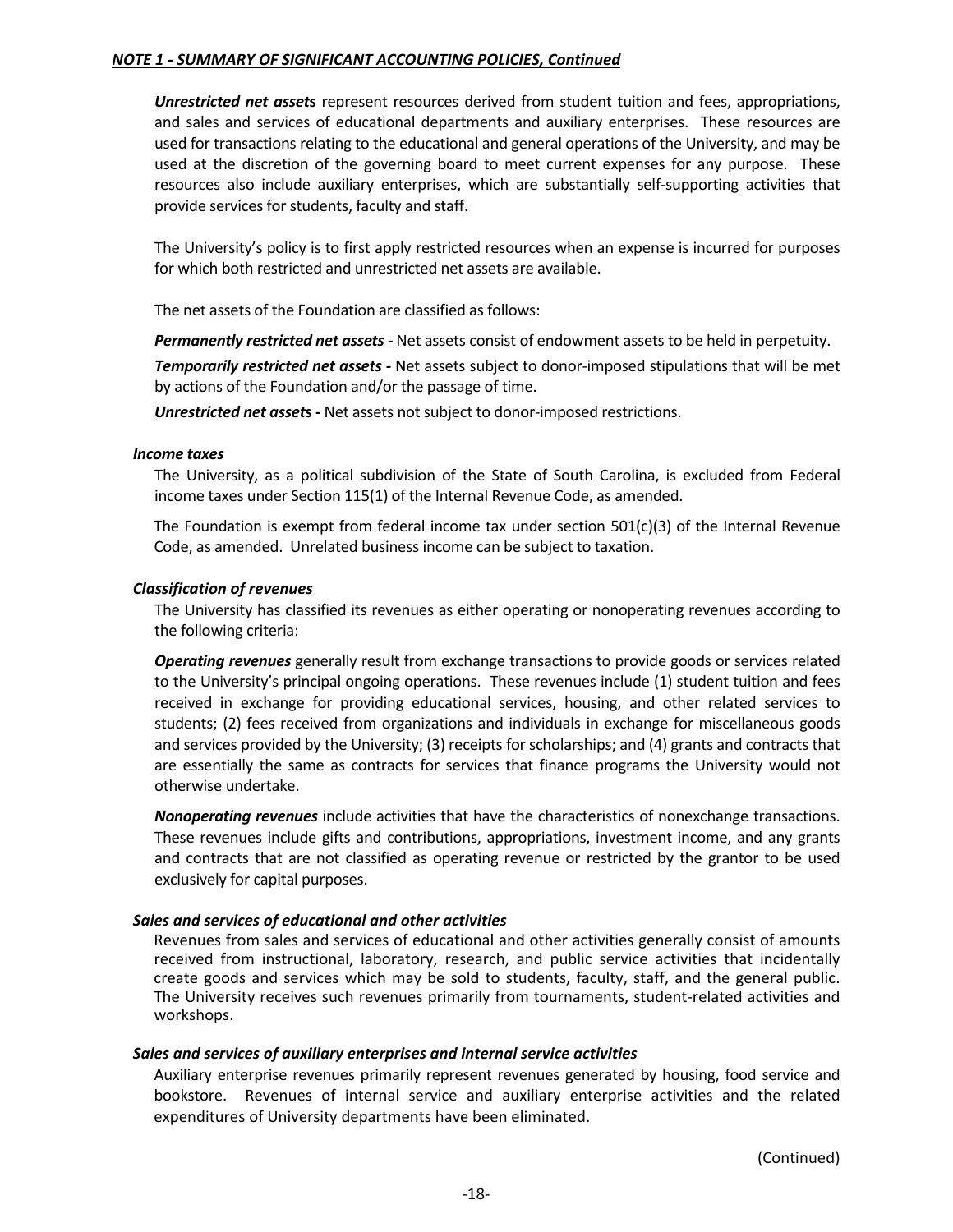### *NOTE 1 ‐ SUMMARY OF SIGNIFICANT ACCOUNTING POLICIES, Continued*

### *Scholarship discounts and allowances*

Student tuition and fee revenues, and certain other revenues from students, are reported net of scholarship discounts and allowances in the statement of revenues, expenses, and changes in net assets. Scholarship discounts and allowances are the difference between the stated charge for goods and services provided by the University, and the amount that is paid by students and/or third parties making payments on the students' behalf. Certain governmental grants, such as Pell grants, and other Federal, state or nongovernmental programs are recorded as either operating or nonoperating revenues in the University's financial statements. To the extent that revenues from such programs are used to satisfy tuition and fees and other student charges, the University has recorded a scholarship discount and allowance.

### *Use of estimates*

The preparation of financial statements in conformity with generally accepted accounting principles requires management to make estimates and assumptions that affect the reported amounts of assets, liabilities, revenues, and expenses and affect disclosure of contingent assets and liabilities at the date of the financial statements. Actual results could differ from those estimates.

### *NOTE 2 ‐ DEPOSITS AND INVESTMENTS*

 Generally, deposits and investments of the University are under the control of the State Treasurer who, by law, has sole authority for investing State funds. The following schedule reconciles the University's deposits and investments within the footnotes to the statement of net assets amounts:

#### **Statement of net assets**

| Cash and cash equivalents (current)                | 17,870,174 |
|----------------------------------------------------|------------|
| Restricted cash and cash equivalents (current)     | 622,050    |
| Restricted cash and cash equivalents (non-current) | 236,976    |
|                                                    | 18,729,200 |
| <b>Notes to financial statements</b>               |            |
| Cash on hand                                       | 8.665      |
| Deposits held by State Treasurer                   | 18,720,535 |
|                                                    | 18,729,200 |

#### *Restricted deposits*

Restricted cash and cash equivalents of \$622,050 and \$236,976 at June 30, 2010, represent funds restricted for capital expenditures and cash balances associated with the Perkins Loan Program, respectively.

#### *Deposits held by State Treasurer*

Custodial credit risk for deposits is the risk that, in the event of a bank failure, the University's deposits may not be returned to the University. For deposits held by the State Treasurer, state law requires full collateralization of all State Treasurer bank balances. The State Treasurer must correct any deficiencies in collateral within seven days. Information pertaining to the reported amounts, fair values, and credit risk of the State Treasurer's deposits and investments is disclosed in the Comprehensive Annual Financial Report of the State of South Carolina.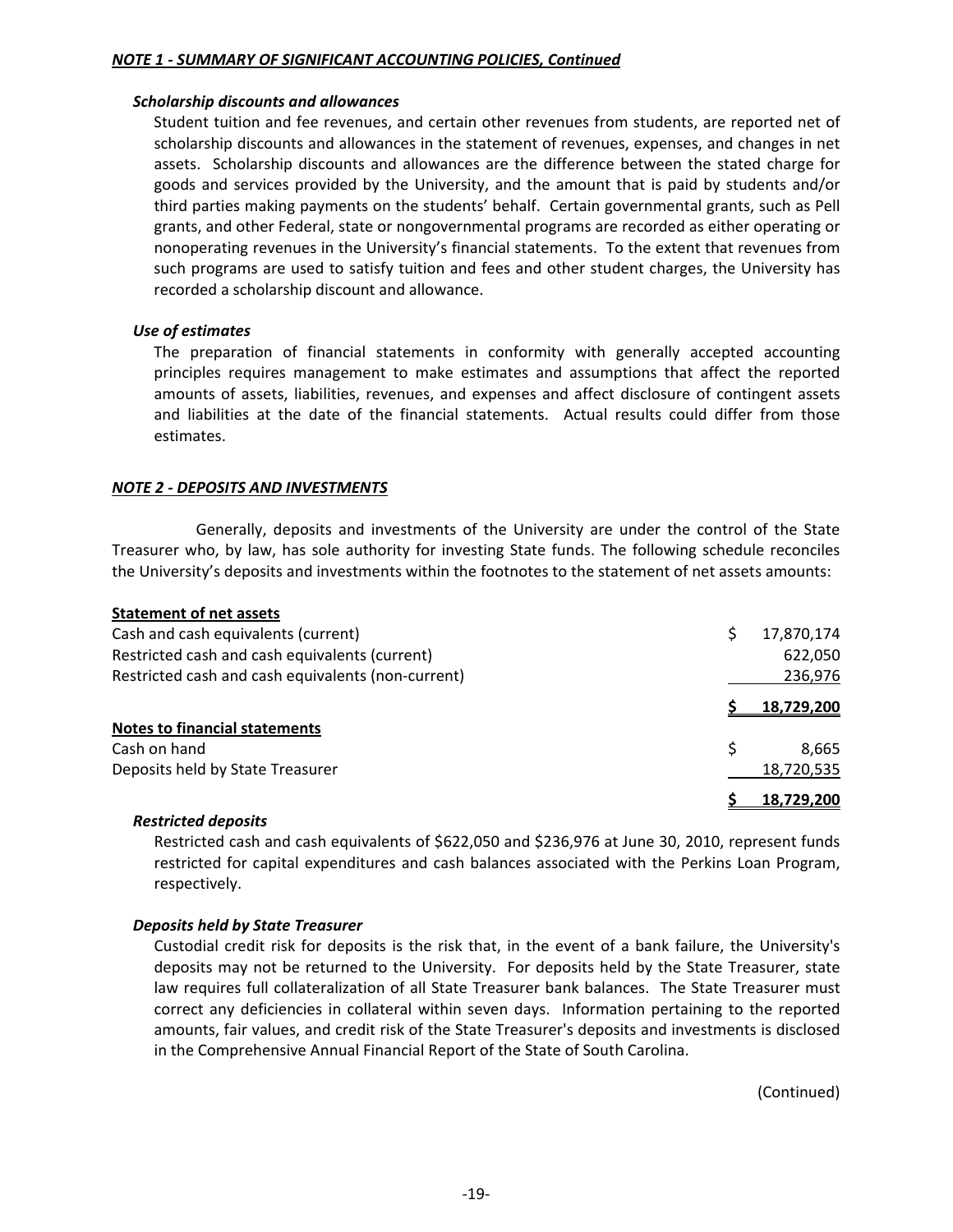### *NOTE 2 ‐ DEPOSITS AND INVESTMENTS, Continued*

With respect to investments in the State's internal cash management pool, all of the State Treasurer's investments are insured or registered or are investments for which the securities are held by the State or its agents in the State's name. Information pertaining to the reported amounts, fair values, credit risk, concentration risk, and interest rate risk, of the State Treasurer's investments is disclosed in the Comprehensive Annual Financial Report of the State of South Carolina.

### *Other deposits*

The University's other deposits were entirely covered by federal deposit insurance at year end. Other deposits had a carrying value of \$‐0‐ and a bank balance of \$36,560 at June 30, 2010.

## *NOTE 3 ‐ ACCOUNTS RECEIVABLE*

Accounts receivable as of June 30, 2010, are summarized as follows:

| Student accounts                                | 549.380   |
|-------------------------------------------------|-----------|
| Grants and contracts                            | 673,230   |
| Due from component unit - The Lander Foundation | 2,109     |
| Other                                           | 33,765    |
|                                                 | 1,258,484 |
| Less: Allowance for uncollectible accounts      | 100,952)  |
| Accounts receivable, net                        | 1,157,532 |

 Allowances for losses for student accounts receivable are established based upon actual losses experienced in prior years and evaluations of the current account portfolio.

### *NOTE 4 ‐ RESTRICTED STUDENT LOANS RECEIVABLE*

 Student loans made through the Federal Perkins Loan Program comprise all of the loans receivable as of June 30, 2010. The Perkins Loan program provides various repayment options; students have the right to repay the loans over periods up to 10 years depending on the amount of the loan and loan cancellation privileges the student may exercise. As the University determines that loans are uncollectible, the loans are written off and assigned to the United States Department of Education.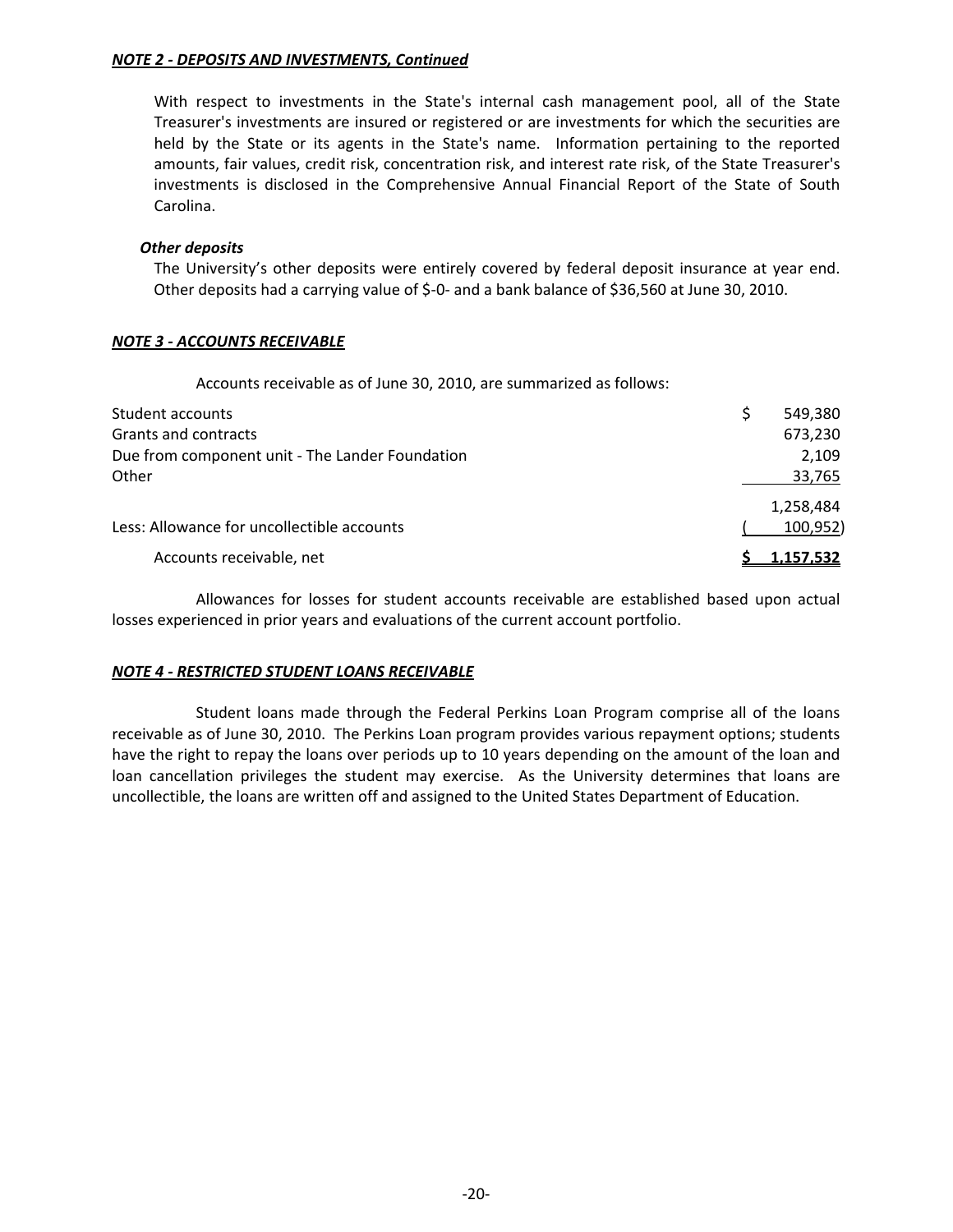### *NOTE 5 ‐ CAPITAL ASSETS*

|                                                          | <b>Beginning</b>    |               |                  | <b>Ending</b>   |
|----------------------------------------------------------|---------------------|---------------|------------------|-----------------|
|                                                          | balance             |               |                  | balance         |
|                                                          | July 1, 2009        | Increases     | <b>Decreases</b> | June 30, 2010   |
| Capital assets not being depreciated:                    |                     |               |                  |                 |
| Land and improvements                                    | Ś<br>2,688,224      | \$            | \$               | \$<br>2,688,224 |
| Construction in progress                                 | 244,904             | 475,003       | (455, 603)       | 264,304         |
| Art and historical collections                           | 84,946              |               |                  | 84,946          |
| Total capital assets not being depreciated               | 3,018,074           | 475,003       | (455, 603)       | 3,037,474       |
| Other capital assets:                                    |                     |               |                  |                 |
| Land improvements                                        | 1,824,657           |               |                  | 1,824,657       |
| <b>Buildings and improvements</b>                        | 78,705,361          | 455,605       |                  | 79,160,966      |
| Machinery, equipment and other                           | 2,425,464           | 385,419       | (143, 686)       | 2,667,197       |
| Vehicles                                                 | 445,295             | 22,177        | (16, 236)        | 451,236         |
| Intangibles                                              | 1,417,757           |               |                  | 1,417,757       |
| Total other capital assets at historical cost 84,818,534 |                     | 863,201       | (159,922)        | 85,521,813      |
| Total capital assets                                     | 87,836,608          | 1,338,204     | (615, 525)       | 88,559,287      |
| Less accumulated depreciation for:                       |                     |               |                  |                 |
| Land improvements                                        | 219,462             | 66,883        |                  | 286,344         |
| <b>Buildings and improvements</b>                        | 29,903,552          | 2,197,411     |                  | 32,100,964      |
| Machinery, equipment and other                           | 1,913,135           | 211,942       | (133, 281)       | 1,991,796       |
| Vehicles                                                 | 433,339             | 11,218        | (16, 235)        | 428,322         |
| Intangibles                                              | 1,417,756           |               |                  | 1,417,756       |
| Total accumulated depreciation                           | 33,887,244          | 2,487,454     | (149,516)        | 36,225,182      |
| Capital assets, net                                      | <u>\$53,949,364</u> | (1, 149, 250) | <u>(466,009)</u> | 52,334,105      |

There was \$10,405 loss on the disposal of assets for the year ended June 30, 2010.

 Interest charged to expense totaled \$694,261 for the year ended June 30, 2010. There was no interest capitalized during the year.

#### *NOTE 6 ‐ DEFERRED REVENUE*

|                                      | Current     | <b>Non-Current</b> |         |  | Total                |
|--------------------------------------|-------------|--------------------|---------|--|----------------------|
| Student fees                         | 996.689 S   |                    | $- S$   |  | 996.689              |
| Nongovernmental grants and contracts | 89.287      |                    | 156,352 |  | 245,639              |
| Total deferred revenue               | S 1.085.976 |                    |         |  | 156,352 \$ 1,242,328 |

 During the fiscal year ended June 30, 2007, the University entered into a seven year contract for campus food services. The contract requires the vendor to contribute \$625,000 for various capital improvements on campus at the University's discretion. The contribution is earned over the term of the contract. Should the vendor contract be terminated early, the University will repay the unearned portion of the contribution plus accrued interest at prime rate. The University has \$63,784 in remaining funds at June 30, 2010 to request from the vendor.

#### *NOTE 7 ‐ PENSION PLANS*

 The Retirement Division of the State Budget and Control Board maintains four independent defined benefit plans and issues its own publicly available Comprehensive Annual Financial Report (CAFR) which includes financial statements and required supplementary information. A copy of the separately issued CAFR may be obtained by writing to the Retirement Division, 202 Arbor Lake Drive, Columbia, South Carolina 29223. Furthermore, the Division and the four pension plans are included in the CAFR of the State of South Carolina.  (Continued)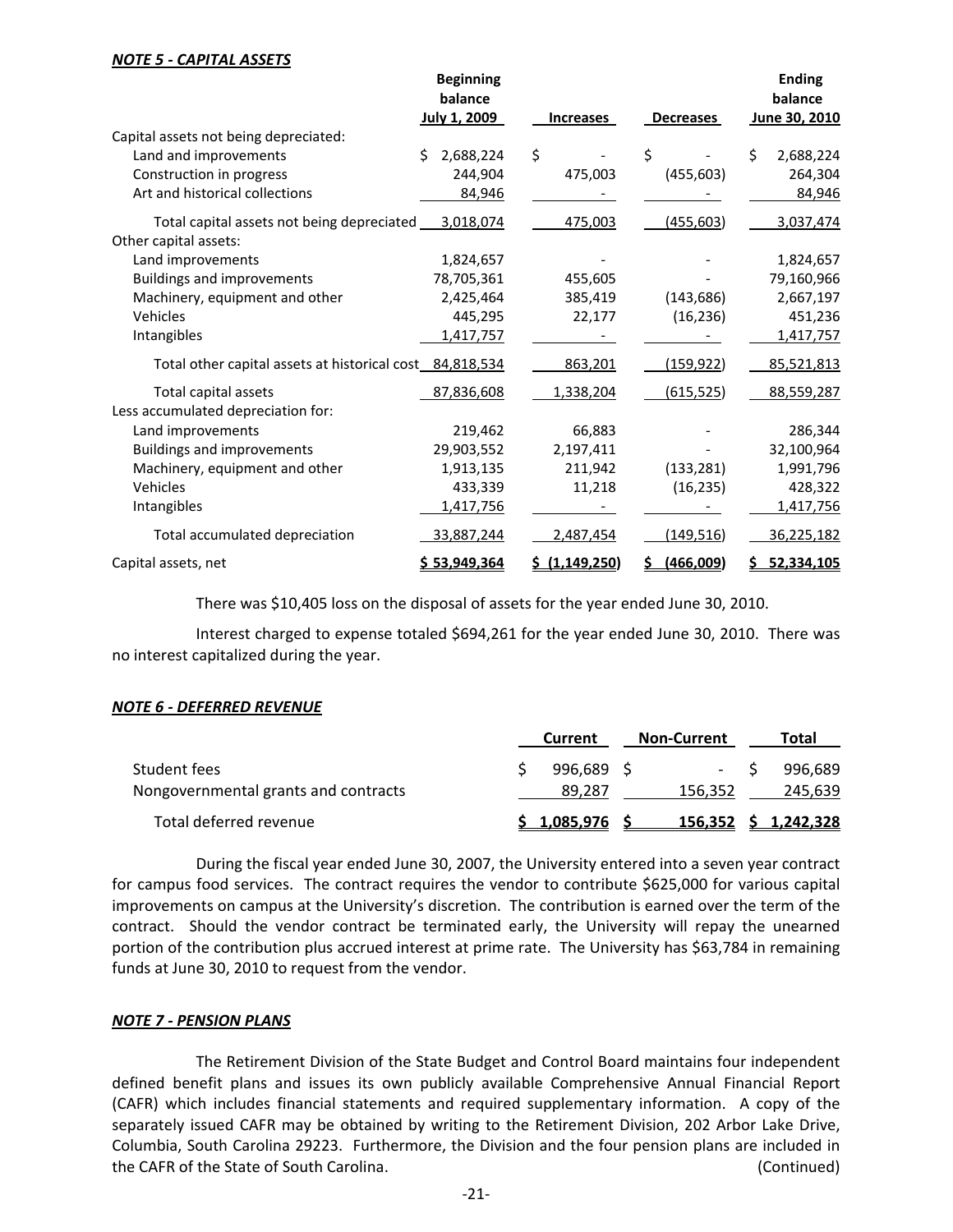### *NOTE 7 ‐ PENSION PLANS, Continued*

 Article X, Section 16, of the South Carolina Constitution requires that all State‐operated retirement systems be funded on a sound actuarial basis. Title 9 of the South Carolina Code of Laws of 1976, as amended, prescribes requirements relating to membership, benefits, and employee/employer contributions for each pension plan. Employee and employer contribution rates for the South Carolina Retirement System and the Police Officers Retirement System are actuarially determined. Annual benefits, payable monthly for life, are based on length of service and on average final compensation.

### *South Carolina Retirement System*

The majority of employees of the University are covered by a retirement plan through the South Carolina Retirement System (SCRS), a cost‐sharing multiple‐employer defined benefit pension plan administered by the Retirement Division, a public employee retirement system. Generally all State employees are required to participate in and contribute to the SCRS as a condition of employment unless exempted by law as provided in Section 9‐1‐480 of the South Carolina Code of Laws. This plan provides retirement annuity benefits as well as disability, cost of living adjustment, death and group‐life insurance benefits to eligible employees and retirees.

Employees participating in the SCRS are required to contribute 6.5 percent of all compensation. The employer contribution rate is 12.74 percent which includes a 3.50 percent surcharge to fund retiree health and dental insurance coverage. The University's actual contributions to the SCRS for the three most recent fiscal years ending June 30, 2010, 2009 and 2008 were \$1,037,075, \$1,006,672 and \$1,039,974, respectively, and equaled the required contributions of 9.24 percent (excluding the surcharge) for each year. Also, the University paid employer group‐life insurance contributions of \$16,835 in the current fiscal year at the rate of 0.15 percent of compensation.

## *Police Officers Retirement System*

The South Carolina Police Officers Retirement System (PORS) is a cost-sharing multiple-employer defined benefit public employee retirement plan administered by the Retirement Division. Generally all full‐time employees whose principal duties are the preservation of public order or the protection or prevention and control of property destruction by fire are required to participate in and contribute to the System as a condition of employment. This plan provides annuity benefits as well as disability and group-life insurance benefits to eligible employees and retirees. In addition, participating employers in the PORS contribute to the accidental death fund which provides annuity benefits to beneficiaries of police officers and firemen killed in the actual performance of their duties. These benefits are independent of any other retirement benefits available to the beneficiary.

Employees participating in the PORS are required to contribute 6.50 percent of all compensation. The employer contribution rate is 14.15 percent which, as for the SCRS, includes the 3.50 percent surcharge. The University's actual contributions to the PORS for the years ending June 30, 2010, 2009 and 2008, were \$43,427, \$38,765, and \$35,224, respectively, and equaled the required contributions of 10.65 percent (excluding the surcharge) for each year. Also, the University paid employer group‐life insurance contributions of \$816 and accidental death insurance contributions of \$816 in the current fiscal year for PORS participants. The rate for each of these insurance benefits is 0.20 percent of compensation.

### *Optional Retirement Program*

Certain State employees may elect to participate in the Optional Retirement Program (ORP), a defined contribution plan. The ORP was established in 1987 under Title 9, Chapter 17, of the South Carolina Code of Laws. The ORP provides retirement and death benefits through the purchase of individual fixed or variable annuity contracts which are issued to, and become the property of, the participants. The State assumes no liability for this plan other than for payment of contributions to designated insurance companies.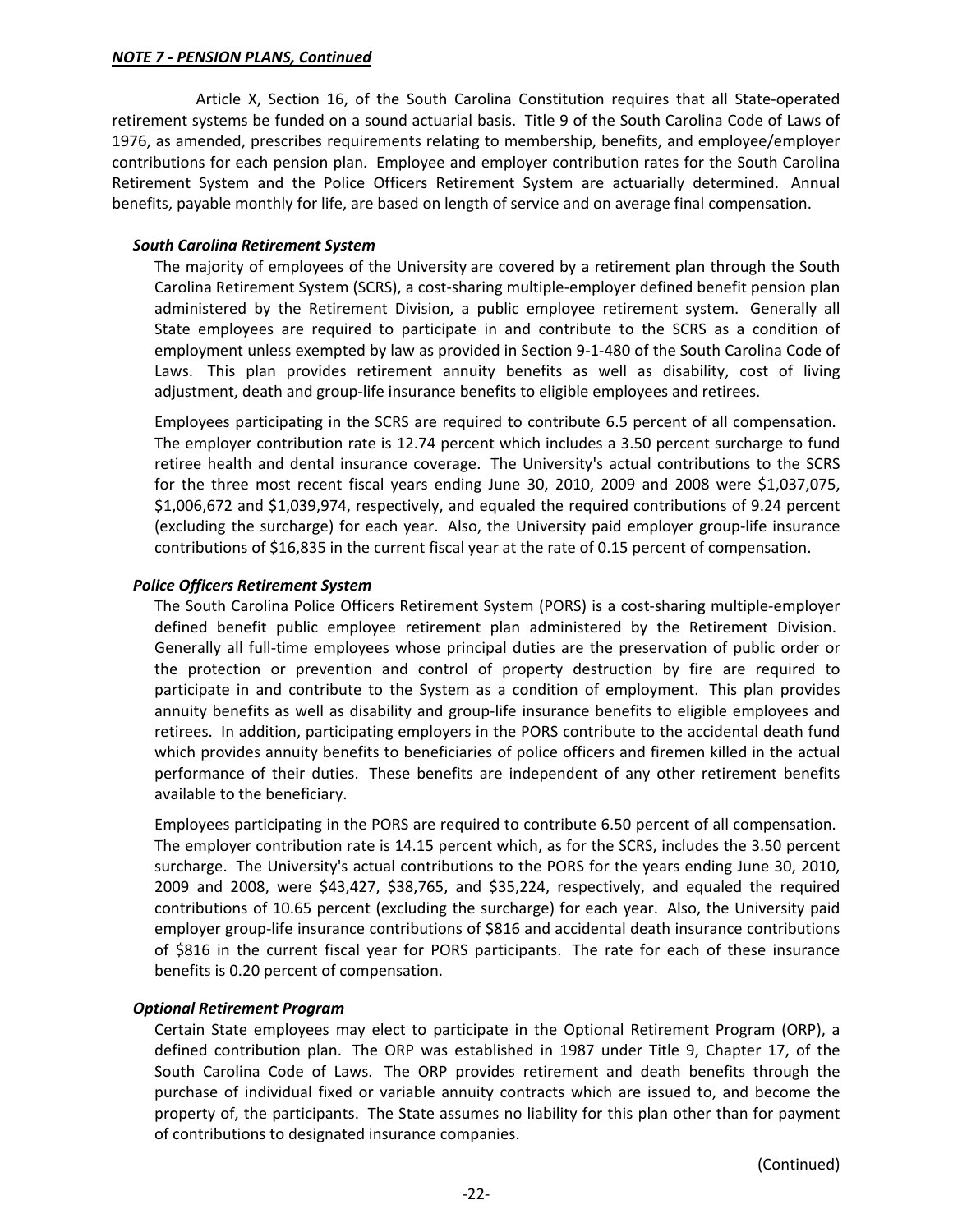### *NOTE 7 ‐ PENSION PLANS, Continued*

ORP participation is limited to faculty and administrative staff of the State's higher education institutions who meet all eligibility requirements for membership in the SCRS. To elect participation in the ORP, eligible employees must irrevocably waive SCRS membership within their first ninety days of employment.

Under State law, contributions to the ORP are required at the same rates as for the SCRS, 9.24 percent plus the retiree surcharge of 3.50 percent from the employer.

Certain of the University's employees have elected to be covered under optional retirement plans. For the fiscal year, total contribution requirements to the ORP were \$478,306 (excluding the surcharge) from the University as employer and \$336,471 from its employees as plan members. All amounts were remitted to the Retirement Division of the State Budget and Control Board for distribution to the respective annuity policy providers. The obligation for payment of benefits resides with the insurance companies.

#### *Deferred Compensation Plans*

Several optional deferred compensation plans are available to State employees and employers of its political subdivisions. Certain employees of the University have elected to participate. The multiple-employer plans, created under Internal Revenue Code Sections 457, 401(k), and 403(b), are administered by third parties and are not included in the Comprehensive Annual Financial Report of the State of South Carolina. Compensation deferred under the plans is placed in trust for the contributing employee. The State has no liability for losses under the plans. Employees may withdraw the current value of their contributions when they terminate State employment. Employees may also withdraw contributions prior to termination if they meet requirements specified by the applicable plan.

#### *Teacher and Employee Retention Incentive*

Effective January 1, 2001, Section 9‐1‐2210 of the South Carolina Code of Laws allows employees eligible for service retirement to participate in the Teacher and Employee Retention Incentive (TERI) Program. TERI participants may retire and begin accumulating retirement benefits on a deferred basis without terminating employment for up to five years. Upon termination of employment or at the end of the TERI period, whichever is earlier, participants will begin receiving monthly service retirement benefits which will include any cost of living adjustments granted during the TERI period. Because participants are considered retired during the TERI period, they do make SCRS contributions, do not earn service credit, and are ineligible to receive group life insurance benefits or disability retirement benefits.

#### *NOTE 8 ‐ POST EMPLOYMENT BENEFITS OTHER THAN PENSIONS*

 In accordance with the South Carolina Code of Laws and the annual Appropriation Act, the State provides post‐employment health and dental and long‐term disability benefits to retired State and school district employees and their covered dependents. The University contributes to the Retiree Medical Plan (RMP) and the Long-term Disability Plan (LTDP), cost-sharing multiple-employer defined benefit postemployment healthcare and long‐term disability plans administered by the Employee Insurance Program (EIP), a part of the State Budget and Control Board (SBCB). Generally, retirees are eligible for the health and dental benefits if they have established at least ten years of retirement service credit. For new hires May 2, 2008 and after, retirees are eligible for benefits if they have established twenty‐five years of service for 100% employer funding and fifteen through twenty‐four years of service for 50% employer funding. Benefits become effective when the former employee retires under a State retirement system. Basic long‐term disability (BLTD) benefits are provided to active state, public school district and participating local government employees approved for disability.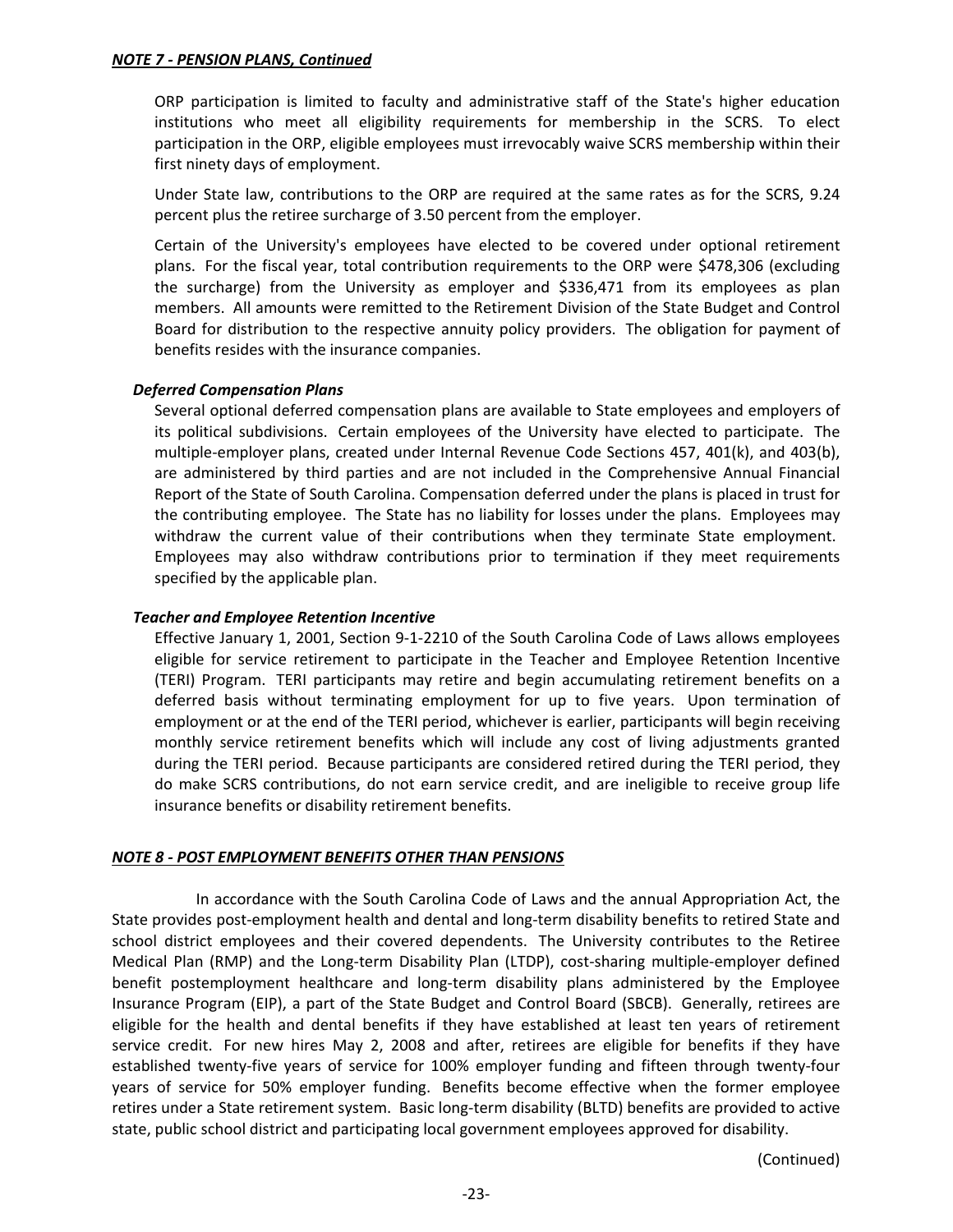### *NOTE 8 ‐ POST EMPLOYMENT BENEFITS OTHER THAN PENSIONS, Continued*

 Section 1‐11‐710 and 1‐11‐720 of the South Carolina Code of Laws of 1976, as amended, requires these postemployment healthcare and long-term disability benefits be funded though annual appropriations by the General Assembly for active employees to the EIP and participating retirees to the SBCB except the portion funded through the pension surcharge and provided from other applicable sources of the EIP for its active employees who are not funded by State General Fund appropriations. Employers participating in the RMP are mandated by State statute to contribute at a rate assessed each year by the Office of the State Budget, 3.50% of annual covered payroll for both 2010 and 2009. The EIP sets the employer contribution rate based on a pay-as-you-go basis. The University paid approximately \$590,306 and \$579,803 applicable to the surcharge included with the employer contribution for retirement benefits for the fiscal years ended June 30, 2010 and 2009, respectively. BLTD benefits are funded through a per person premium charged to State agencies, public school districts, and other participating local governments. The monthly premium per active employee paid EIP was \$3.23 for the fiscal years ended June 30, 2010 and 2009.

 Effective May 1, 2008 the State established two trust funds through Act 195 for the purpose of funding and accounting for the employer costs of retiree health and dental insurance benefits and long-term disability insurance benefits. The South Carolina Retiree Health Insurance Trust Fund is primarily funded through the payroll surcharge. Other sources of funding include additional State appropriated dollars, accumulated EIP reserves, and income generated from investments. The Long Term Disability Insurance Trust Fund is primarily funded through investment income and employer contributions.

 Complete financial statements for the benefit plans and the trust funds can be obtained from Employee Insurance Program, 1201 Main Street, Suite 360, Columbia, SC 29201.

#### *NOTE 9 ‐ LITIGATION, CONTINGENCIES AND PROJECT COMMITMENTS*

 The University participates in certain Federal grant programs. These programs are subject to financial and compliance audits by the grantor or its representative. Such audits could lead to requests for reimbursement to the grantor agency for expenditures disallowed under terms of the grant. Management believes disallowances, if any, will not be material.

 The State has issued capital improvement bonds to fund improvements and expansion of state facilities. The University is not obligated to repay these funds to the State. Authorized funds can be requested as needed once State authorities have given approval to begin specific projects and project expenditures have been incurred. The University has no authorized state capital improvement bond proceeds available to draw at June 30, 2010.

 At June 30, 2010, the University had commitments for capital projects with outstanding balances totaling \$3,219,085. The commitments include the Learning Center Roof Renovation construction costs of \$1,400,760 with \$1,374,139 outstanding; Chipley Housing Renovation design cost of \$1,479,325 with \$1,476,925 outstanding. Both above mentioned projects have been approved by the Budget and Control Board, however, the due to the need for student housing, the Chipley Housing Renovation project has been put on hold.

 The University is a party to various litigations as a defendant, arising from its normal operations. Management does not anticipate material losses in connection with these claims.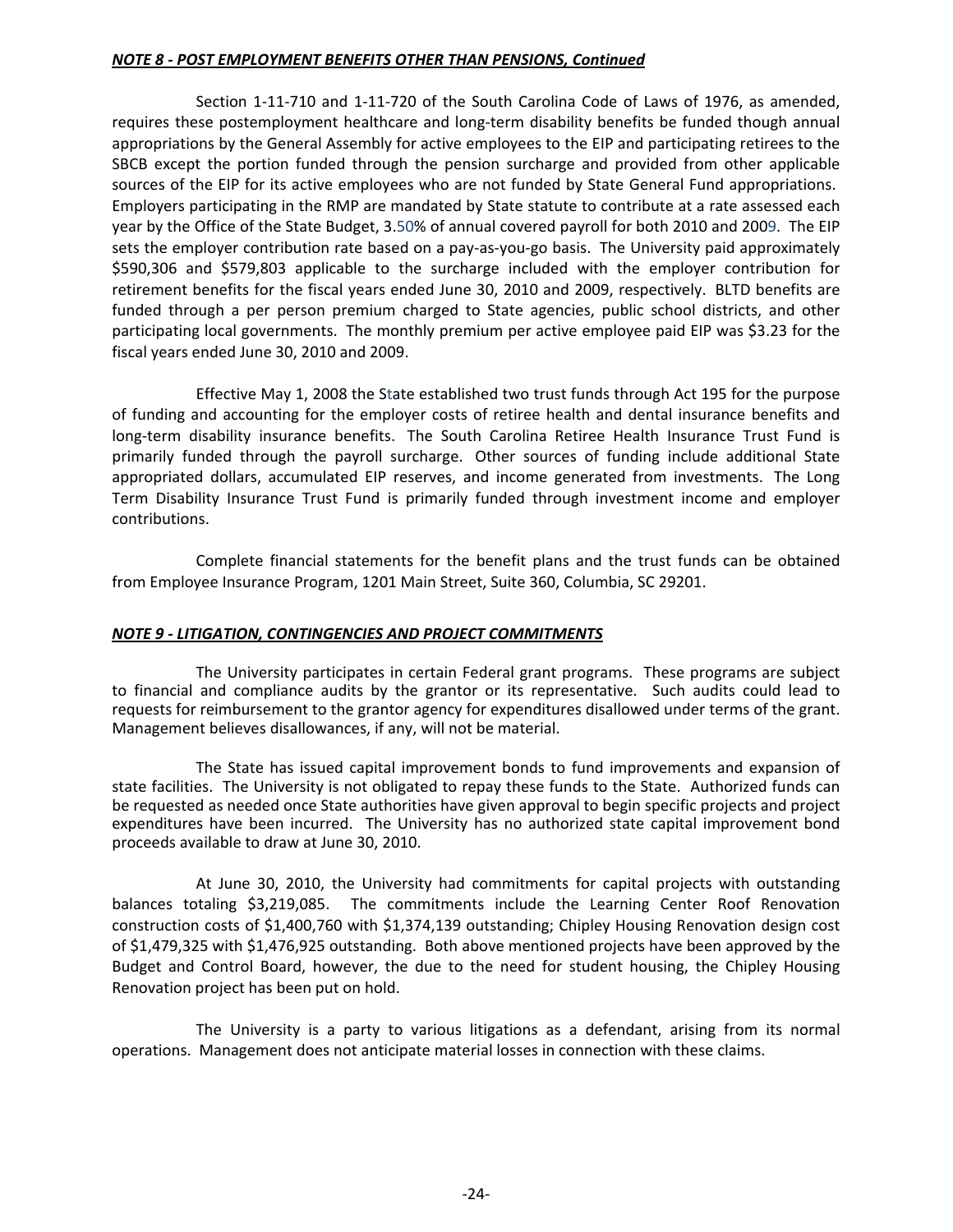### *NOTE 10 ‐ LEASE OBLIGATIONS*

| Equipment |        |                 |                      | <b>Total</b> |
|-----------|--------|-----------------|----------------------|--------------|
| \$        | 67,666 | \$<br>1,077,501 | \$                   | 1,145,167    |
|           | 27,514 | 721,001         |                      | 748,515      |
|           | 19,972 | 721,001         |                      | 740,973      |
|           | 8,309  | 721,001         |                      | 729,310      |
|           |        | 721,001         |                      | 721,001      |
|           |        | 3,605,005       |                      | 3,605,005    |
|           |        | 3,605,005       |                      | 3,605,005    |
|           |        | 3,575,005       |                      | 3,575,005    |
|           |        | 1,382,005       |                      | 1,382,005    |
|           |        | 12              |                      | 12           |
|           |        |                 | <b>Real property</b> |              |

 Commitments for operating leases with external parties having remaining noncancelable terms in excess of one year as of June 30, 2010 were as follows:

#### *Operating Leases*

The University's noncancelable operating equipment leases provide for renewal options for periods from one to three years at their fair rental value at the time of renewal. In the normal course of business, operating leases are generally renewed or replaced by other leases and are generally payable on a monthly basis. Total rental payments for fiscal year 2010 were \$80,812, including regular payments of \$5,137 and contingent payments, on a per copy basis, of \$75,675.

Total minimum lease payments **\$ 123,461 \$ 16,128,537 \$ 16,251,998**

The University entered into an operating lease with the County of Greenwood for property to be used by the University's athletic programs. The lease has an annual rental rate of one dollar and expires June 2046. The University is responsible for all maintenance of the property. The lessor may continue to use the property rent-free for three months each year.

The University has also entered into an operating lease with the related party, Lander RWS Properties, LLC for the purpose of the Recreational, Wellness and Sports Complex (RWS Property), a twenty‐two year lease with annual payments of \$691,000 and the Equestrian Property, a twenty year lease with annual payments of \$30,000.

The University has entered into an operating lease with an unrelated party to lease the Inn on the Square for student housing. The lease ends June 2011, with monthly payments totaling \$356,500 annually. The University has also entered into an operating lease with an unrelated party to lease Cokesbury Garden apartments for student housing. The lease ends May 2011 with monthly payments of \$18,642 during the lease term.

#### *NOTE 11 ‐ BONDS PAYABLE*

At June 30, 2010, bonds payable consisted of the following:

| \$8,000,000 general obligation bonds issued December 2005 and<br>due in annual installments of \$275,000 to \$580,000 through<br>2026, with interest fixed at 4.00% to 5.00%. | S | 6.845.000   |
|-------------------------------------------------------------------------------------------------------------------------------------------------------------------------------|---|-------------|
| \$10,000,000 general obligation bonds issued June 2004 and due<br>in annual installments of \$355,000 to \$735,000 through 2024,                                              |   |             |
| with interest fixed at 3.00% to 5.00%.                                                                                                                                        |   | 7,755,000   |
|                                                                                                                                                                               |   | (Continued) |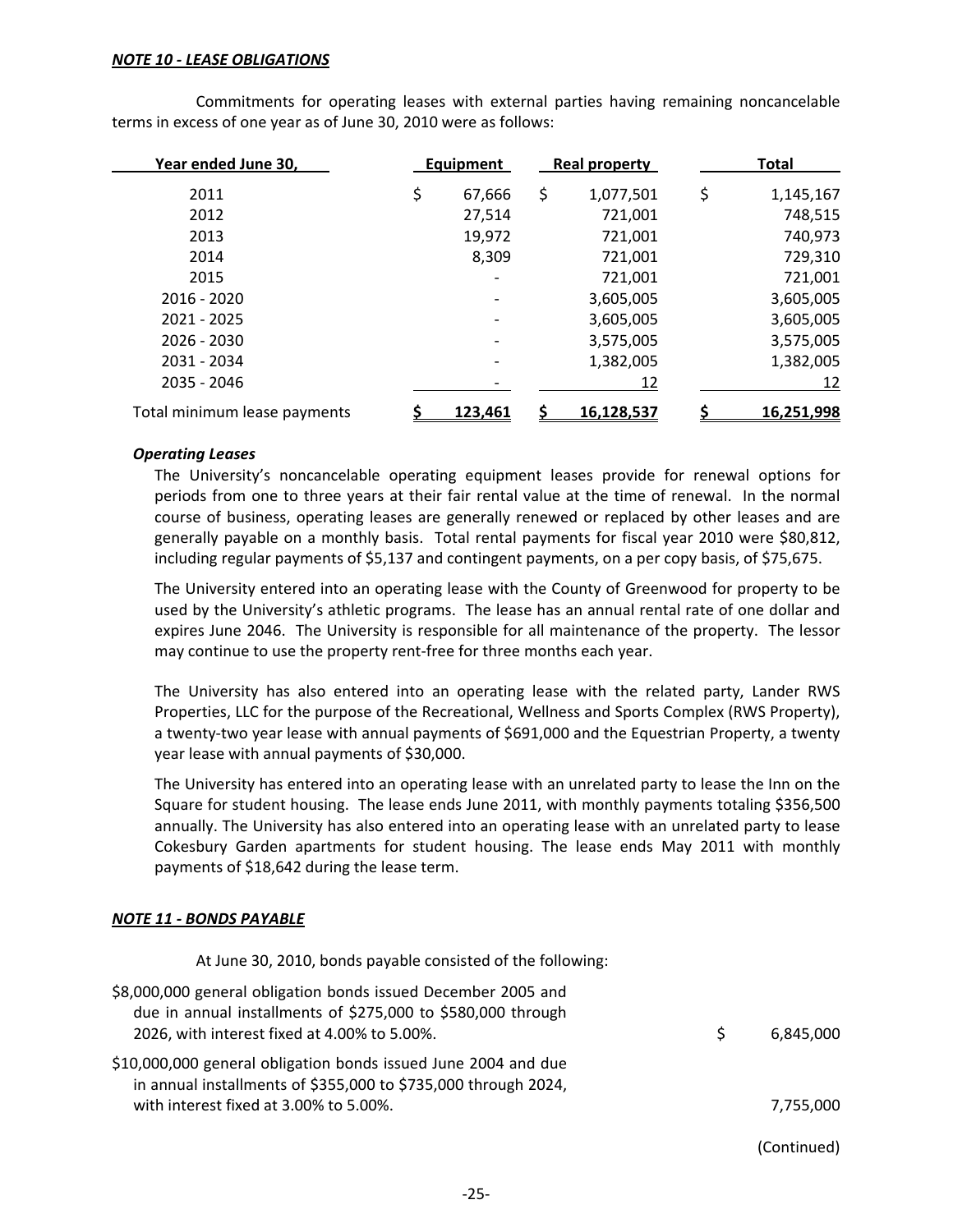#### *NOTE 11 ‐ BONDS PAYABLE, Continued*

\$2,000,000 revenue bonds issued May 2002 and due in annual installments of \$165,000 to \$255,000 through 2012, with interest fixed at 4.70%. Auxiliary enterprise revenues are pledged as security for the bonds.  $480,000$ 

**\$ 15,080,000**

| Year ending     |              | <b>General obligation bonds</b> |           | <b>Revenue bonds</b> | <b>Total bonds</b> |             |  |  |
|-----------------|--------------|---------------------------------|-----------|----------------------|--------------------|-------------|--|--|
| <b>June 30,</b> | Principal    | Interest                        | Principal | Interest             | Principal          | Interest    |  |  |
| 2011            | 725,000      | 638,256                         | 225,000   | 22,560               | 950,000            | 660,816     |  |  |
| 2012            | 755,000      | 607,369                         | 255,000   | 11,985               | 1,010,000          | 619,354     |  |  |
| 2013            | 780,000      | 575,738                         | ٠         |                      | 780,000            | 575,738     |  |  |
| 2014            | 815,000      | 543,819                         |           |                      | 815,000            | 543,819     |  |  |
| 2015            | 845,000      | 518,219                         |           | ۰                    | 845,000            | 518,219     |  |  |
| 2016 - 2020     | 4,820,000    | 2,033,500                       |           |                      | 4,820,000          | 2,033,500   |  |  |
| 2021 - 2025     | 5,280,000    | 830,006                         |           |                      | 5,280,000          | 830,006     |  |  |
| 2026            | 580,000      | 26,100                          |           |                      | 580,000            | 26,100      |  |  |
|                 | \$14,600,000 | 5,773,007                       | 480,000   | 34,545               | 15,080,000         | \$5,807,552 |  |  |

The scheduled maturities of bonds payable are as follows:

#### *NOTE 12 ‐ LONG‐TERM LIABILITIES*

Long-term liability activity for the year ended June 30, 2010 was as follows:

| Bonds/notes/installment purchase                       | June 30, 2009         |    | <b>Additions</b>   | <b>Reductions</b>      |   | June 30, 2010         |   | Current<br>portion |
|--------------------------------------------------------|-----------------------|----|--------------------|------------------------|---|-----------------------|---|--------------------|
| General obligation bonds<br>Unamortized premiums       | 15,300,000<br>33,459  | -Ś |                    | \$<br>700.000<br>2,243 | S | 14,600,000<br>31,216  | S | 725,000<br>2,243   |
| Total general obligation bonds payable<br>Revenue bond | 15,333,459<br>695,000 |    |                    | 702,243<br>215,000     |   | 14,631,216<br>480,000 |   | 727,243<br>225,000 |
| Total debt<br>Other liabilities                        | 16,028,459            |    |                    | 917,243                |   | 15,111,216            |   | 952,243            |
| Compensated absences<br>Student deposits               | 1,005,954<br>215,864  |    | 659.932<br>232,779 | 506.090<br>182,355     |   | 1.159.796<br>266,288  |   | 511,789<br>266,288 |
| Perkins Loan - Federal liability                       | 1,479,593             |    | 26,515             |                        |   | 1,506,108             |   |                    |
| <b>Total other</b>                                     | 2,701,411             |    | 919,226            | 688,445                |   | 2,932,192             |   | 778,077            |
| Total long-term liabilities                            | 18.729.870            |    | 919.226            | 1.605.688              |   | 18.043.408            |   | Ś 1.730.320        |

#### *NOTE 13 ‐ COMPONENT UNIT*

 As discussed in Note 1, the Foundation is a separately chartered corporation organized exclusively to promote the development and welfare of the University. The Foundation has been included as a component unit, but because it is a nongovernmental entity, it uses a different reporting model and its balances and transactions are reported in separate financial statements. During the year ended June 30, 2010, the University received approximately \$520,000 from the Foundation for restricted scholarships. The University also received approximately \$480,000 from the Foundation for various approved programs related to academic and administrative areas within the University. At June 30, 2010, the University had a receivable of \$2,109 from the Foundation.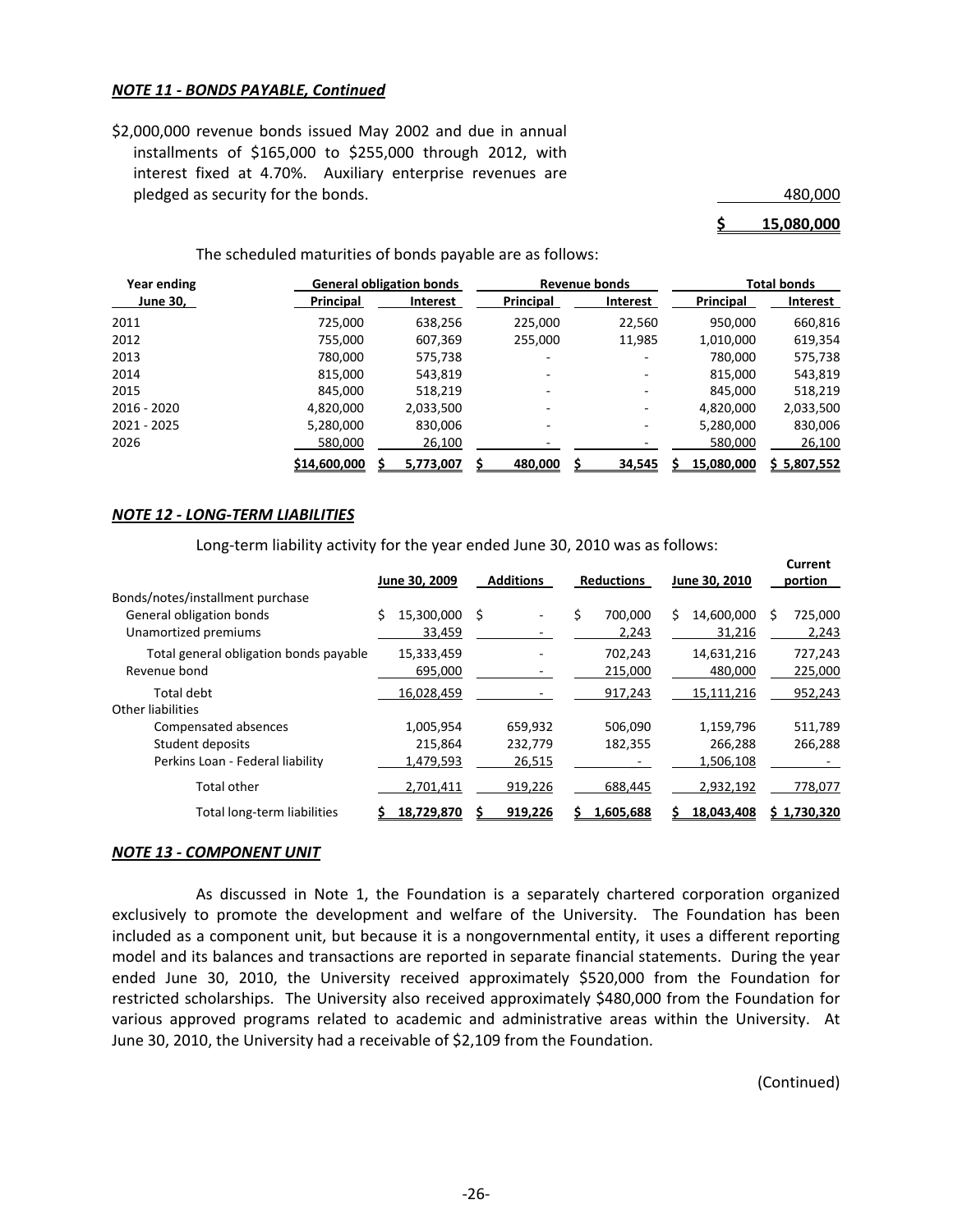#### *NOTE 13 ‐ COMPONENT UNIT, Continued*

A summary of the Foundation's investments at June 30, 2010 follows:

| <b>Pooled investments</b>               | <b>Fair value</b> |
|-----------------------------------------|-------------------|
| Temporarily restricted cash investments | \$<br>237,999     |
| Government and corporate bonds          | 3,443,125         |
| Common stocks                           | 4,787,359         |
| Mutual funds                            | 1,391,956         |
|                                         | 9,860,439         |
| Less: Split - interest agreements       | (653, 774)        |
| Investments held for others             | (9,090)           |
|                                         | 9,197,575         |

A summary of the Foundation's debt at June 30, 2010 follows:

 During the year ended June 30, 2010, the Foundation maintained a \$2,000,000 revolving line‐of‐credit that bears interest at an index plus 1.75% (4% as of June 30, 2010) on any outstanding balance. The revolving line‐of‐credit is unsecured and due on demand, with an expiration date of March 20, 2011. There was a \$1,120,486 balance outstanding under this agreement at June 30, 2010.

 During the year ended June 30, 2010, the Foundation entered into a promissory note payable in the amount of \$500,000, payable in monthly interest only payments at 5.55% with the principal balance due November 2, 2010, collateralized by certain unrestricted assets of the Foundation. There was a \$431,699 balance outstanding on the note at June 30, 2010.

At June 30, 2010, bonds payable consisted of the following:

| South Carolina Jobs-Economic Development Authority Economic<br>Development Revenue Bonds, Series 2009A for \$14,000,000,<br>dated November 25, 2009, interest due on the first business<br>day of each month, floating interest rate of LIBOR plus<br>1.66%, principal due annually on November 1, 2010 through<br>November 1, 2029, collateralized by all revenues and assets                      |                         |
|-----------------------------------------------------------------------------------------------------------------------------------------------------------------------------------------------------------------------------------------------------------------------------------------------------------------------------------------------------------------------------------------------------|-------------------------|
| of the Foundation.<br>South Carolina Jobs-Economic Development Authority Economic<br>Development Revenue Bonds, Series 2009B for \$1,500,000,<br>dated November 25, 2009, interest due on the first business<br>day of each month, floating interest rate of LIBOR plus<br>1.66%, principal due annually on November 1, 2010 through<br>November 1, 2029, collateralized by all revenues and assets | \$<br>14,000,000        |
| of the Foundation.                                                                                                                                                                                                                                                                                                                                                                                  | 1,500,000               |
| Total bonds payable<br>Less current portion                                                                                                                                                                                                                                                                                                                                                         | 15,500,000<br>(875,000) |
| Long term bonds payable, less current portion                                                                                                                                                                                                                                                                                                                                                       | 14,625,000              |

 On November 25, 2009, the Foundation entered into an interest rate swap agreement to effectively change the Foundation's variable rate exposure on notional amounts of all of its bonds to a fixed 3.9915 percent rate. The interest swap agreement matures November 1, 2014. For the year ended June 30, 2010, the Foundation recognized a \$442,070 unrealized loss related to the interest rate swap agreement. The interest rate swap liability at June 30, 2010 was \$442,070.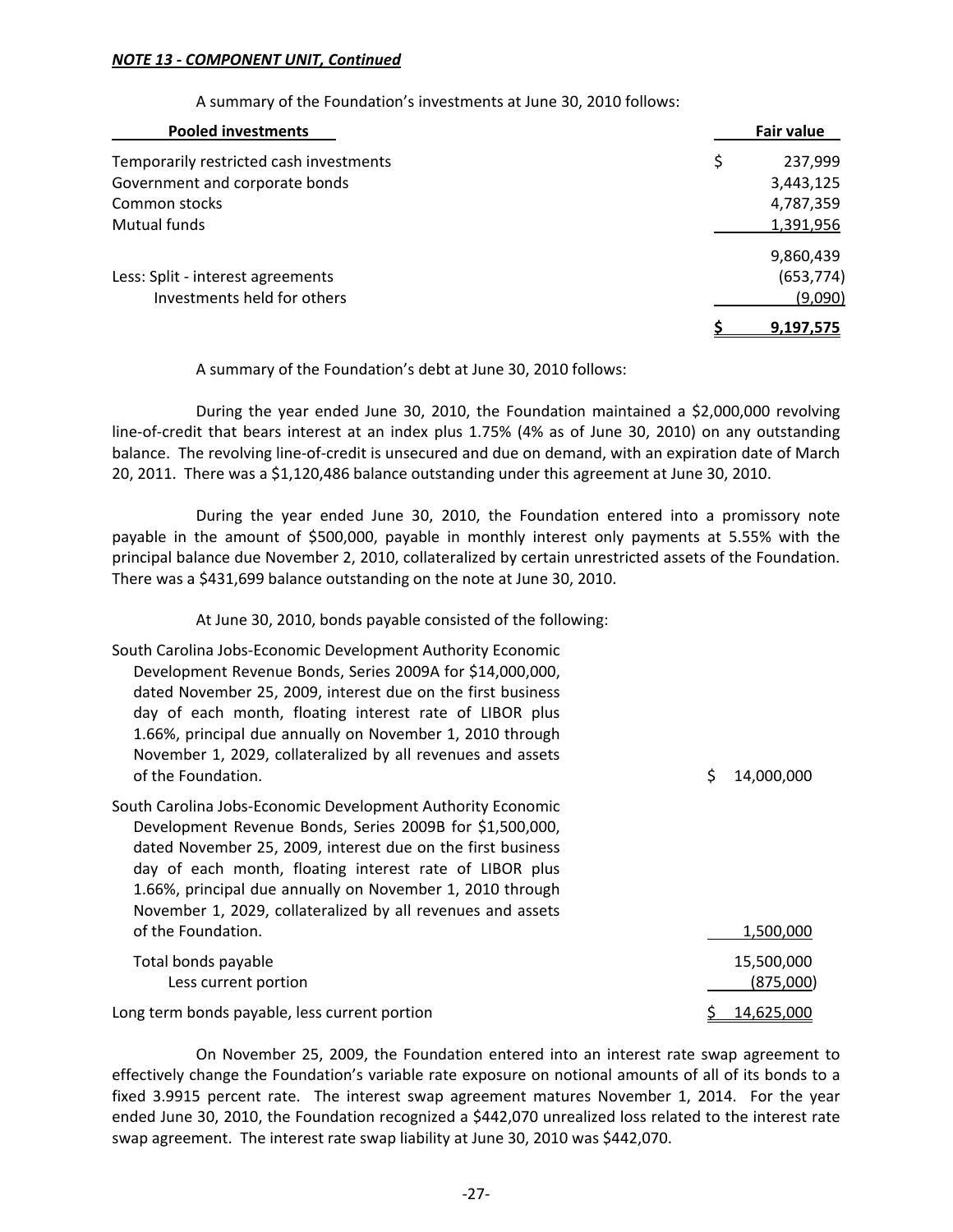### *NOTE 14 ‐ RELATED PARTY*

 The Lander Alumni Association (the Alumni Association) is a separately chartered legal entity whose activities are related to those of the University and exists primarily to provide financial assistance and other support to the University and its educational programs. The Alumni Association, which has assets of less than \$2,000,000, was established by alumni to promote academic improvements, to assist in scholarship programs, to further the interests of the University and to promote among its present and former students and friends good fellowship and loyalty. The Alumni Association's financial statements are not presented in these financial statements.

### *NOTE 15 ‐ RISK MANAGEMENT*

 The University is exposed to various risks of loss and maintains State or commercial insurance coverage for each of those risks. Management believes such coverage is sufficient to preclude any significant uninsured losses for the covered risks. Settlement claims have not exceeded this coverage in any of the past three years.

 The State of South Carolina believes it is more economical to manage certain risks internally and set aside assets for claim settlement. Several State funds accumulate assets and the State itself assumes substantially all the risk for the following claims of covered employees:

> Unemployment compensation benefits Worker's compensation benefits for job-related illnesses or injuries Health and dental insurance benefits Long‐term disability and group‐life insurance benefits

 Employees elect health insurance coverage through either a health maintenance organization or through the State's self‐insured plan. All other coverage listed above are through the applicable State self‐insured plan. Dependent and optional life premiums are remitted to commercial carriers.

 The University and other entities pay premiums to the State's Insurance Reserve Fund (the IRF), which issues policies, accumulates assets to cover the risk of loss, and pays claims incurred for covered losses relating to the following activities:

> Business interruptions Theft, damage to, or destruction of assets Real property, its contents, and other equipment Motor vehicles Torts Natural disasters Medical malpractice claims against the Infirmary Inland marine Builders' construction risk

 The IRF is a self‐insurer and purchases reinsurance to obtain certain services and specialized coverage and to limit losses in the areas of property, boiler and machinery, automobile liability, and medical professional liability insurance. Also, the IRF purchases reinsurance for catastrophic property and medical professional liability insurance. Reinsurance permits partial recovery of losses from reinsurers, but the IRF remains primarily liable. The IRF's rates are determined actuarially.

 State agencies and other entities are the primary participants in the State's Health and Disability Insurance Fund and in the IRF.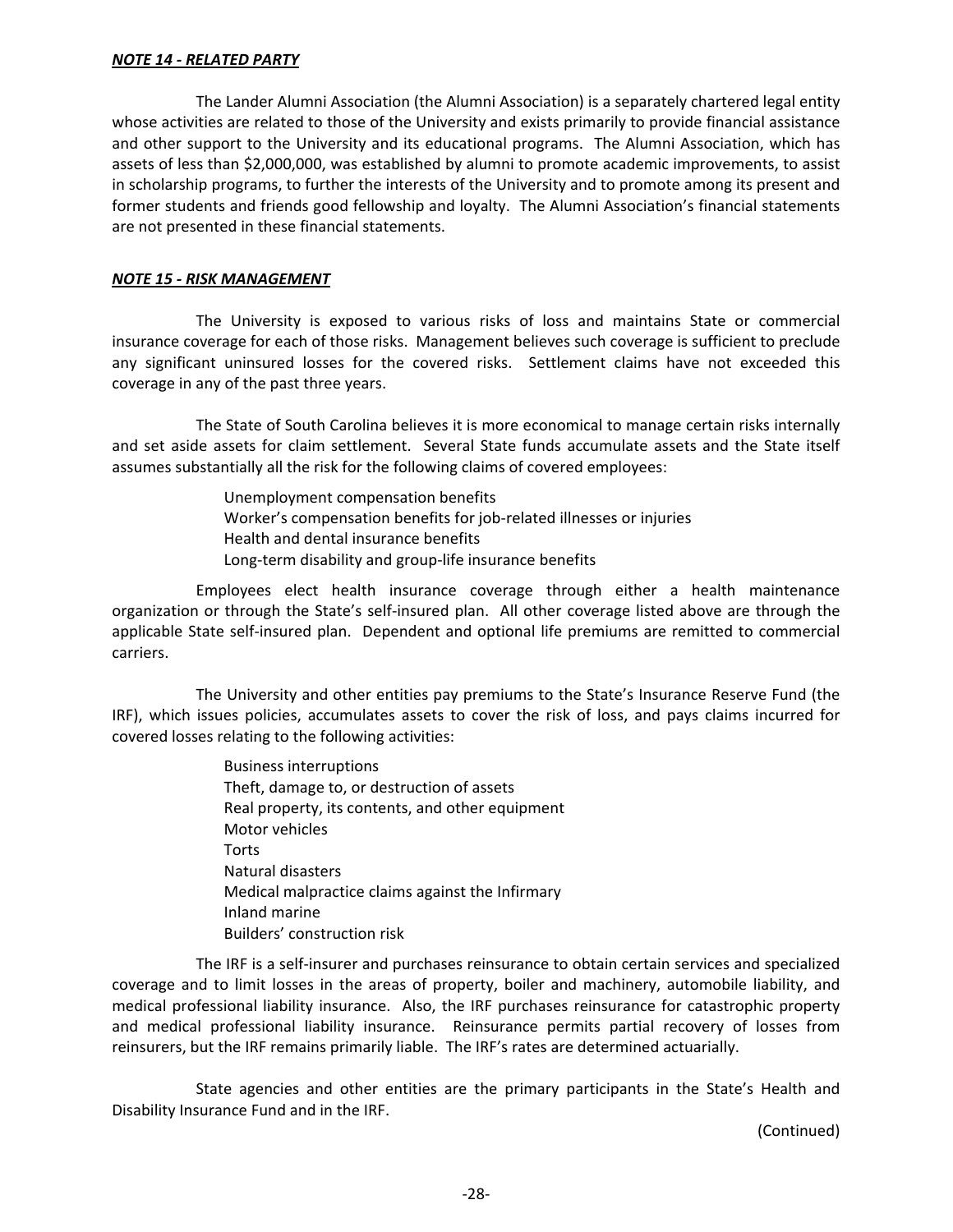### *NOTE 15 ‐ RISK MANAGEMENT, Continued*

 The University obtains coverage through a commercial insurer for employee fidelity bond insurance for losses arising from dishonest or fraudulent acts, limited to \$100,000 for dishonesty, \$50,000 for forgery or alteration, and \$5,000 from theft, disappearance, and destruction. The University also obtains coverage through a commercial insurer for medical insurance covering student athletes.

 The University has not transferred the portion of the risk of loss related to insurance policy deductibles, unreported claims, underinsurance, and co-insurance for any covered losses to a state or commercial insurer.

## *NOTE 16 ‐ INFORMATION FOR INCLUSION IN THE STATE GOVERNMENT‐WIDE COMPREHENSIVE ANNUAL FINANCIAL STATEMENTS*

 The University's transactions are reported in the Higher Education Fund, an enterprise fund, of the State of South Carolina. The following is information needed to present the University's businesstype activities in the State's government‐wide Statement of Activities.

|                                                                                  | 2010                                         | 2009                                         | Increase/<br>(Decrease)             |
|----------------------------------------------------------------------------------|----------------------------------------------|----------------------------------------------|-------------------------------------|
| Charges for services<br>Operating grants and contributions<br>Less: Expenses     | 30,953,132<br>S<br>8,281,653<br>(43,443,678) | 27,680,734<br>Ś<br>4,925,350<br>(40,939,003) | 3,272,398<br>3,356,303<br>2,504,675 |
| Net program expense<br><b>Transfers</b><br>State appropriations                  | (4,208,893)<br>7,767,665                     | (8,332,919)<br>8,756,048                     | 4,124,026<br>(988, 383)             |
| Total general revenue and transfers                                              | 7,767,665                                    | 8,756,048                                    | (988, 383)                          |
| Change in net assets<br>Net assets, beginning of year<br>Net assets, end of year | 3,558,772<br>51,266,354<br>54,825,126        | 423.129<br>50,843,225<br>51,266,354          | 3,135,643<br>423,129<br>3,558,772   |
|                                                                                  |                                              |                                              |                                     |

 Tuition fees, as defined by South Carolina Code of Laws Section 59‐107‐90, were \$22,061,041 for the year ended June 30, 2010.

#### *NOTE 17 ‐ TRANSACTIONS WITH STATE ENTITIES*

 The University is granted an annual appropriation for operating purposes as authorized by the General Assembly of the State of South Carolina. The following is a reconciliation of the original appropriation as enacted by the General Assembly to state appropriations revenue reported in the financial statements for the year ended June 30, 2010:

| Original appropriation per Annual Appropriations Act | 8.310.088        |
|------------------------------------------------------|------------------|
| 4% Base Reduction                                    | (336, 228)       |
| 5% Base Reduction                                    | (399, 592)       |
| <b>Critical Need Nursing Initiative</b>              | 17.972           |
| From Commission on Higher Education                  |                  |
| Academic Endowment                                   | (23,037)         |
| Technology Grant                                     | 198,462          |
| Total state appropriations                           | <u>7,767,665</u> |

 There were no capital improvement bond proceeds received during the year. During the year ended June 30, 2010, the University received \$1,440,348 from the state fiscal stabilization fund through the State Treasurer's Office.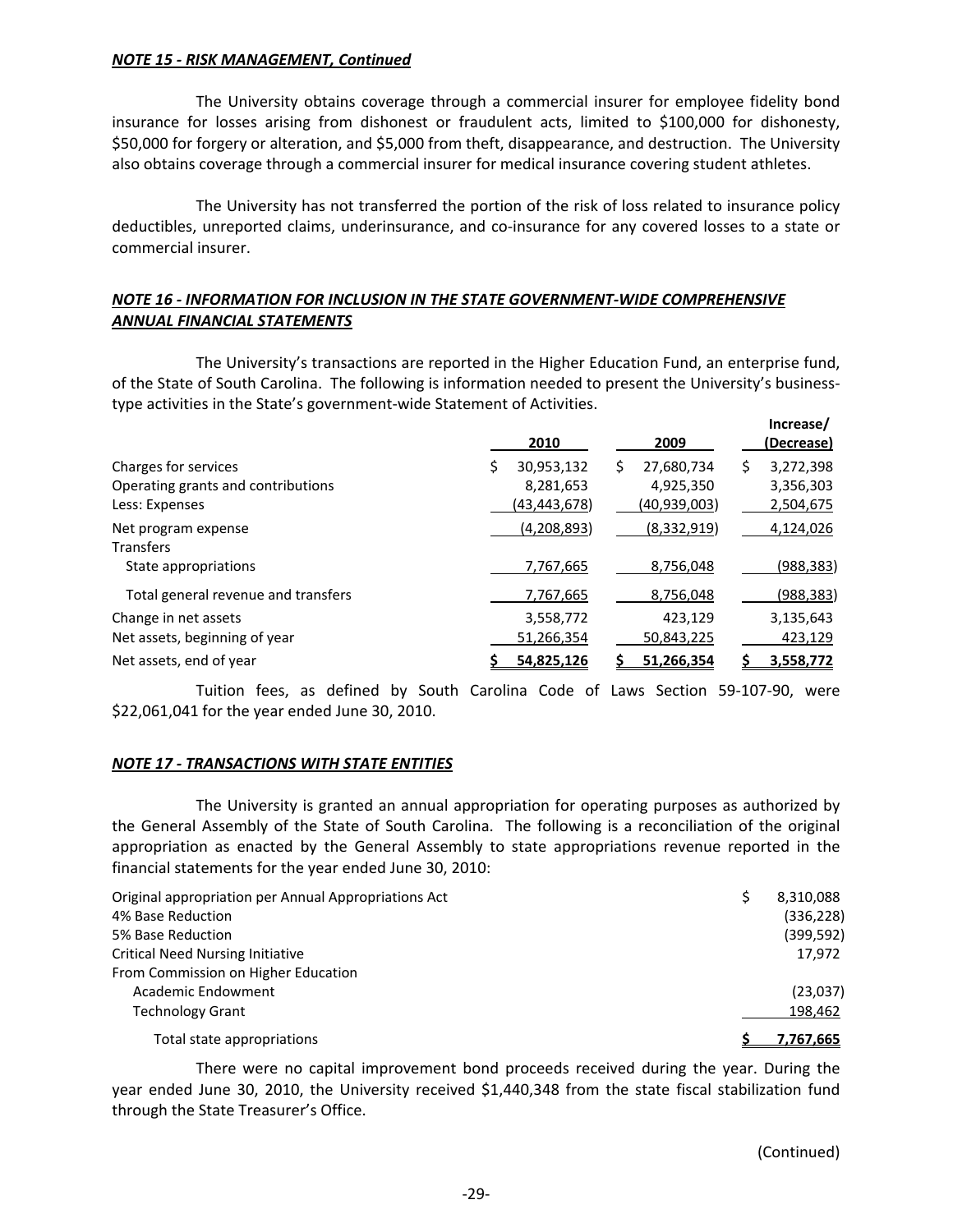### *NOTE 17 ‐ TRANSACTIONS WITH STATE ENTITIES, Continued*

 The University received substantial funding from the Commission on Higher Education (the CHE) for scholarships on behalf of students that is accounted for as operating state grants and contracts. The following is a summary of amounts received from the CHE for scholarships, sponsored research and public service projects for the fiscal year ended June 30, 2010:

| Received from the CHE:        |                |
|-------------------------------|----------------|
| LIFE Scholarships             | S<br>3,801,069 |
| Palmetto Fellows Scholarships | 320,115        |
| Need-Based Grants             | 701,057        |
| Hope Scholarships             | 560,700        |
| Assistance Program            | 65,250         |
| <b>SC Teaching Fellows</b>    | 150,644        |
| <b>CREATE Project</b>         | 87,852         |
| Total received from the CHE   | 5,686,687      |

 Services received at no cost from State agencies include maintenance of certain accounting records by the Comptroller General; banking, bond trustee and investment services from the State Treasurer; legal services from the Attorney General; and grants services from the Governor's Office.

 Other services received at no cost from various offices of the State Budget and Control Board include pension plan administration, insurance plans administration, audit services, personnel management, assistance in the preparation of the budget, review and approval of certain budget amendments, procurement services and other centralized functions.

 The University had financial transactions with various State agencies during the fiscal year. Significant payments were made to divisions of the State Budget and Control Board for pension and insurance plans employee and employer contribution, insurance coverage, office supplies, and interagency mail. Significant payments were also made for unemployment and workers' compensation coverage for employees to the Employment Security Commission and State Accident Fund. The amounts of 2009 - 2010 expenditures applicable to related transactions with state entities are not readily available.

#### *NOTE 18 ‐ OPERATING EXPENSES BY FUNCTION*

 Operating expenses by functional classification for the year ended June 30, 2010 are summarized as follows:

|                                    |    | Compensation<br>and benefits |     | <b>Supplies</b><br>and services | <b>Scholarships</b><br>and fellowships | Depreciation |   | Total      |
|------------------------------------|----|------------------------------|-----|---------------------------------|----------------------------------------|--------------|---|------------|
| Instruction                        | Ś. | 10,766,980                   | - S | 579,667                         | \$                                     |              | S | 11,346,647 |
| Research                           |    | 19.662                       |     | 21,831                          |                                        |              |   | 41,493     |
| Public service                     |    | 218.397                      |     | 312.694                         |                                        |              |   | 531,091    |
| Academic support                   |    | 1,601,006                    |     | 1,298,826                       |                                        |              |   | 2,899,832  |
| Student services                   |    | 3,248,521                    |     | 1,473,726                       |                                        |              |   | 4,722,247  |
| Institutional support              |    | 3,166,718                    |     | 1,077,314                       |                                        |              |   | 4,244,032  |
| Operation and maintenance of plant |    | 3,455,764                    |     | 2,351,244                       |                                        |              |   | 5,807,008  |
| Scholarships and fellowships       |    |                              |     | 43,583                          | 3,104,449                              |              |   | 3,148,032  |
| Auxiliary enterprises              |    | 992,814                      |     | 6,518,362                       |                                        |              |   | 7,511,176  |
| Depreciation                       |    |                              |     |                                 |                                        | 2,487,454    |   | 2,487,454  |
| Total operating expenses           |    | 23.469.862                   |     | 13.677.247                      | 3.104.449                              | 2.487.454    |   | 42.739.012 |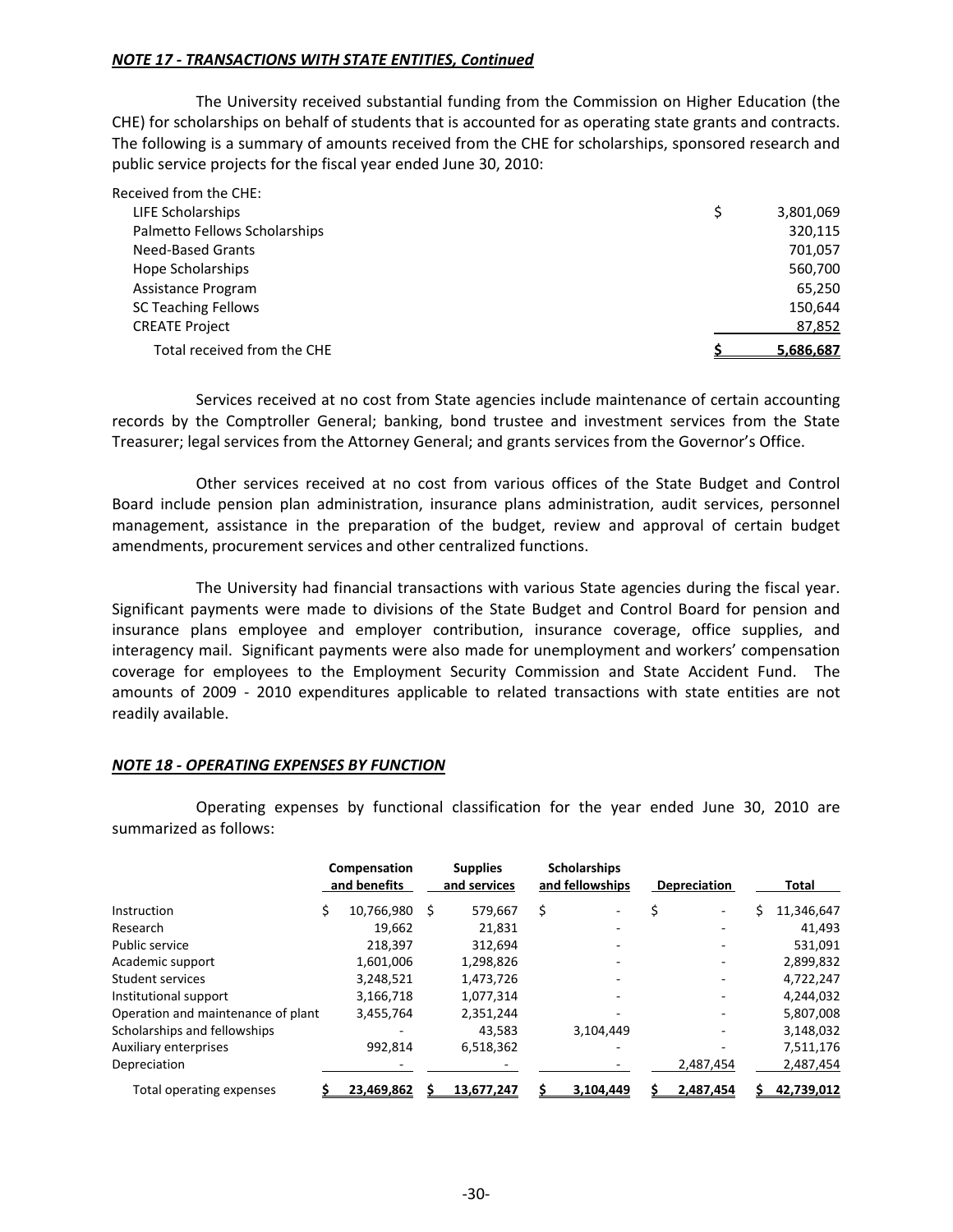

### **INDEPENDENT AUDITOR'S REPORT ON INTERNAL CONTROL OVER FINANCIAL REPORTING AND ON COMPLIANCE AND OTHER MATTERS BASED ON AN AUDIT OF FINANCIAL STATEMENTS PERFORMED IN ACCORDANCE WITH** *GOVERNMENT AUDITING STANDARDS*

Mr. Richard H. Gilbert, Jr., CPA, Interim State Auditor State of South Carolina Columbia, South Carolina

 We have audited the financial statements of Lander University as of and for the year ended June 30, 2010, and have issued our report thereon dated September 28, 2010. We conducted our audit in accordance with auditing standards generally accepted in the United States of America and the standards applicable to financial audits contained in *Government Auditing Standards*, issued by the Comptroller General of the United States.

#### *Internal control over financial reporting*

In planning and performing our audit, we considered Lander University's internal control over financial reporting as a basis for designing our auditing procedures for the purpose of expressing our opinion on the financial statements, but not for the purposes of expressing an opinion on the effectiveness of Lander University's internal control over financial reporting. Accordingly, we do not express an opinion on the effectiveness of Lander University's internal control over financial reporting.

A *deficiency in internal control* exists when the design or operation of a control does not allow management or employees, in the normal course of performing their assigned functions, to prevent or detect and correct misstatements on a timely basis. A *material weakness* is a deficiency, or combination of deficiencies, in internal control, such that there is a reasonable possibility that a material misstatement of the entity's financial statements will not be prevented, or detected and corrected on a timely basis.

Our consideration of internal control over financial reporting was for the limited purpose described in the first paragraph of this section and was not designed to identify all deficiencies in internal control over financial reporting that might be deficiencies, significant deficiencies or material weaknesses. We did not identify any deficiencies in internal control over financial reporting that we consider to be material weaknesses, as defined above.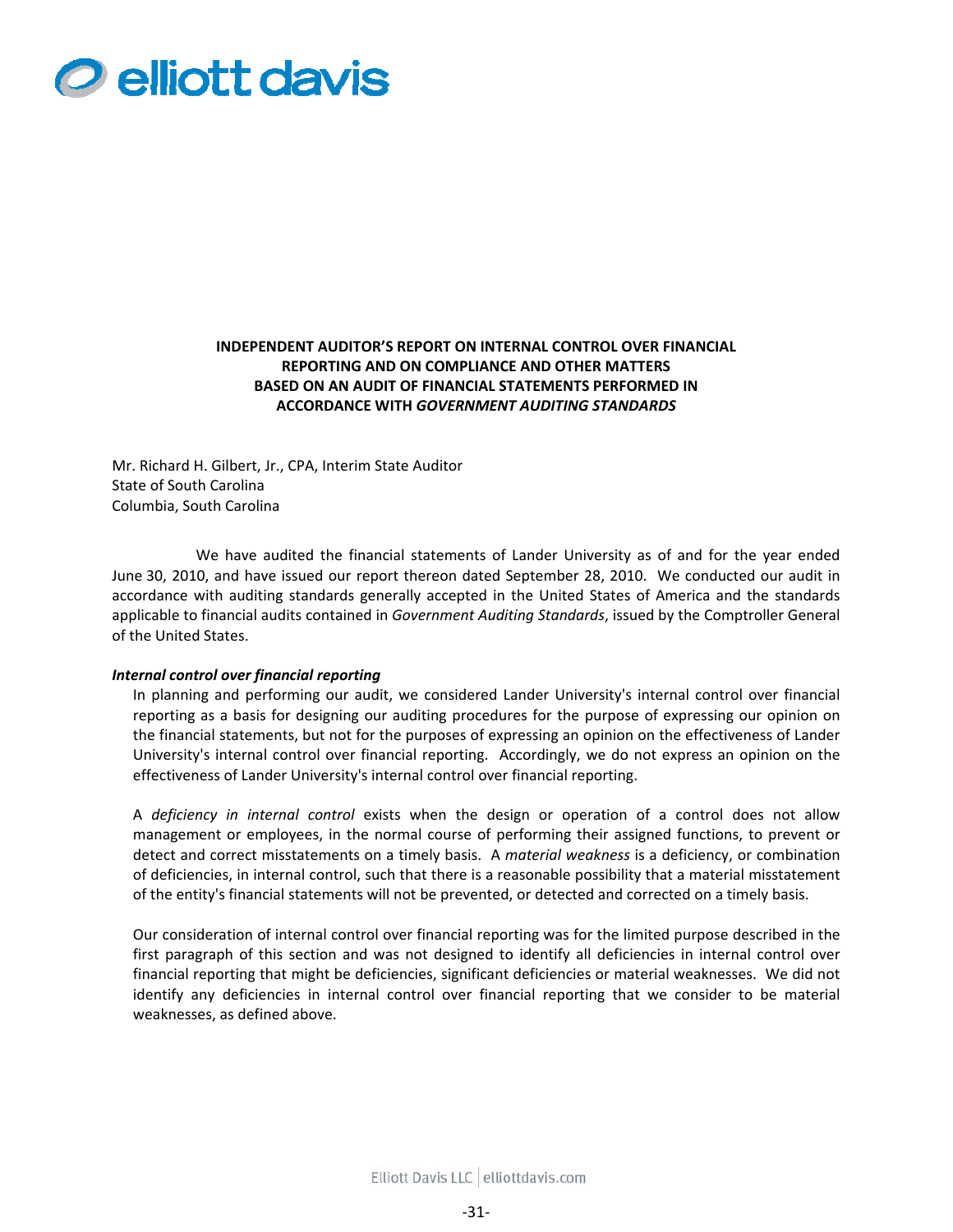#### *Compliance and other matters*

As part of obtaining reasonable assurance about whether Lander University's financial statements are free of material misstatement, we performed tests of its compliance with certain provisions of laws, regulations, contracts and grant agreements, noncompliance with which could have a direct and material effect on the determination of financial statement amounts. However, providing an opinion on compliance with those provisions was not an objective of our audit and, accordingly, we do not express such an opinion. The results of our tests disclosed no instances of noncompliance or other matters that are required to be reported under *Government Auditing Standards.*

 This report is intended solely for the information and use of the Governor and the Board of Trustees and management of the University and is not intended to be and should not be used by anyone other than those specified parties.

Elliatt Davis, LLC

Greenwood, South Carolina September 28, 2010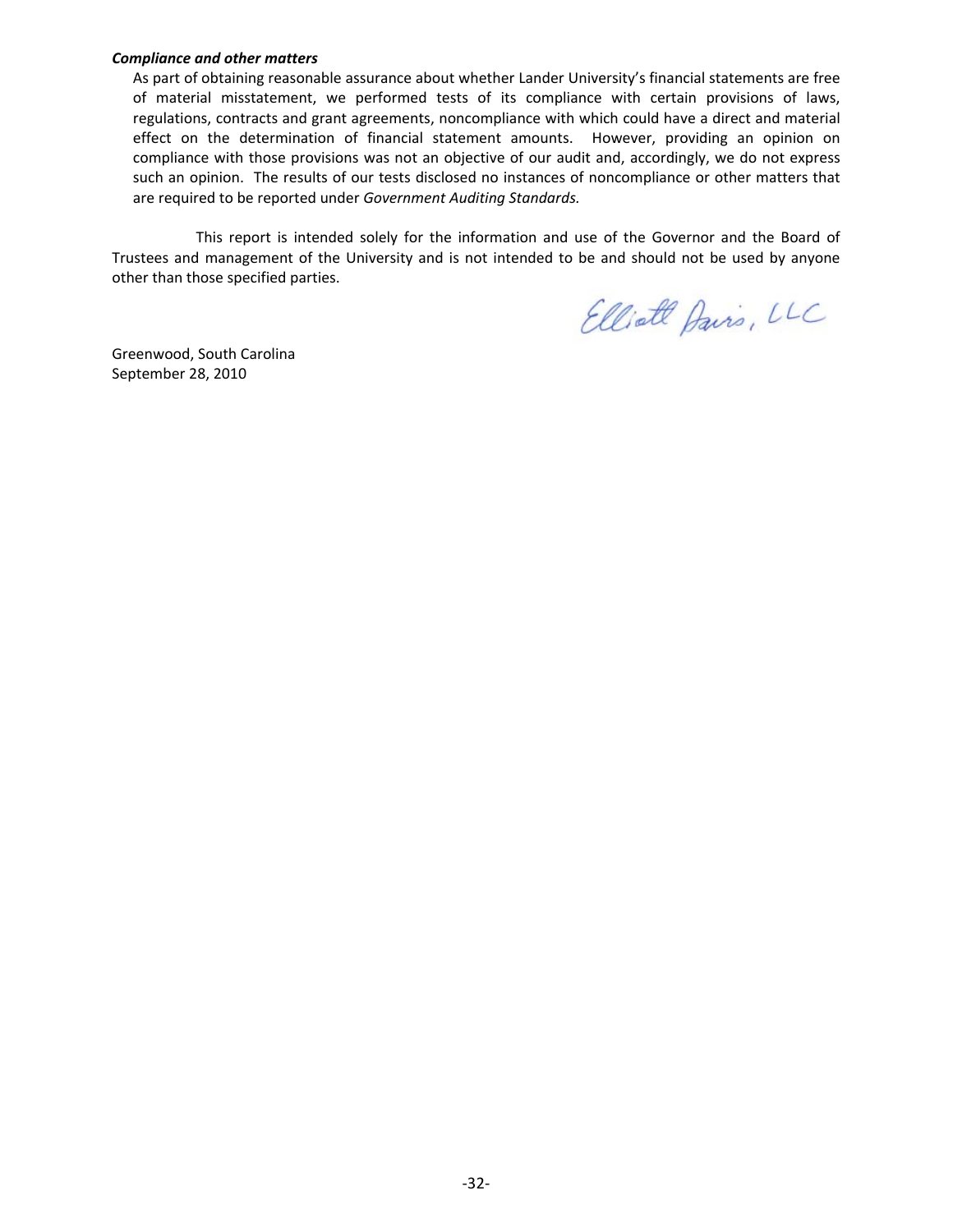

### **INDEPENDENT AUDITOR'S REPORT ON COMPLIANCE WITH REQUIREMENTS THAT COULD HAVE A DIRECT AND MATERIAL EFFECT ON EACH MAJOR PROGRAM AND ON INTERNAL CONTROL OVER COMPLIANCE IN ACCORDANCE WITH OMB CIRCULAR A‐133**

Mr. Richard H. Gilbert, Jr., CPA, Interim State Auditor State of South Carolina Columbia, South Carolina

#### *Compliance*

We have audited Lander University's compliance with the types of compliance requirements described in the U.S. *Office of Management and Budget (OMB) Circular A‐133 Compliance Supplement* that could have a direct and material effect on each of Lander University's major federal programs for the year ended June 30, 2010. Lander University's major federal programs are identified in the summary of auditor's results section of the accompanying schedule of findings and questioned costs. Compliance with the requirements of laws, regulations, contracts and grants applicable to its major federal program is the responsibility of Lander University's management. Our responsibility is to express an opinion on Lander University's compliance based on our audit.

We conducted our audit of compliance in accordance with auditing standards generally accepted in the United States of America; the standards applicable to financial audits contained in *Government Auditing Standards*, issued by the Comptroller General of the United States; and OMB Circular A‐133, *Audits of States, Local Governments, and Non‐Profit Organizations*. Those standards and OMB Circular A‐133 require that we plan and perform the audit to obtain reasonable assurance about whether noncompliance with the types of compliance requirements referred to above that could have a direct and material effect on a major federal program occurred. An audit includes examining, on a test basis, evidence about Lander University's compliance with those requirements and performing such other procedures as we considered necessary in the circumstances. We believe that our audit provides a reasonable basis for our opinion. Our audit does not provide a legal determination on Lander University's compliance with those requirements.

In our opinion, Lander University complied, in all material respects, with the compliance requirements referred to above that could have a direct and material effect on each of its major federal programs for the year ended June 30, 2010.

#### *Internal control over compliance*

Management of Lander University is responsible for establishing and maintaining effective internal control over compliance with the requirements of laws, regulations, contracts, and grants applicable to federal programs. In planning and performing our audit, we considered Lander University's internal control over compliance with the requirements that could have a direct and material effect on a major federal program to determine the auditing procedures for the purpose of expressing our opinion on compliance and to test and report on internal control over compliance in accordance with OMB Circular A‐133, but not for the purpose of expressing an opinion on the effectiveness of internal control over compliance. Accordingly, we do not express an opinion on the effectiveness of Lander University's internal control over compliance.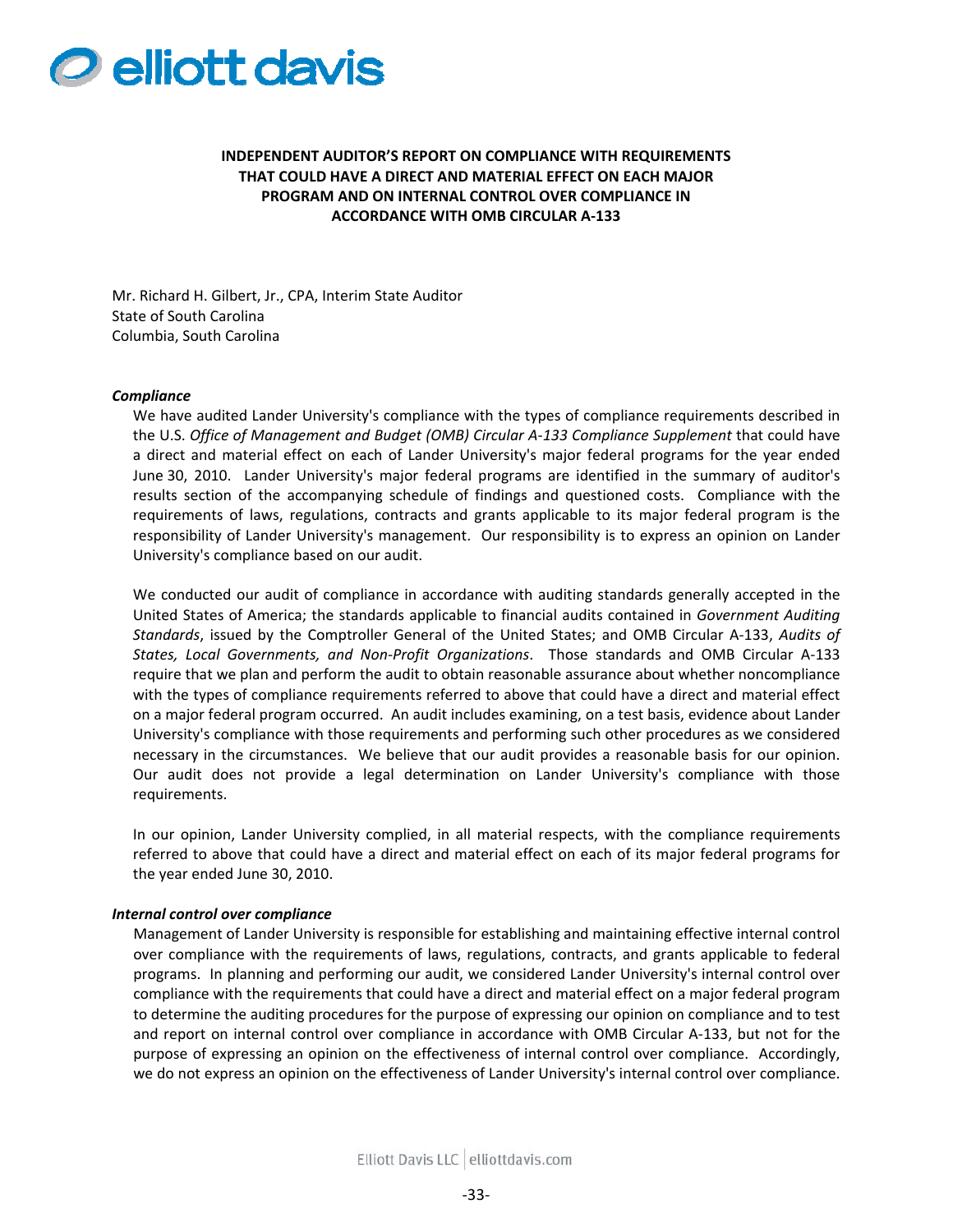A *deficiency in internal control over compliance* exists when the design or operation of a control over compliance does not allow management or employees, in the normal course of performing their assigned functions, to prevent, or detect and correct, noncompliance with a type of compliance requirement of a federal program on a timely basis. A *material weakness* in internal control over compliance is a deficiency, or combination of deficiencies, in internal control over compliance, such that there is a reasonable possibility that material noncompliance with a type of compliance requirement of a federal program will not be prevented, or detected and corrected, on a timely basis.

Our consideration of internal control over compliance was for the limited purposes described in the first paragraph of this section and would not necessarily identify all deficiencies in internal control that might be significant deficiencies or material weaknesses. We did not identify any deficiencies in internal control over compliance that we consider to be material weaknesses, as defined above.

 This report is intended solely for the information and use of the Governor and the Board of Trustees and management of the University and is not intended to be and should not be used by anyone other than those specified parties.

Elliatt Davis, LLC

Greenwood, South Carolina September 28, 2010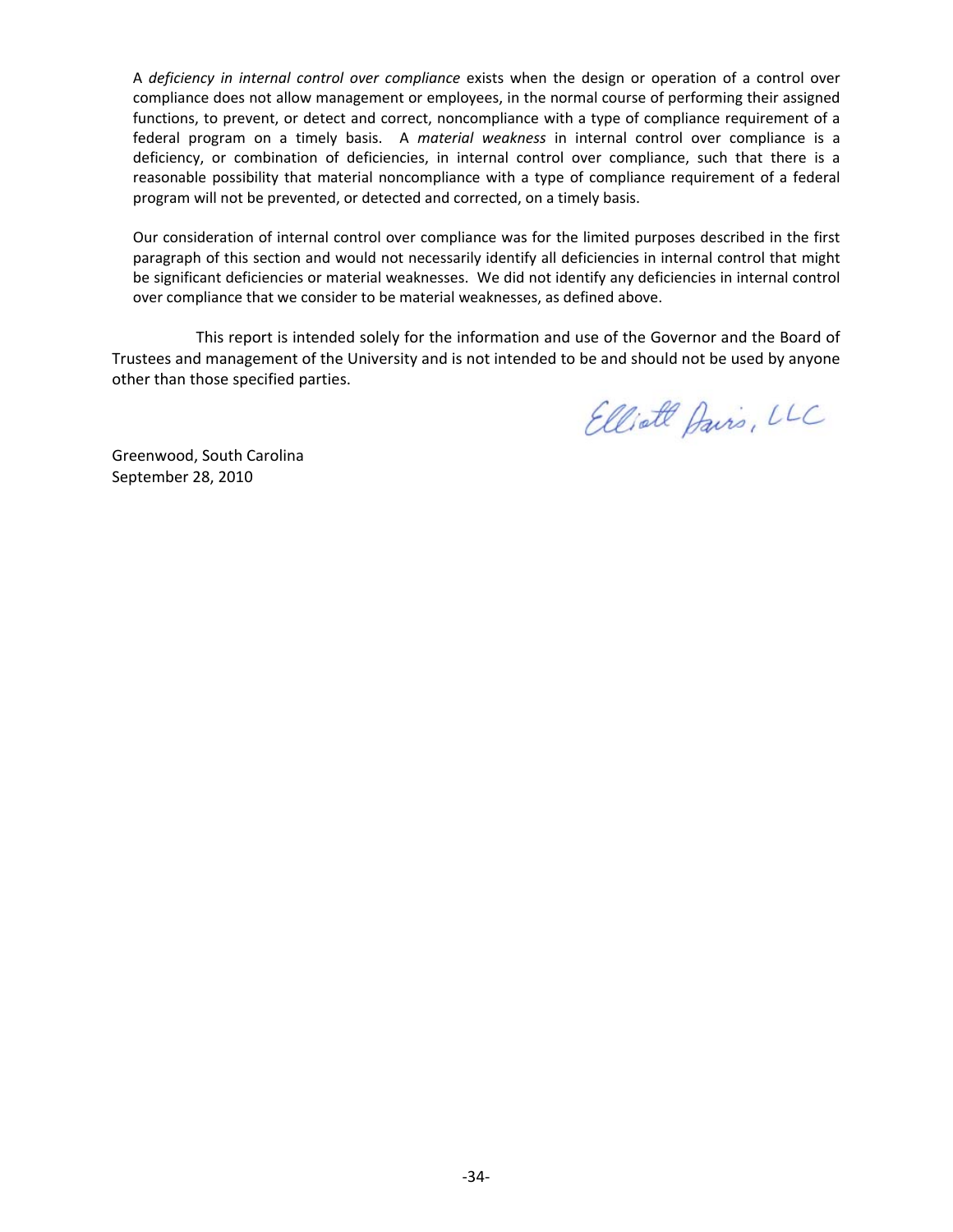### *LANDER UNIVERSITY SCHEDULE OF EXPENDITURES OF FEDERAL AWARDS For the year ended June 30, 2010*

| Federal grantor/<br>Pass-through grantor/Program<br>or Cluster title | Federal<br><b>CFDA</b><br>number | Pass<br>through<br>grantor's<br>number | <b>Total</b><br>expenditures |
|----------------------------------------------------------------------|----------------------------------|----------------------------------------|------------------------------|
| <b>STUDENT FINANCIAL AID CLUSTER</b>                                 |                                  |                                        |                              |
| UNITED STATES DEPARTMENT OF EDUCATION<br>Direct Programs:            |                                  |                                        |                              |
| Federal Supplemental Educational Opportunity Grant                   | 84.007                           |                                        | \$<br>99,500                 |
| Federal Family Education Loan Program                                | 84.032                           |                                        | 16,923,497                   |
| Federal Work-Study Program                                           | 84.033                           |                                        | 123,024                      |
| Federal Perkins Loan Program                                         | 84.038                           |                                        | 198,092                      |
| Federal Pell Grant Program                                           | 84.063                           |                                        | 5,848,496                    |
| <b>Academic Competitiveness Grant</b>                                | 84.375                           |                                        | 282,751                      |
| National Science and Math Access to Retain Talent Grant              | 84.376                           |                                        | 46,000                       |
| <b>Total Student Financial Aid Cluster</b>                           |                                  |                                        | 23,521,360                   |
| STATE FISCAL STABILIZATION FUND CLUSTER                              |                                  |                                        |                              |
| UNITED STATES DEPARTMENT OF EDUCATION                                |                                  |                                        |                              |
| Passed through South Carolina State Treasurer:                       |                                  |                                        |                              |
| State Fiscal Stabilization Fund - American Recovery                  |                                  |                                        |                              |
| and Reinvestment Act (ARRA)                                          | 84.394                           |                                        | 1,440,348                    |
| <b>Total State Fiscal Stabilization Fund cluster</b>                 |                                  |                                        | 1,440,348                    |
| <b>OTHER PROGRAMS</b>                                                |                                  |                                        |                              |
| UNITED STATES DEPARTMENT OF EDUCATION<br>Direct Programs:            |                                  |                                        |                              |
| <b>Student Support Services</b>                                      | 84.042A                          |                                        | 266,169                      |
| Passed through South Carolina Commission on Higher Education:        |                                  |                                        |                              |
| Special Education Grants to States (Project CREATE)                  | 84.027A                          | 07-CO-305-01                           | 96,375                       |
| Total U.S. Department of Education                                   |                                  |                                        | 362,544                      |
| UNITED STATES DEPARTMENT OF JUSTICE                                  |                                  |                                        |                              |
| Direct Programs:                                                     |                                  |                                        |                              |
| <b>Edward Byrne Memorial Justice Assistance Grant</b>                |                                  |                                        |                              |
| Program (Safer School Initiative)                                    | 16.738                           |                                        | 16,840                       |
| Total other programs                                                 |                                  |                                        | 379,384                      |
| Total Federal assistance expended                                    |                                  |                                        | \$<br>25,341,092             |

- Note 1 The accompanying schedule of expenditures of federal awards includes the federal grant activity of Lander University and is presented on the accrual basis of accounting. The information in this schedule is presented in accordance with the requirements of OMB Circular A‐133, Audits of States, Local Governments, and Non‐Profit Organizations. Therefore, some amounts presented in this schedule may differ from the amounts presented in, or used in the preparation of, the basic financial statements.
- Note 2 Lander University had the following loan balances outstanding at June 30, 2010. These loan balances outstanding are also included in the statement of net assets.

| <b>Cluster/Program Title</b> | <b>Federal CFDA</b><br><b>Number</b> | Amount<br>outstanding |
|------------------------------|--------------------------------------|-----------------------|
| Federal Perkins Loan Program | 84.038                               | 1,574,619             |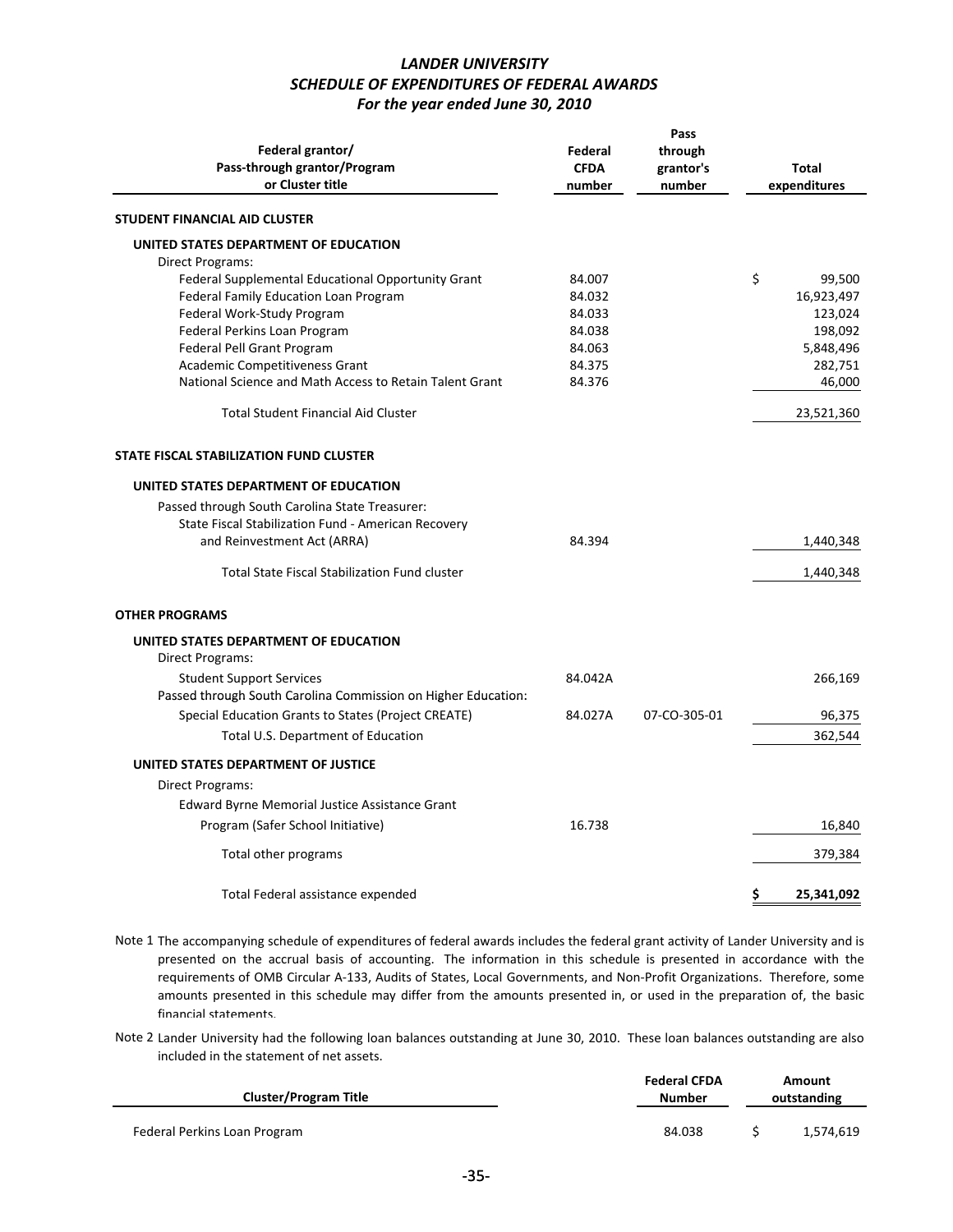## *LANDER UNIVERSITY SCHEDULE OF FINDINGS AND QUESTIONED COSTS For the year ended June 30, 2010*

### **A. SUMMARY OF AUDIT RESULTS**

- 1. The auditor's report expresses an unqualified opinion on the financial statements of Lander University.
- 2. No material weaknesses or significant deficiencies relating to internal control over financial reporting were noted during the audit.
- 3. No instances of noncompliance material to the financial statements of Lander University were disclosed during the audit.
- 4. No material weaknesses or significant deficiencies relating to internal control over major federal award programs were noted during the audit.
- 5. The auditor's report on compliance for the major federal award program for Lander University expresses an unqualified opinion.
- 6. The programs tested as major programs include:

|  | 6. The programs tested as inajor programs include: |        |
|--|----------------------------------------------------|--------|
|  | <b>Student Financial Aid Cluster:</b>              |        |
|  | <b>Federal Supplemental Educational</b>            |        |
|  | <b>Opportunity Grant</b>                           | 84.007 |
|  | <b>Federal Family Education Loan Program</b>       | 84.032 |
|  | Federal Work-Study Program                         | 84.033 |
|  | Federal Perkins Loan Program                       | 84.038 |
|  | Federal Pell Grant Program                         | 84.063 |
|  | <b>Academic Competiveness Grant</b>                | 84.375 |
|  | <b>National Science and Mathematics</b>            |        |
|  | <b>Access to Retain Talent Grant</b>               | 84.376 |
|  | <b>State Fiscal Stabilization Fund Cluster:</b>    |        |
|  |                                                    |        |

| State Fiscal Stabilization Fund - ARRA | 84.394 |
|----------------------------------------|--------|
|                                        |        |

- 7. The threshold for distinguishing Types A and B programs was \$300,000.
- 8. Lander University qualifies as a low-risk auditee.

### **B. FINANCIAL STATEMENT FINDINGS**

None

## **C. FEDERAL AWARD FINDINGS AND QUESTIONED COSTS**

None